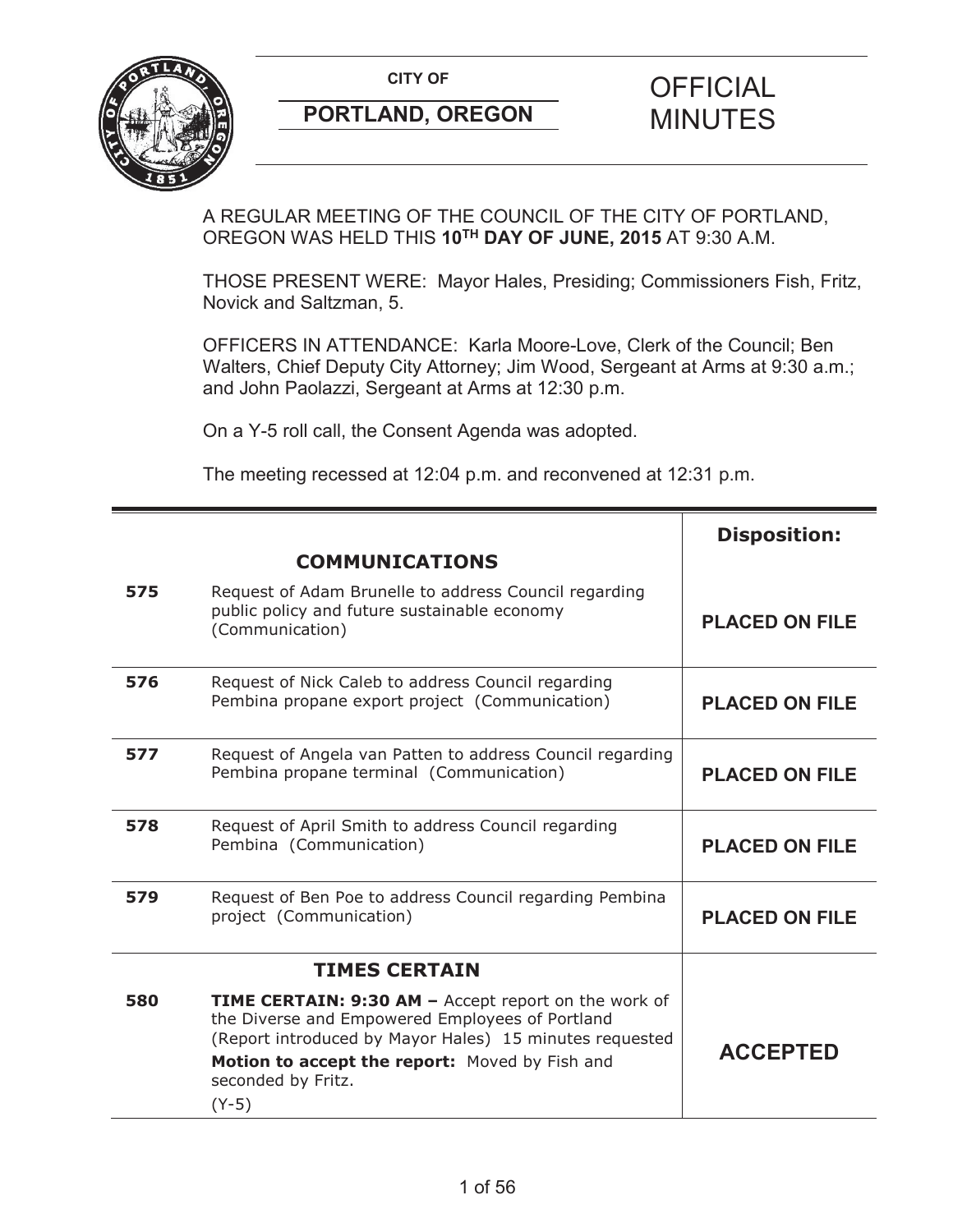| 581  | TIME CERTAIN: 10:00 AM - Appoint Damien R. Hall and<br>reappoint Mary Ann (Miki) Herman to the Home Forward<br>Board of Commissioners for terms to expire June 9, 2019<br>(Resolution introduced by Mayor Hales and Commissioner<br>Saltzman) 15 minutes requested for items 581 and 582<br>$(Y-5)$                              | 37128           |
|------|----------------------------------------------------------------------------------------------------------------------------------------------------------------------------------------------------------------------------------------------------------------------------------------------------------------------------------|-----------------|
| *582 | Authorize the Portland Housing Bureau to dispose of<br>property at 1306 NE 2nd Ave and make a loan of up to<br>\$7,100,000 to develop the Miracles Central project<br>(Ordinance introduced by Commissioner Saltzman)<br>$(Y-5)$                                                                                                 | 187170          |
| 583  | TIME CERTAIN: 10:15 AM - Accept report from<br>Community Oversight Advisory Board on the current work<br>to survey the community about police community<br>engagement practices (Report introduced by Mayor<br>Hales) 30 minutes requested<br>Motion to accept the report: Moved by Fish and<br>seconded by Saltzman.<br>$(Y-5)$ | <b>ACCEPTED</b> |
|      | <b>CONSENT AGENDA - NO DISCUSSION</b>                                                                                                                                                                                                                                                                                            |                 |
|      |                                                                                                                                                                                                                                                                                                                                  |                 |
|      | <b>Mayor Charlie Hales</b>                                                                                                                                                                                                                                                                                                       |                 |
| *584 | Authorize an Intergovernmental Agreement with Portland<br>Community College and a grant agreement with the<br>Portland Community College Foundation to provide<br>\$432,000 to the Future Connect Scholarship program<br>(Ordinance)<br>$(Y-5)$                                                                                  | 187164          |
|      | <b>Office of Management and Finance</b>                                                                                                                                                                                                                                                                                          |                 |
| 585  | Delegate authority for the periodic disposition of used<br>artificial turf to the Chief Administrative Officer and<br>approve 2014 donations of turf from Providence Park<br>(Second Reading Agenda 558; amend Code Chapter 5.36)<br>$(Y-5)$                                                                                     | 187165          |
|      | <b>Office of Neighborhood Involvement</b>                                                                                                                                                                                                                                                                                        |                 |
| *586 | Authorize \$35,990 total in grant agreements for the Office<br>of Neighborhood Involvement East Portland Action Plan<br>2015 Civic Engagement Grant agreements (Ordinance)<br>$(Y-5)$                                                                                                                                            | 187166          |
|      | <b>Commissioner Nick Fish</b>                                                                                                                                                                                                                                                                                                    |                 |
|      | <b>Position No. 2</b>                                                                                                                                                                                                                                                                                                            |                 |
|      | <b>Bureau of Environmental Services</b>                                                                                                                                                                                                                                                                                          |                 |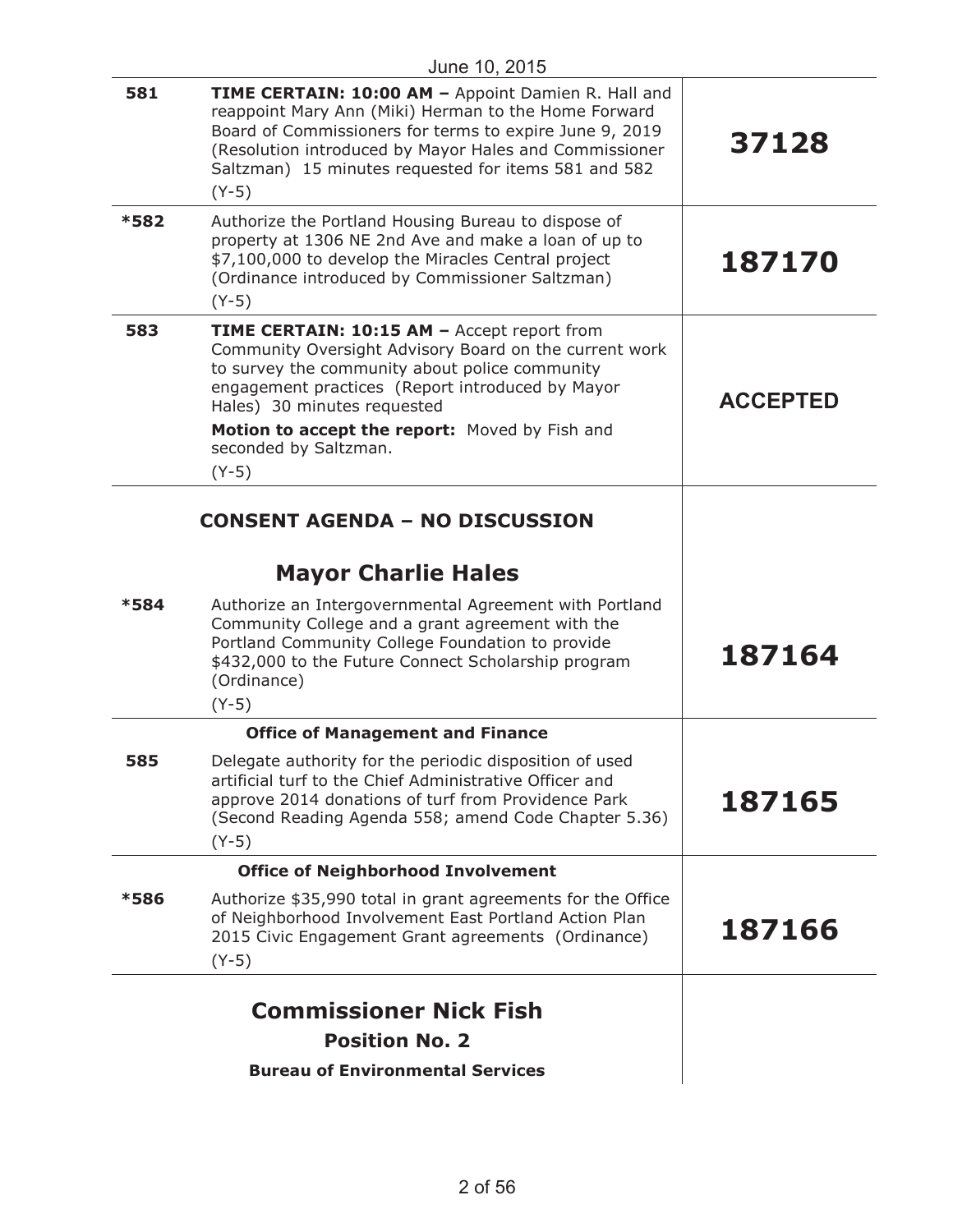|      | June 10, 2015                                                                                                                                                                                                                                                                                        |                                                                              |
|------|------------------------------------------------------------------------------------------------------------------------------------------------------------------------------------------------------------------------------------------------------------------------------------------------------|------------------------------------------------------------------------------|
| *587 | Authorize an Intergovernmental Agreement with Oregon<br>Department of Environmental Quality for Funding of<br>Portland Harbor Stormwater Source Control Coordination<br>not to exceed \$60,000 (Ordinance)<br>$(Y-5)$                                                                                | 187167                                                                       |
| 588  | Authorize grant agreements or Intergovernmental<br>Agreements with 13 community groups related to the<br>Community Watershed Stewardship Program up to<br>\$100,000 total (Ordinance)                                                                                                                | <b>PASSED TO</b><br><b>SECOND READING</b><br><b>JUNE 17, 2015</b><br>9:30 AM |
| 589  | Authorize the Bureau of Environmental Services to<br>execute a Temporary Construction Easement and Permit<br>of Entry with Waverley Country Club as part of the<br>Sellwood-Moreland Sewer Rehabilitation Project No.<br>E10333 for \$19,500 (Ordinance; repeal Ordinance No.<br>186512)             | <b>PASSED TO</b><br><b>SECOND READING</b><br><b>JUNE 17, 2015</b><br>9:30 AM |
|      | <b>Commissioner Dan Saltzman</b>                                                                                                                                                                                                                                                                     |                                                                              |
|      | <b>Position No. 3</b>                                                                                                                                                                                                                                                                                |                                                                              |
|      | <b>Portland Fire &amp; Rescue</b>                                                                                                                                                                                                                                                                    |                                                                              |
| 590  | Authorize an Intergovernmental Agreement with<br>Clackamas Fire District #1 to donate three Zoll<br>defibrillators (Ordinance)                                                                                                                                                                       | <b>PASSED TO</b><br><b>SECOND READING</b><br><b>JUNE 17, 2015</b><br>9:30 AM |
|      | <b>Portland Housing Bureau</b>                                                                                                                                                                                                                                                                       |                                                                              |
| *591 | Authorize Intergovernmental Agreements with the<br>Portland Development Commission in support of the<br>ongoing implementation of housing functions at the City of<br>Portland Housing Bureau and economic opportunity<br>functions at the Portland Development Commission<br>(Ordinance)<br>$(Y-5)$ | 187168                                                                       |
|      | <b>Commissioner Steve Novick</b>                                                                                                                                                                                                                                                                     |                                                                              |
|      | <b>Position No. 4</b>                                                                                                                                                                                                                                                                                |                                                                              |
|      | <b>Bureau of Transportation</b>                                                                                                                                                                                                                                                                      |                                                                              |
| *592 | Authorize application to the Oregon Department of<br>Transportation and Department of Land Conservation and<br>Development for two Transportation and Growth<br>Management program grants in the amount of \$456,000<br>for transportation planning (Ordinance)<br>$(Y-5)$                           | 187169                                                                       |
|      | <b>Commissioner Amanda Fritz</b>                                                                                                                                                                                                                                                                     |                                                                              |
|      | <b>Position No. 1</b>                                                                                                                                                                                                                                                                                |                                                                              |
|      | <b>Bureau of Development Services</b>                                                                                                                                                                                                                                                                |                                                                              |
|      |                                                                                                                                                                                                                                                                                                      |                                                                              |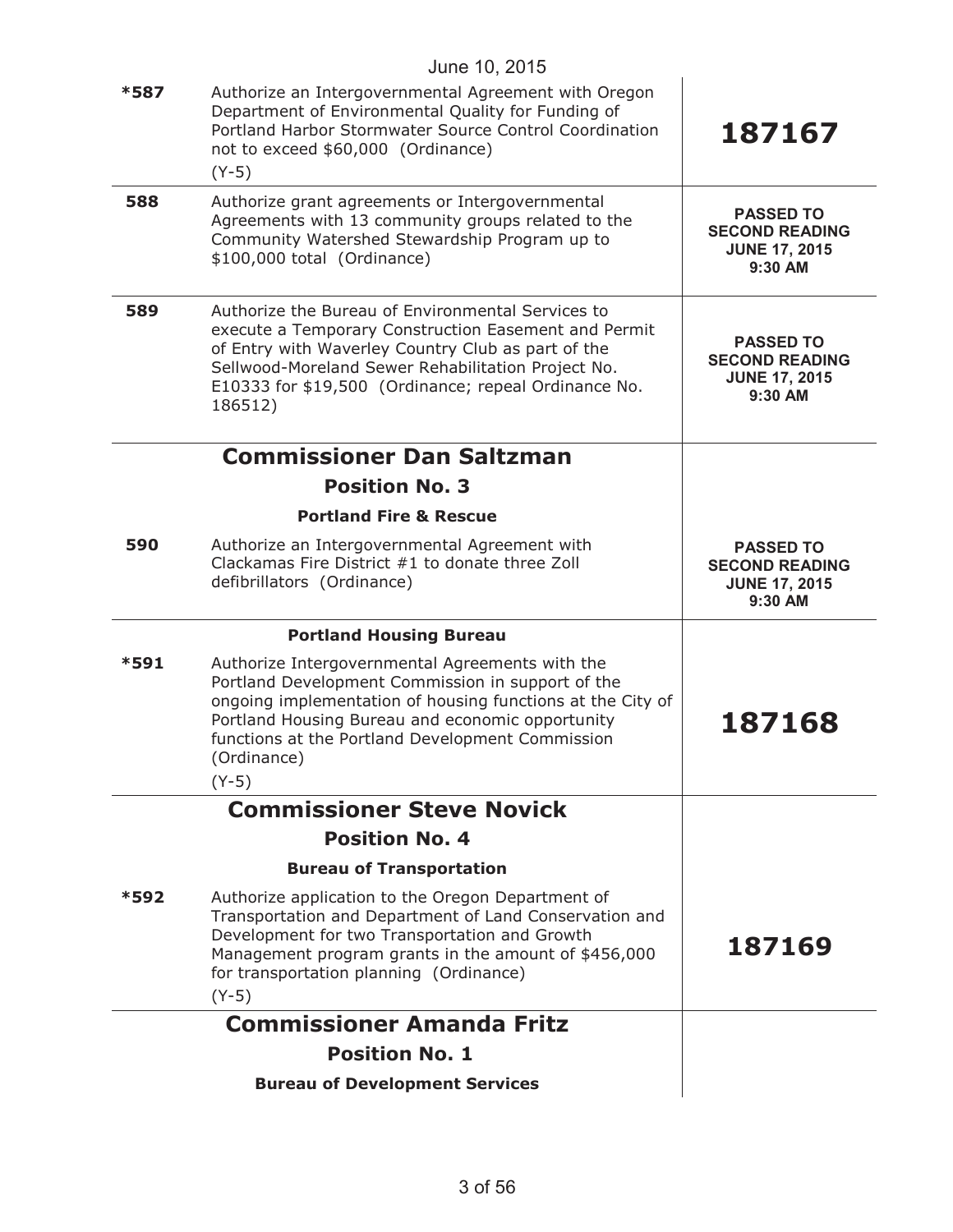| 593  | Amend Seismic Design Requirements for Existing Buildings<br>to update code references, add language to maintain<br>minimum seismic design loads for existing buildings at<br>current levels, revise definition of structural systems<br>damaged by catastrophic events, provide a definition of<br>occupant load and other previously undefined terms<br>(Ordinance; amend Code Chapter 24.85)   | <b>PASSED TO</b><br><b>SECOND READING</b><br><b>JUNE 17, 2015</b><br>9:30 AM |
|------|--------------------------------------------------------------------------------------------------------------------------------------------------------------------------------------------------------------------------------------------------------------------------------------------------------------------------------------------------------------------------------------------------|------------------------------------------------------------------------------|
|      | <b>REGULAR AGENDA</b>                                                                                                                                                                                                                                                                                                                                                                            |                                                                              |
|      | <b>Mayor Charlie Hales</b>                                                                                                                                                                                                                                                                                                                                                                       |                                                                              |
|      | <b>Bureau of Police</b>                                                                                                                                                                                                                                                                                                                                                                          |                                                                              |
| *594 | Authorize an Intergovernmental Agreement with the State<br>of Oregon, Department of Transportation for oversight,<br>training and certification of Police Bureau officers who<br>perform commercial vehicle inspections (Ordinance)<br>10 minutes requested<br>$(Y-5)$                                                                                                                           | 187171                                                                       |
|      | <b>Office of Management and Finance</b>                                                                                                                                                                                                                                                                                                                                                          |                                                                              |
| 595  | Accept bid of Moore Excavation, Inc for the Balch<br>Consolidated Conduit Support project for \$2,081,865<br>(Procurement Report - Bid No. 117519)<br>Motion to accept the report: Moved by Saltzman and<br>seconded by Fritz.                                                                                                                                                                   | <b>ACCEPTED</b><br><b>PREPARE</b><br><b>CONTRACT</b>                         |
|      | $(Y-5)$                                                                                                                                                                                                                                                                                                                                                                                          |                                                                              |
| *596 | Approve FY 2015-16 cost of living adjustments to pay<br>rates for nonrepresented classifications and Elected<br>Officials, specify the effect upon employees in the<br>classifications involved, and provide for payment<br>(Ordinance) 10 minutes requested<br>$(Y-5)$                                                                                                                          | 187172                                                                       |
| 597  | Grant a franchise to Qwest Corporation dba CenturyLink<br>QC for telecommunications services for a period of 10<br>years (Second Reading Agenda 455)<br>$(Y-5)$                                                                                                                                                                                                                                  | 187173                                                                       |
|      | <b>Commissioner Nick Fish</b>                                                                                                                                                                                                                                                                                                                                                                    |                                                                              |
|      | <b>Position No. 2</b>                                                                                                                                                                                                                                                                                                                                                                            |                                                                              |
| *598 | Create Portland Utility Board to strengthen oversight<br>functions for City water, sewer and stormwater services<br>(Second Reading 554; repeal and replace Code Chapter<br>3.123)<br><b>Motion to accept Fish amendments to Exhibit A</b><br>3.123.010, .020, .040, .090, add emergency clause<br>and effective date to the ordinance: Moved by Fish<br>and seconded by Fritz. (Y-5)<br>$(Y-5)$ | 187174<br><b>AS AMENDED</b>                                                  |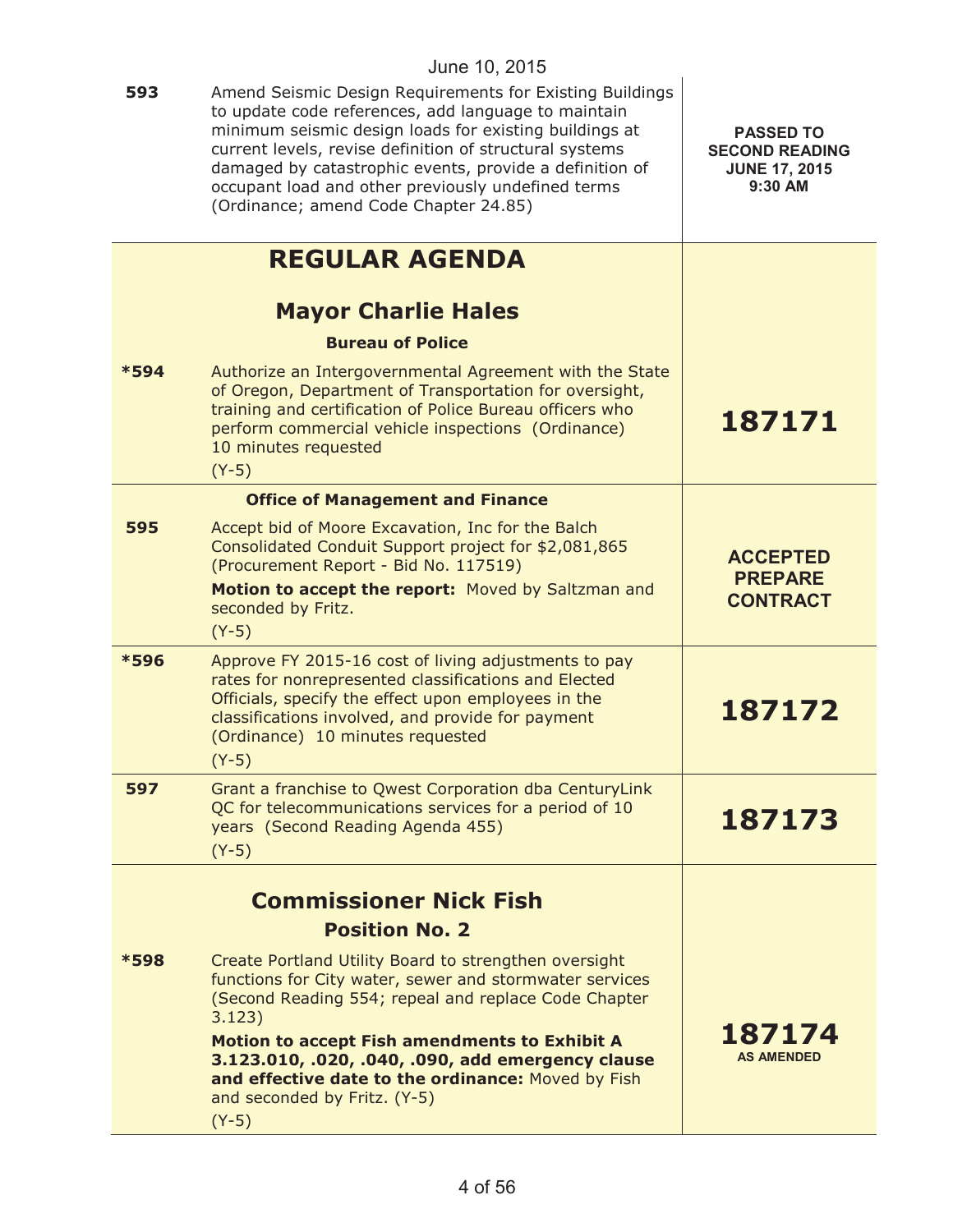|        | <b>Water Bureau</b>                                                                                                                                                                                                                                                                                                     |                   |
|--------|-------------------------------------------------------------------------------------------------------------------------------------------------------------------------------------------------------------------------------------------------------------------------------------------------------------------------|-------------------|
| 599    | Authorize a competitive solicitation for the purchase of<br>water system hydrants and valves at an estimated cost of<br>\$5,220,000 (Second Reading Agenda 569)<br>$(Y-5)$                                                                                                                                              | 187175            |
|        |                                                                                                                                                                                                                                                                                                                         |                   |
|        | <b>Commissioner Dan Saltzman</b>                                                                                                                                                                                                                                                                                        |                   |
|        | <b>Position No. 3</b>                                                                                                                                                                                                                                                                                                   |                   |
|        | <b>Portland Housing Bureau</b>                                                                                                                                                                                                                                                                                          |                   |
| *600   | Amend subrecipient contract with JOIN to add \$65,450 to<br>create a landlord response program for veterans exiting<br>homelessness for a total not to exceed \$1,846,191<br>(Ordinance; amend Contract No. 32001124)<br>$(Y-5)$                                                                                        | 187176            |
| $*601$ | Accept three federal grants totaling \$703,876 from the<br>Department of Housing and Urban Development for<br>Continuum of Care planning, the administration of the<br>regional Homeless Management Information System, and<br>OTIS supportive housing programs (Ordinance)<br>$(Y-5)$                                  | 187177            |
|        |                                                                                                                                                                                                                                                                                                                         |                   |
|        | <b>Commissioner Steve Novick</b>                                                                                                                                                                                                                                                                                        |                   |
|        | <b>Position No. 4</b>                                                                                                                                                                                                                                                                                                   |                   |
|        | <b>Bureau of Emergency Management</b>                                                                                                                                                                                                                                                                                   |                   |
| $*602$ | Authorize application to the Federal Emergency<br>Management Agency, through the Oregon Military<br>Department Office of Emergency Management, for the<br>Emergency Management Performance Grant in the amount<br>of \$385,027 for positions and programs (Previous Agenda<br>570)<br>$(Y-5)$                           | 187178            |
|        | <b>Bureau of Transportation</b>                                                                                                                                                                                                                                                                                         |                   |
| 603    | Declare intent to initiate local improvement district<br>formation proceedings to create a local improvement<br>district to construct street, sidewalk and stormwater<br>improvements north of NE Prescott Ct in the NE 136th Ave<br>Phase II Local Improvement District (Resolution; C-<br>10050) 10 minutes requested | 37129             |
|        | Motion to amend to clarify that Argay will be the<br>third neighborhood in East Portland with no<br>unpaved streets, joining Woodland Park and Russell:<br>Moved by Fritz and seconded by Hales. (Y-5)<br>$(Y-5)$                                                                                                       | <b>AS AMENDED</b> |
|        |                                                                                                                                                                                                                                                                                                                         |                   |
|        | <b>Commissioner Amanda Fritz</b><br><b>Position No. 1</b>                                                                                                                                                                                                                                                               |                   |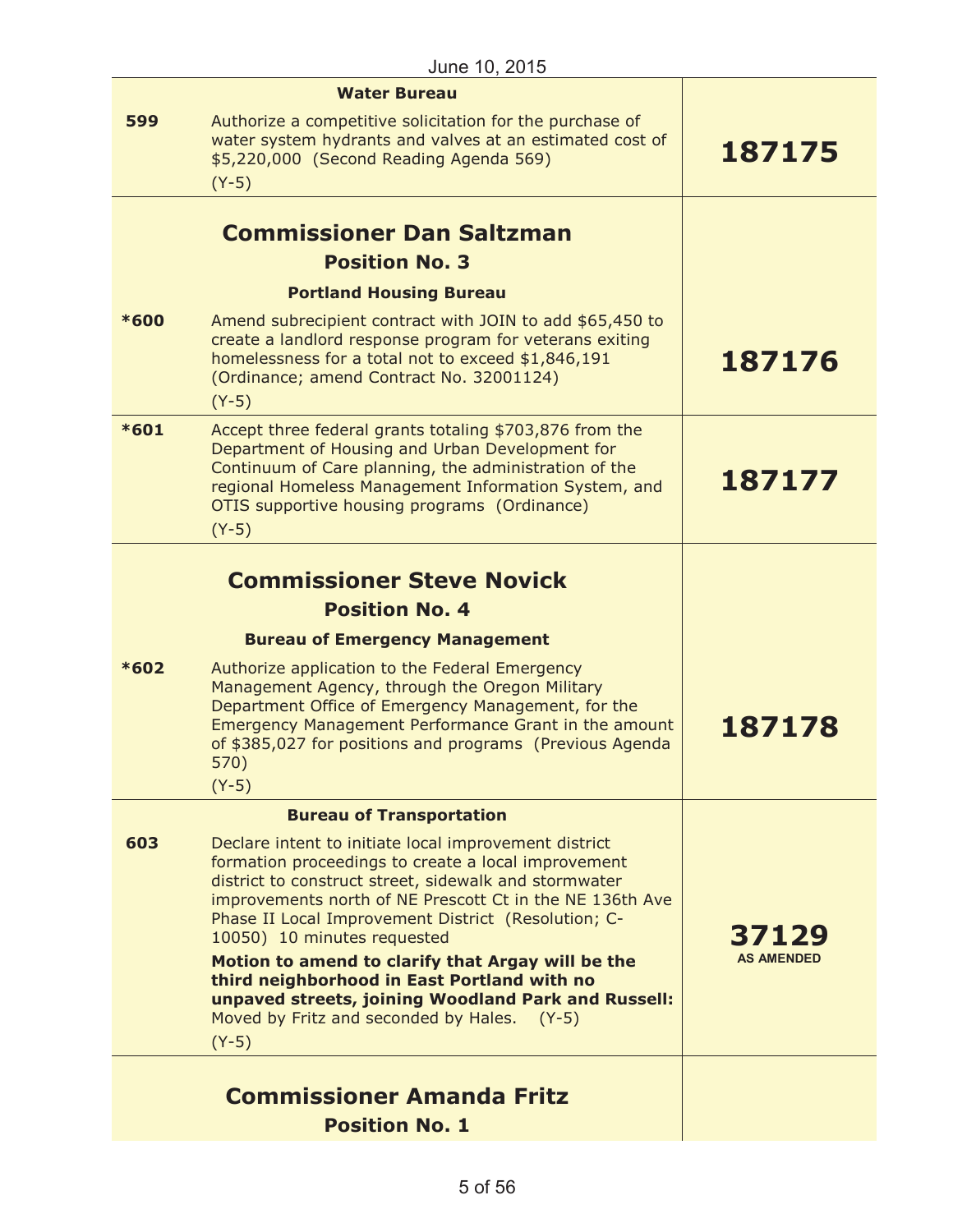|        | <b>Portland Parks &amp; Recreation</b>                                                                                                                                  |                                                                              |
|--------|-------------------------------------------------------------------------------------------------------------------------------------------------------------------------|------------------------------------------------------------------------------|
| $*604$ | Authorize a contract with R&H Construction in the amount<br>of \$790,000 to complete emergency structural repairs to<br>the Director Park canopy (Ordinance)<br>$(Y-5)$ | 187179                                                                       |
| 605    | Approve the designation of five trees as City of Portland<br>Heritage Trees and remove the Heritage Tree designation<br>from six trees (Ordinance) 15 minutes requested | <b>PASSED TO</b><br><b>SECOND READING</b><br><b>JUNE 17, 2015</b><br>9:30 AM |

At 1:32 p.m., Council adjourned.

# **WEDNESDAY, 2:00 PM, JUNE 10, 2015**

**NOTICE: THIS ITEM WAS RESCHEDULED AND CONTINUED TO JUNE 25, 2015 at 2:00 PM TIME CERTAIN**

**606 TIME CERTAIN: 2:00 PM Continued to June 25, 2015 at 2:00 PM Time Certain–** Consider the proposal of the City of Portland Water Bureau for Demolition Review and the Bureau of Development Services staff and Portland Historic Landmarks Commission recommendation of approval for the demolition of 1894 Reservoir #3, 1894 Reservoir #4 and the 1946 Weir Building, all contributing resources in the Washington Park Historic District at 2403 SW Jefferson St (Previous Agenda 485; Findings introduced by Commissioner Fritz; LU 14-249689 DM)

**CONTINUED TO JUNE 25, 2015 AT 2PM TIME CERTAIN**

# **MARY HULL CABALLERO**

Auditor of the City of Portland

By Karla Moore-Love Clerk of the Council

For a discussion of agenda items, please consult the following Closed Caption File.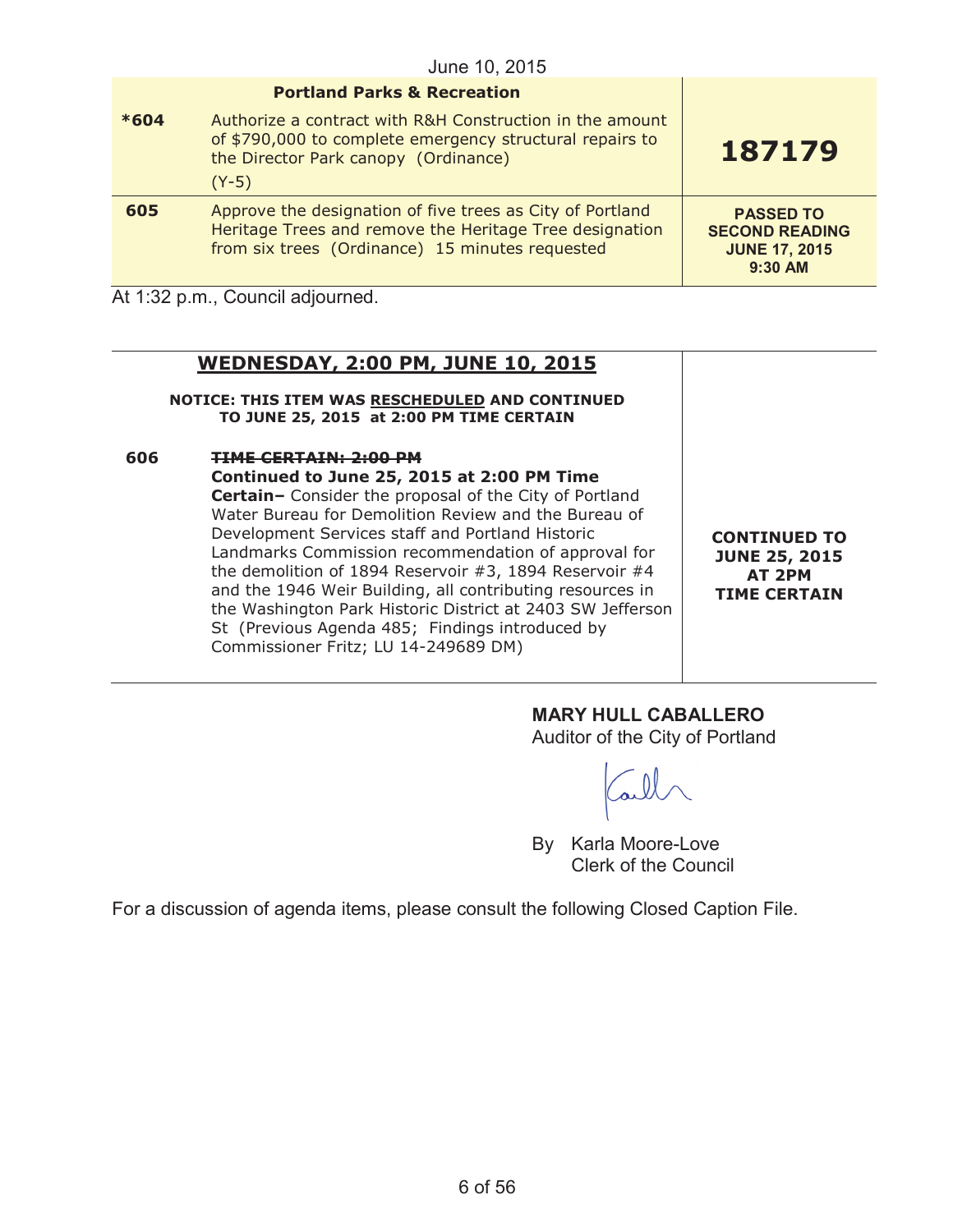# **Closed Caption File of Portland City Council Meeting**

This file was produced through the closed captioning process for the televised City Council broadcast and should not be considered a verbatim transcript. Key: **\*\*\*\*\*** means unidentified speaker.

#### **JUNE 10, 2015 9:30 AM**

**Hales:** Good morning, everyone. Welcome to the June 10th meeting of the Portland City Council. Would you please call the roll?

**Fish:** Here. **Saltzman:** Here. **Novick:** Here. **Fritz:** Here. **Hales:** Here. **Hales:** Good morning, everyone. We have some celebrations, proclamations, and communications up front. Our Council calendar involves sometimes mayoral proclamations about people or issues we care about, and that's part of our agenda this morning. Then we have five people signed up to speak to the Council, and then we'll talk about the regular Council agenda after that. So, let's start, please, with a proclamation that Commissioner Novick would like to introduce.

**Novick:** Thank you, Mr. Mayor. And I do have a proclamation to read, but I have a bunch of other stuff to say first -- so, get comfortable. The Council is honored to host a day of recognition and appreciation for Midge Purcell, who, for nearly 10 years, has served as the Urban League of Portland's Director of Advocacy and Public Policy. Midge, along with her husband, is returning to the United Kingdom where she previously worked as a social justice organizer and where her son and daughter now live.

Since 2005, Midge Purcell has led the Urban League of Portland's work on community organizing, civic engagement, and social policy advocacy. During her tenure, she spearheaded the State of Black Oregon report and coordinated the Urban League's efforts to implement the report's policy recommendations on employment, education, health equity, housing, child welfare, and criminal justice. The State of Black Oregon wasn't published simply to chronicle the persistent disparities that African Americans experience in this city and throughout the state. No, Midge Purcell is a woman of action, a leader and a true believer that we can and must do better to build a thriving community for all of us and our families.

The State of Black Oregon is a roadmap for action. In his introduction to the 2009 State of Black Oregon report, Marcus Mundy, former Executive Director of the Urban League, describes the report as, quote, "a bold policy agenda unveiled in the depths of the severe recession" and said that we must empower all our children here in Oregon with that knowledge and with the tools that they need to put it to work.

Midge Purcell led much of that work in many of the Urban League's initiatives over these last 10 years, and a lot of Midge's work has directly affected the City of Portland and has challenged us to institute policies and practices to improve workforce and community equity. Under her leadership, the Urban League was a founding member of the Diversity in City Leadership partnership within the Office of Neighborhood Involvement -- and I think that we have Amalia Alarcón de Morris here to say a little bit about that later on.

The Diversity and Civic Leadership partnership pioneered the community engagement of leadership development for communities of color, which are underrepresented within Portland's traditional neighborhood involvement structures. To support the DCL, Midge established the social justice and civic leadership program that has trained and supported nearly 200 community leaders, many of whom have gone in to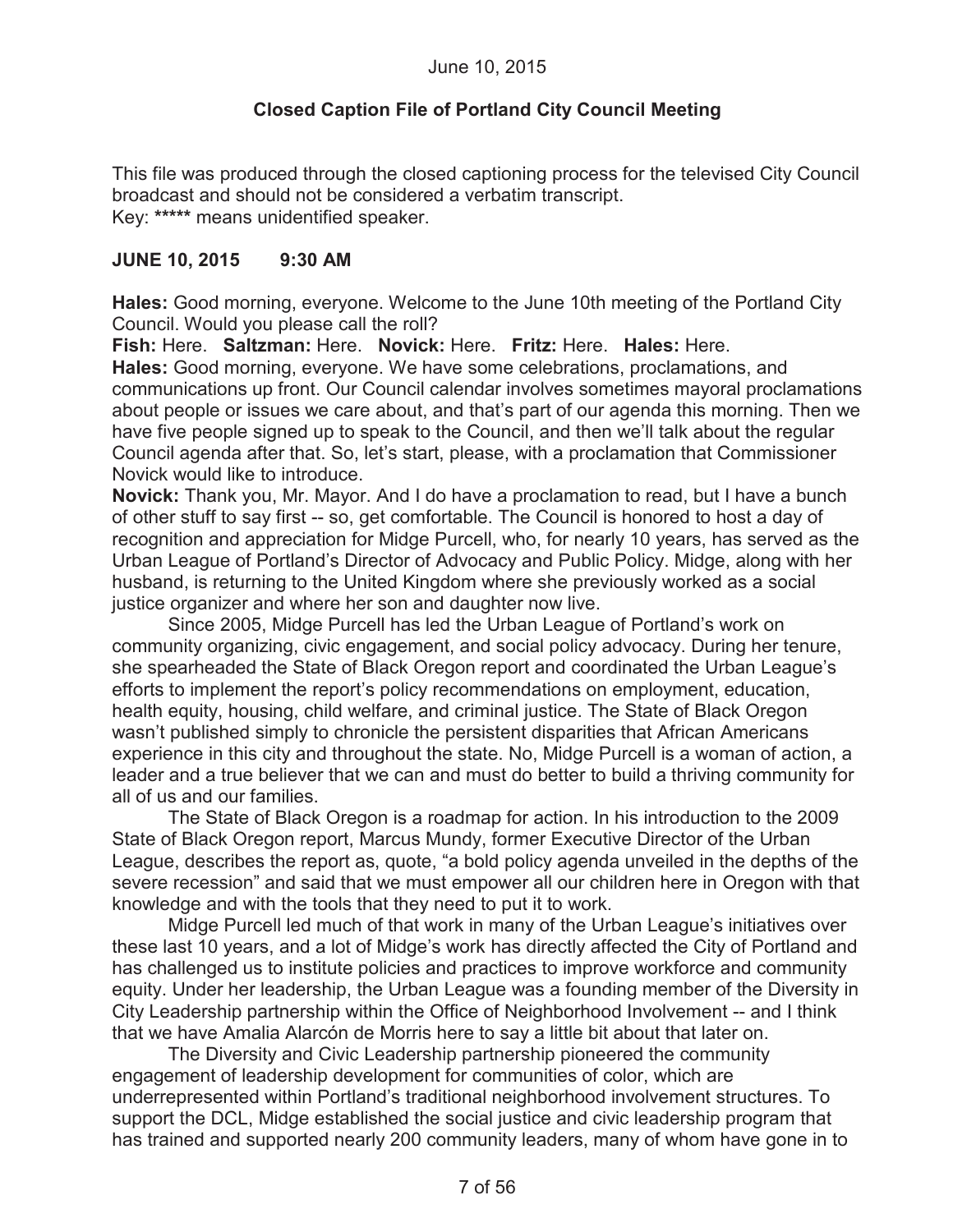make considerable contributions to boards, commissions, and other leadership roles within organizations and make changes within the county and regional governments and the state legislature.

During her time in Portland, Midge was also a founding member of the Public Involvement Advisory Council. She helped to develop guidelines and policy recommendations for citywide public involvement, and provided support and advice to the City on implementing shared public involvement guidelines and best practices.

Midge was the convener of the Partnership for Racial Equity in the City of Portland, which produced the racial equity strategy guide. This guide was integral to the formation of the Office of Equity and Human Rights, and increasingly used in City bureaus and regional government to help craft racial equity policies and practices.

Most recently, Midge's work with the City has been around initiatives to improve employment opportunities for those with the criminal histories, and ongoing efforts to increase the minimum wage and efforts to improve workforce equity. I also want to thank Midge for her support around our initiative to implement a socially responsible investment policy for the City of Portland.

In the state legislature, Midge was part of efforts to raise the visibility of communities of color in their issues in the state legislative process. Midge is the founder of the Racial Equity Report Card project, which tracks legislative progress and racial justice issues in the state legislature. The report was produced by a coalition of organizations, including the Asian Pacific American Network of Oregon, Basic Rights Education Fund, Causa, the Center for Intercultural Organizing, the Partnership for Safety and Justice, the Western State Center and, of course, the Urban League of Portland. Midge also has been integral to coalition efforts such as the Oregon Health Equity Alliance and Fair Shot Coalition that have made a significant impact on rollout of Oregon's healthcare reform by elevating the equity and promoting cultural competency training for Oregon's healthcare providers.

Finally, Midge is a humble leader whose urgency and passion is infectious. Midge has been at the forefront of Portland's movement to create an equitable and sustainable community for all Portlanders and Oregonians. I would like to close -- well, not quite close - - but a comment that Midge made right here in these Council chambers. In reflecting on the tremendous outreach effort that led to the Portland Plan, Midge said, "Portland is going to look very different in 25 years, one way or another. We have a choice. Either we leave the communities behind and we allow poverty, poor health, and social and economic disparities to worsen, or we build a city that hundreds of Portlanders said they wanted to see, where everyone has the opportunity to prosper and contribute to a creative, innovative, and globally successful city." I am inspired by Midge's vision and hope that we can all commit to continuing to build that community where everyone has the opportunity to prosper.

Finally, I have to say that I think today represents the fifth great moment in U.S.- British relations. [laughter] We won the first round in the 1770s and 1780s, then we took over as the dominant world power after World War II, then the British invasion in the 1960s represented the step forward for Britain and a step back for the United States as their music took over. Then, we won a round when we got Amanda Fritz to move to the United States. [laughter] But now today, they win a round -- they won two out of the last three -- I guess that they're coming back. Thank you, Midge.

And now, the official proclamation. Whereas, the Urban League of Portland was established in 1945 to empower African Americans and other Oregonians to achieve equality in education, employment, and economic security; and whereas, Midge Purcell has advanced this mission during her tenure as the Urban League of Portland's Director of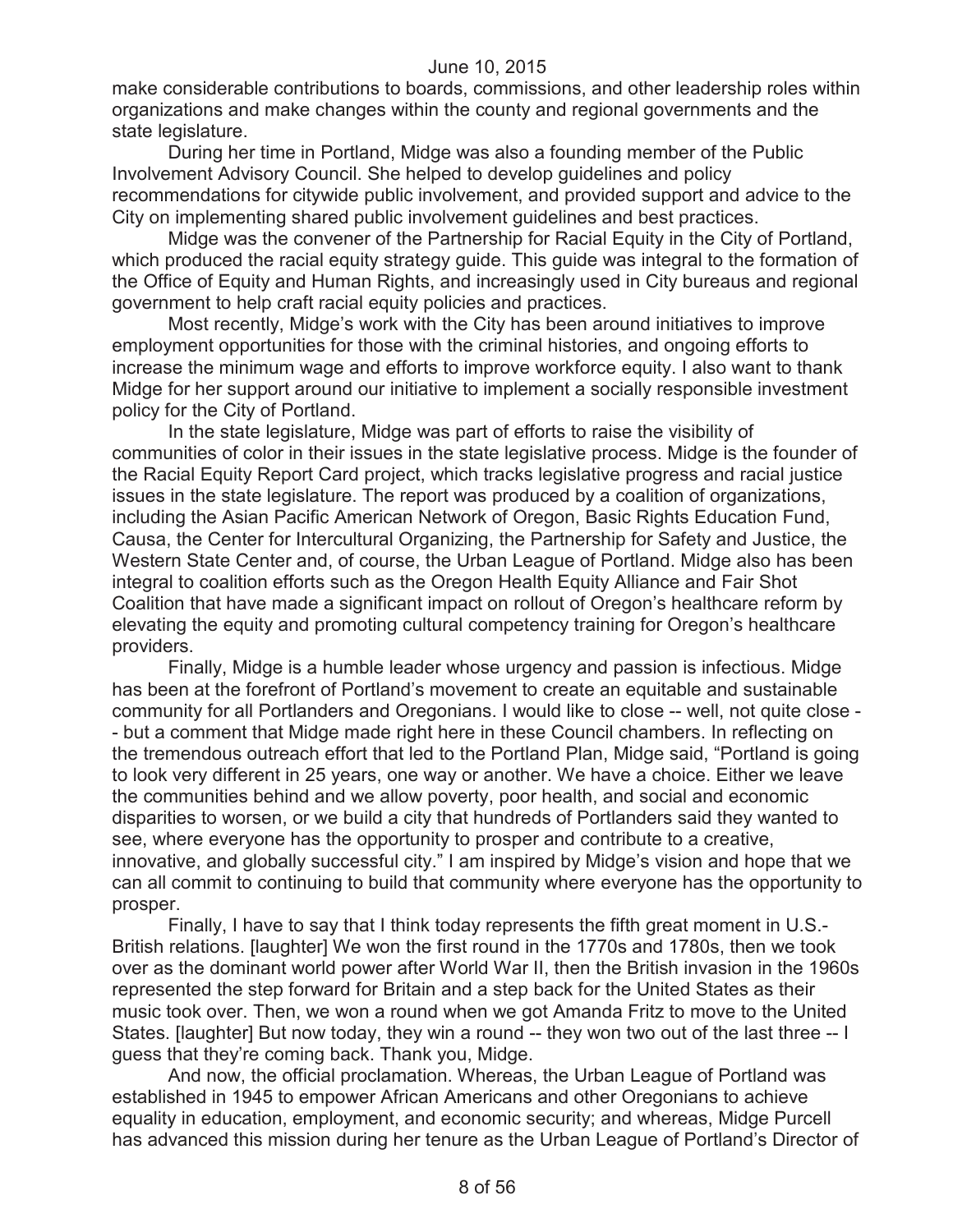Advocacy and Public Policy; and whereas, at the Urban League of Portland, Midge Purcell has led the organization's work on community organizing, civic engagement, and social policy advocacy, and Midge also has established the social justice and civic leadership program that has trained and supported nearly 200 community leaders, many of whom have gone on to make considerable contributions to boards and commissions and assume other leadership roles throughout the state of Oregon; and whereas, Midge Purcell spearheaded the seminal 2009 State of Black Oregon report, which sparked the exponential growth of a social justice dialogue in Portland and guided the publication of the second State of Black Oregon report released in 2015, which provides an important update and a road map to address longstanding effects in our city and state; and whereas, Midge Purcell has coordinated the Urban League of Portland's efforts to implement the report's policy recommendations on the intersection of issues affecting the wellbeing and progress of Black communities, including unemployment, education, health equity, housing, child welfare, and criminal justice; and whereas, Midge Purcell convened the Partnership for Racial Equity at the City of Portland, which produced the racial equity strategy guide that is increasingly used by City bureaus and regional government to help craft racial equity policies; and whereas, Midge Purcell founded the Racial Equity Report Card project that tracks and evaluates legislative progress on racial justice issues in the Oregon state legislature; and whereas, through her endless energy, vision, and the demand for social justice, Midge Purcell has inspired a new generation of community leaders and social justice advocates committed to the civic participation and forward thinking needed to ensure Portland's socially sustainable future; now, therefore, I, Charlie Hales, Mayor of the City of Portland, Oregon, do hereby proclaim June 10th, 2015 to be Midge Purcell Day in Portland and encourage all residents to observe this day. [laughter] [applause] **Hales:** Hear, hear. [applause] Midge, we're going to give you a chance for a rebuttal, come on up. [laughter] Please come up, if you'd like. We would love to hear from you. There's Amalia -- we've got reinforcements. Good morning.

**Nkenge Harmon Johnson:** Good morning. I will be brief, Mr. Mayor and Commissioners. I'm Nkenge Harmon Johnson, the new president and CEO of the Urban League of Portland. Commissioner Novick, I want to thank you and your aid Bryan Hockaday especially for spearheading this proclamation and celebration of our own Midge Purcell.

I am delighted to be here today, along with the chairman of our board, Lolenzo Poe, and members of the board who in the room with us today, as well as two of my predecessors who are here, current and former staff who have also joined us in this room. I'd like to say, Midge, this is a testament to your leadership, to the passion that you have shown and that we will -- that we try so hard to emulate in our work that all of these folks have shown up here today to celebrate you. And many, many more, have done so online, on Facebook, on Twitter, and via email to say this is such a great idea to have a Midge Purcell Day, and we should have done it sooner. [laughter]

We know that you are leaving us, but we know that your heart remains. And we certainly appreciate all that you have done for the Urban League, for the city of Portland, and for our state as a whole. Thank you, Midge.

**Hales:** Thanks, Nkenge, thank you very much. Amalia, do you want to have the next word and give her the last word?

**Amalia Alarcón de Morris, Director, Office of Neighborhood Involvement:** I will. Good morning.

**Hales:** Unless there are others that want to speak, too.

**Alarcón de Morris:** Mayor Hales and Commissioners. My name is Amalia Alarcón de Morris and I am the Director of the Office of the Neighborhood Involvement. It gives me great joy to have been asked to speak today about Midge Purcell, a woman I love and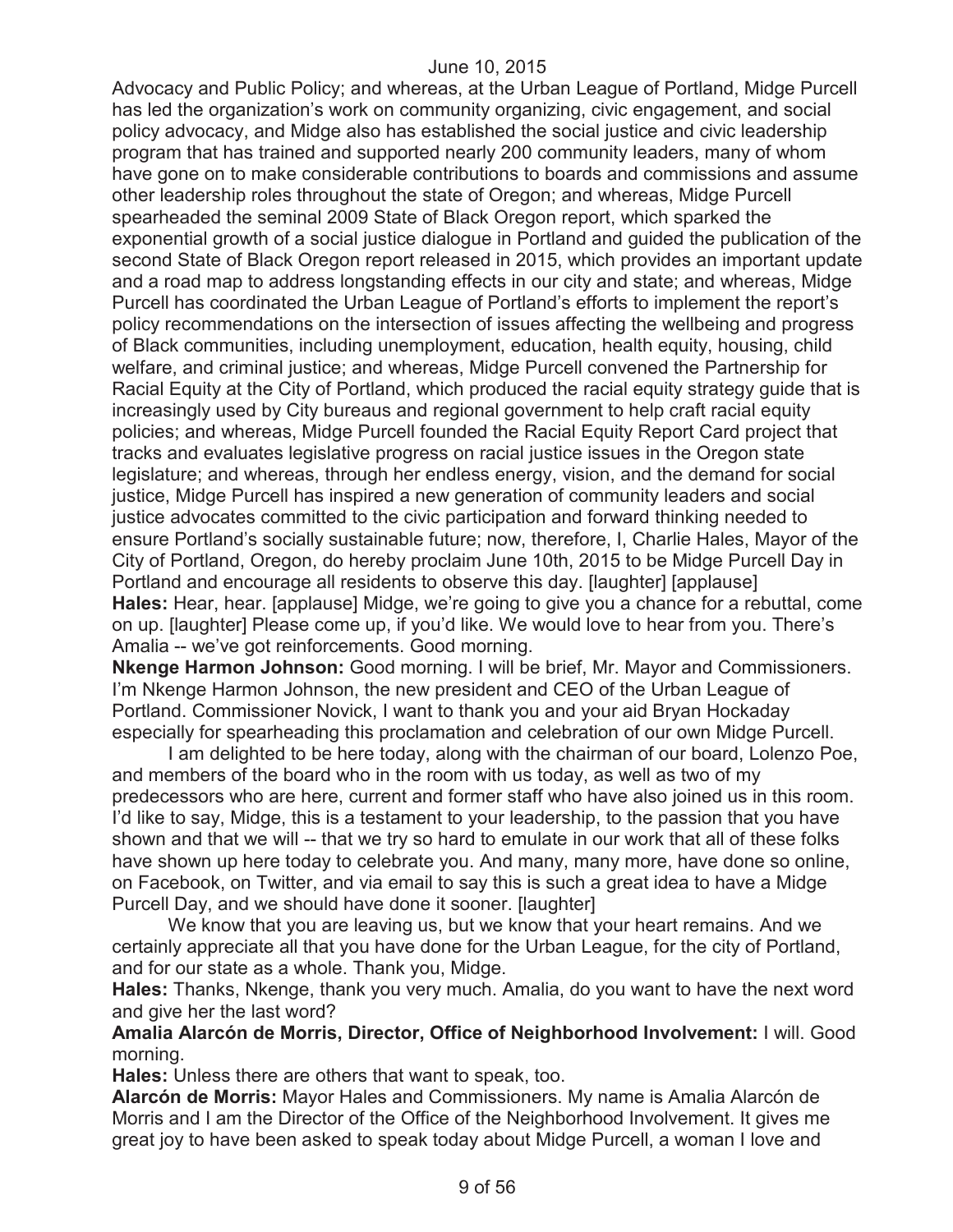admire very much. Midge has been working with ONI's Jeri Jimenez -- formally known as Williams -- managing our DCL partnership with the Urban League, but I personally got to know her during our efforts at the Portland Plan equity and civic and involvement tag.

For over two years, a core group of us bonded over the joys and sorrows of trying to convince our bureaucracy about the importance of equity for Portland's future. Midge's insights, clear analysis, strategic thinking, and her sense of humor kept us going through the endless rewrites and frustrations of having our rewrites rewritten. During that time, someone began calling our group -- comprised of Midge, Lisa Bates, Danielle Brooks, Dora Perry, Desiree Williams-Rajiee, and the late, great Afifa Ahmed Shafi and me -- the "equity ladies." On days that were especially frustrating, Midge dubbed us the somewhat less dignified "sad bastards." [laughter] And on days when we wanted to walk away, we would organize a sad bastard happy hour and recharge our batteries and come back to the table.

Midge will tell you that all her efforts were team efforts -- and that is true -- but it leaves out the fact that everybody team needs a leader, someone who points the way, jumps into the work, someone who inspires the team to keep going until the work is done. And that is Midge Purcell.

Leadership development, wildly successful get out the vote efforts, policy changes, not one but two State of Black Oregon reports, and the ban the box efforts are just some of the ways Midge has worked to make Portland a better place for all Portlanders. Her work and that of the DCL colleagues from the Latino Network, IRCO, NAYA and CIO was recognized this year by Harvard University, Kennedy School of Government for being one of their top 10 identified innovations in American government. I cannot say that enough. It makes me giddy. I'll probably say it again -- top 10 innovations in American government. That's Harvard University.

Midge is a brilliant woman. She taught me about getting clear and being strategic, about letting go of the battle in favor of winning the war, about releasing personal hurt from injuries caused by systems in service of changing those systems for the better. She taught me that if you can't change it right now, you can find fellowship, laugh at it and yourself, and get up and try again tomorrow. All this she did with the utmost humility and generosity of spirit.

I spoke with Midge yesterday and asked her if there was anything she would want me to say today. True to form, she said that none of the work she has done in Portland during her tenure would have happened without the ONI DCL grant that seeded the creation of her department. Though I doubt that, I will take it and maybe put in for my retirement -- [laughter] -- quitting while I'm ahead.

I feel privileged to have been a part of Midge's movement during her time here, glad to have worked with her and planned with her and grieved with her and celebrated with her. Saying goodbye to such a positive force is not easy, but it is mitigated by the knowledge that the next sad bastards happy hour will be in London. [laughter] Thank you, Midge Purcell, for your brilliance, for your friendship. We will carry on your vision. Portland's loss is London's gain. Safe journeys and godspeed.

**Midge Purcell:** Wow. Mayor Hales, Commissioners, I want to thank you all so very, very much for this recognition and also have the opportunity to thank Nkenge, the past presidents and CEOs of the Urban League that I've had the privilege to serve under who have supported my work unstintingly who are in the room -- Marcus Mundy and Michael Alexander. And we have several of our board members here, so I would like to thank them.

I am so aware that whatever achievements that have been made, they are not the achievements of one person -- never can be -- but of many. And many of them are in the room. I will, however, call out my staff. Again, I've had the privilege of working with the best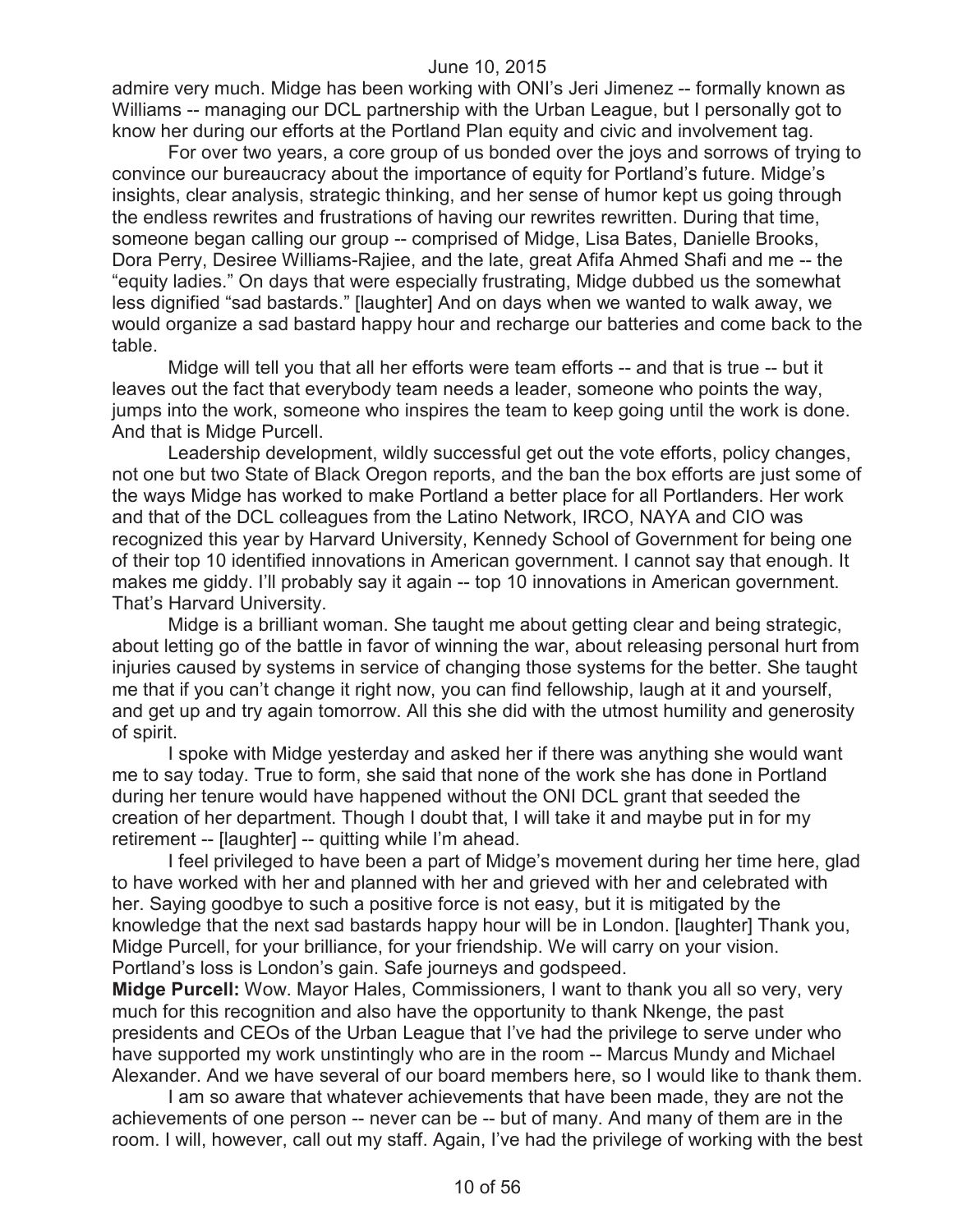team in the City of Portland. They are dedicated, they are smart, they are young, and they are invested into making Portland and this state a better place.

When I came to Portland 10 years ago, I had no idea what I would find here. What I found was one of the most engaged communities that I had ever experienced in my 40 years -- yes, I did say 40 -- 40 years of working in social justice. I found communities that were passionate about being strong advocates to address the needs of their communities - - which, as our state of Black Oregon shows, are many -- and also, the partners that we worked with within DCL and our coalitions, communities of color -- the needs of our communities are many. I found the City leadership in the Council, in our current Mayor, and our former Mayors Potter and Adams that want to do the right thing and understand that racism and poverty and disparity are unsustainable for a city. When I came here, our slogan was, "the City of Portland, the most sustainable city," and we had a discussion that it can't be sustainable if the disparities that we revealed continue. And I think that this Council and our former leaders understand that. They get it.

There is still much to do -- I won't speak very long -- but there is much to do, as our 2015 State of Black Oregon has revealed. And I know our organization and many people in this room will continue to do that work. We're looking forward to passing a strong ban the box ordinance -- plug -- in the City of Portland. We're looking forward to continuing to expand workforce diversity and employment opportunities and affordable housing in the city of Portland. We're committed to having strong and equitable contracting and procurement policies, and we are also committed to continuing to work for accountable policing in the city.

So, I won't be here physically, but I will be here in spirit, and I'm also accessible on Skype. I'm very opinionated about what happens to this city, and I hope that people will continue to ask me. Wherever I will be, Portland will always be in my heart. Thank you very, very much for this honor, and thank you very much for supporting the work that we've engaged in over the last 10 years. Thank you.

**Hales:** Thank you. Council members, comments? I would love to take a photo with you and perhaps current and former Urban League presidents, CEOs, and your board, but let's hear from our colleagues.

**Fish:** Very briefly -- Midge, you will be greatly missed. I hate to overgeneralize, but I think the world is divided into two kinds of people, people who talk about problems and people who roll up their sleeves and try to address and solve problems. And you are so conspicuously in the latter camp.

I was just reflecting as Steve read the proclamation on all that good fights that you've led and all the change you've brought about, and there were some things that weren't mentioned like the work you did to make sure that there was a community garden with the Urban League -- something that didn't get a lot of attention but wouldn't have happened without your passion -- and all the causes. We're losing your voice, but we're losing more than your voice. Today, we learn the Coalition for a Livable Future is closing its doors. So when we talk about what kind of sustainable future that we want, we're losing two powerful voices.

As we say goodbye to you today and thank you for your service, I think that we also have to acknowledge that we're all going to have to step up to fill the void. And that's the challenge that I think that you leave us with. So, thank you for your service and thank you for your friendship and thank you for just the outstanding way that you address the fight and the cause, and all of us are rooting for you in the next chapter of your life. **Saltzman:** I just want to thank you again for all your service to our city, and I think that you really have helped to help the Urban League to sort of right the ship, and you and the previous executive directors and current executive director -- I think you've sort of have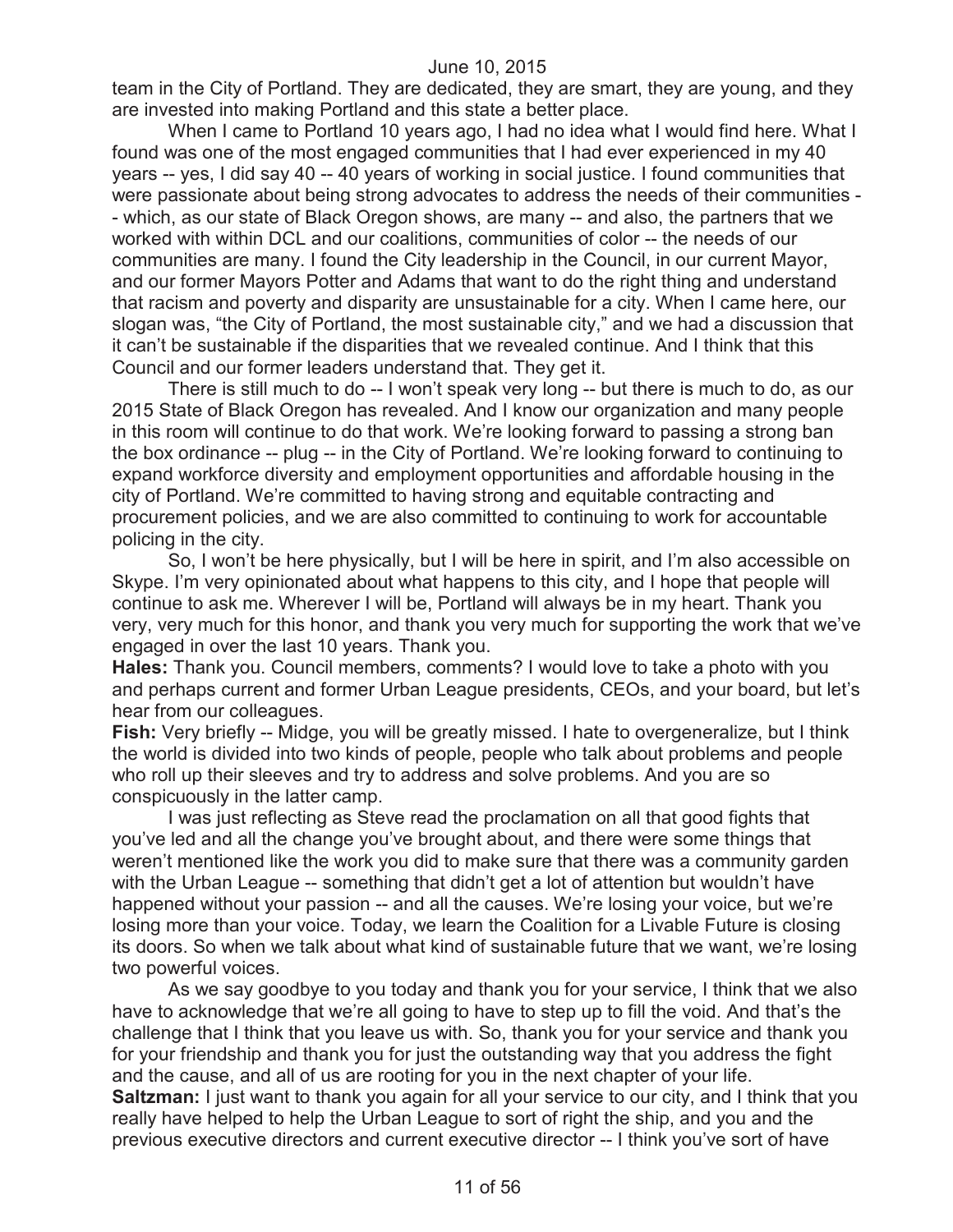been there through leadership turmoil, and I think that the ship has been righted, and I look forward to the solid leadership that the Urban League has been providing over the last five, six, seven years and have really become a very effective voice in our city for all people in our city, and you've been part of that voice, so thank you.

**Fritz:** I was reflecting when Amalia was talking about the Portland Plan and the endless rewrites and the reports I got from both Dora Perry and from you, Midge, about how things were going. And it was difficult -- this has been really difficult work. And we're certainly not where we need to be yet, but as my colleagues have said, I think we're on the right path and that's in large part thanks to you, Midge, and the work that you and the Urban League have done establishing a partnership. And that's what we're hoping to do in the Department of Justice settlement process is to figure out how do we work together to acknowledge past hurt and correct it and make sure that in the future, everyone has the opportunity to be their best self. So, thank you very much. I will be in London in mid-August, so maybe we can get a head start on the rest with the pub crawl. Thank you very, very much.

**Hales:** Well Midge, I've had a couple chances to say thank you and bravo but let me add this -- I am proud of our city because of what you've proved possible, that it's possible for someone to come here and with passion and energy make a difference. And I like living in a city where that is possible, and I want to reflect your comments about that. And I think that you've also shown people how to lead, so that I think that you're going to lead that pattern of effectiveness behind you -- that you lead with both facts and numbers and hard and fast things, which the State of Black Oregon shows us. Here is a clear, empirically valid picture of reality, and you've been very insistent about that. But then you have to use your heart. And we've got the facts here, but here's why it matters. And I think that model is how you get things done. And you've really shown people that -- that again, you can show up, get your facts in order, make the case, and then with passion, move people's hearts. And I hope that we're always a city where it is possible for someone to show up, make a difference if they are passionate, if they are true to their beliefs, and if they are relentless like you've been. You really can do it. And I so salute you for showing people the way to lead, and I think that that's a great legacy that you have left here. And hopefully, we'll keep finding new leaders who will reflect that approach in how they take on the challenges that you've pointed out, so thank you. We would love to take photo too commemorate this with Amalia and Nkenge, and again, if we can invite Michael and Marcus and your board members. We would love to get everyone in the room who is your friend in the picture, but I don't think we have a lens that wide -- [laughter] -- so come up front. [photo taken]

Alright, we'll transition now to communications items. Let me talk through the procedures that we use for Council meetings. They apply to everything except proclamations, as you'll see. So, the purpose of the meetings is the orderly consideration of the public's business. We try to make sure that everyone can be heard in this chamber, and that's why decorum and our procedures matter.

Obviously, we welcome the community to come to these meetings. We allow people to sign up for individual testimony or communications on any subject they choose, but then once we get into the regular Council calendar, we're working our way through discreet items and we ask that people testify about those. There will be opportunity for public testimony on items on the Council agenda, and with the exception of the consent calendar. If you are here to speak on one of those items, you just need to put your name on the record. You don't have to give us your address. If you are a lobbyist, under the City's code, you are required to disclose that, and please do. If you are here representing an organization, let us know so that we know what organization you are with.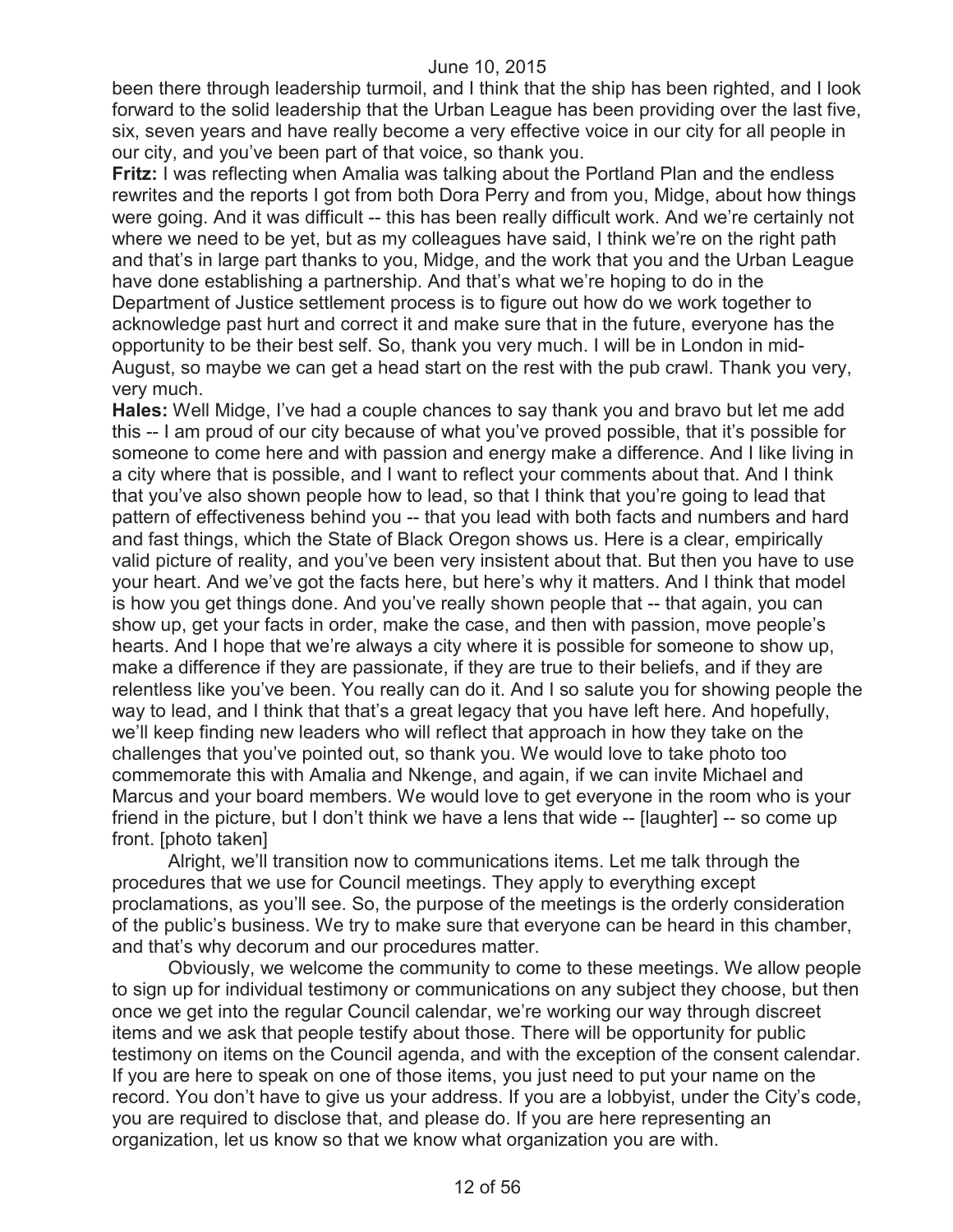Unless otherwise informed, each community member will have three minutes to speak. At two minutes and 30 seconds, you'll hear a buzzer and a light will flash on the box before you. At three minutes, you will hear four beeps and the lights will flash again. That's the point at which you need to yield the floor and let the next person speak -- and again, we'll have to remind you of that. We hope not, but we will if we need to.

Ask that you respect that time limit and we ask that we respect the ability of people to come to this chamber and have their say. Sometimes there are controversial issues on the calendar, so if you agree with someone and want to signal that, feel free to give them a thumbs up or a wave of the hand. If you feel compelled to show your disagreement, do likewise, but we ask that we not make vocal demonstrations in favor or against our fellow citizens' opinions in this room. If you have things to distribute to the Council – handouts - please give them to our Clerk, and she will distribute them to the Council members.

Again, these rules are here for obvious common sense reasons. If some people choose to disrupt that process, you'll be warned and you'll be asked to leave the chamber, and if you don't comply with those obvious common sense instructions, you may be excluded from City Hall.

Lastly, if needed, the Council will be taking a half-hour break at either 12:00 or 12:30, depending on the schedule. We watch the calendar and give the Council a break if we are going to run into the noon hour, so that may happen today depending on how our business goes. So, with that, let's move to communications items, please. **Item 575.**

#### **Hales:** Welcome. Good morning.

**Adam Brunelle:** As was mentioned, my name is Adam Brunelle. I'm a first-year MERP student at Portland State University. When I first signed up to testify on this day, it was to express my strong opposition to the citing of a propane terminal on behalf of a destructive foreign corporation. The people of Portland will never again support fossil fuel infrastructure, nor the politicians who fail to take a stand against this. Acknowledging this, the City should thoroughly involve the public in exploring a fossil fuel export ban that includes coal, oil, and natural gas like propane.

We face twin crises here in Portland. One is catastrophic climate change. The other racial justice and inequality. But they are intertwined. I fear that in our attempts to solve the former, we exacerbate the latter. Portland is now the fastest-gentrifying city in the U.S. While we have seen a commendable emphasis on process, we end up with toothless community benefit agreements, lofty equity goals, and action plans without the resources to implement them. I worry that Portland will eventually achieve its equity goals on paper, but once low income residents and communities of color have been pushed outside of the city limits.

I implore the City to prioritize anti-displacement strategies as a primary method to build climate resilience. This means more affordable housing, living wages, job training for the new economy, and a just transportation system for all. I also want to challenge the City to lead the world when it comes to climate change. Vancouver, British Columbia committed to 100% renewable energy by 2035. France instituted eco-roof mandates for new construction. Boulder, Colorado took over its electric utility to provide more renewable energy to its residents. These are all policies that I think that the City should consider pursuing in terms of feasibility and implementation.

One opportunity to confront the aforementioned dual crisis while building resilience is through the Climate Action Plan's program, solar forward. The City should provide and consider providing more direct funding with a mandate to supply solar systems to low income residents. In Seattle, the Capitol Hill community solar project sited a solar farm atop an affordable housing complex, and in Oakland, grid alternatives provide solar panels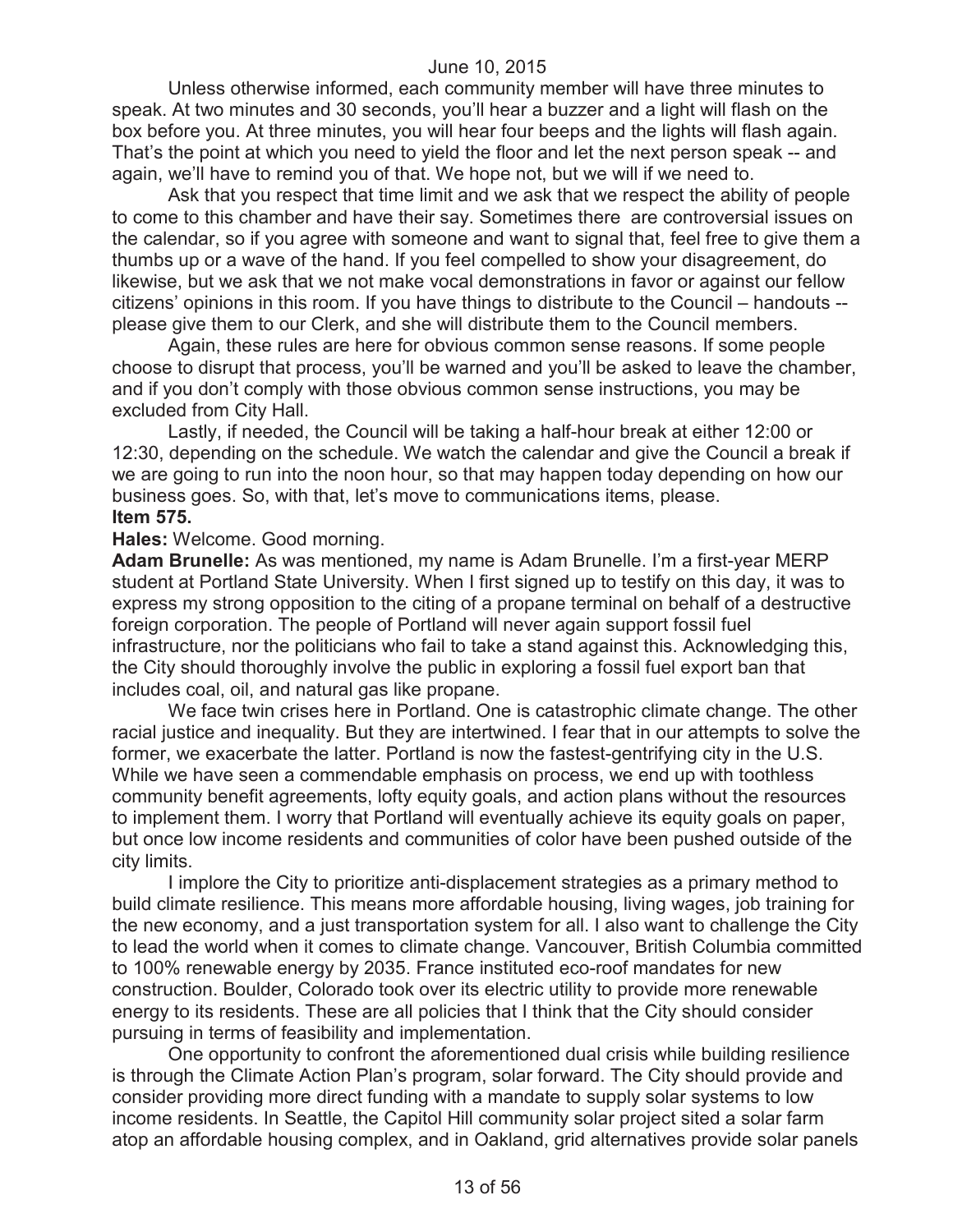for little to no upfront cost and trains low income residents on the skills necessary for solar installation. But that's just one of the many possible ways to build resilience.

I will end with a quote from Naomi Klein, the famous climate movement author. We're fighting to leave it in the ground. No new fossil fuel frontiers. We're fighting for the societies powered by 100% renewable energy. We're fighting for free public transit. We're fighting for the principle that polluters should pay, that how we pay for the tradition has to be based on justice. We're fighting for the principle that the people who got the worst deal in the old economy should be the first in line to benefit in the new economy. Thank you for the opportunity to testify.

**Hales:** Thank you very much. Thanks for coming.

#### **Item 576.**

**Hales:** Good morning.

**Nick Caleb:** My name is Nick Caleb. I'm an adjunct professor at Concordia University, and I'm also the local climate law fellow at Our Children's Trust. We're a small nonprofit based in Eugene. we have a large mission, though, and it's to secure the right to a healthy atmosphere and stable climate for all present and future generations. We're also part of the climate action coalition, which as you know is fiercely opposed to the Pembina propane export project, so I want to say thank you to the Mayor for taking that off the agenda. That was obviously a difficult decision, I'm sure, and we really appreciate it. We also requested a series of amendments to the Climate Action Plan. Several of them were incorporated into the most recent draft.

Today, though, I'm here to encourage the Council to look beyond the Climate Action Plan much like Adam was mentioning. Despite recent awards, our leadership on climate action really can't be considered world class when you take into account what's going on elsewhere. Adam mentioned some examples. Nothing in the Climate Action Plan even approaches the audacity of trying to come up with a 100% renewable city in 20 years, and it's also not binding in a lot of ways, so we need to move beyond it and start to work on binding policy. I think it's a responsibility of cities like Portland to continually set a new high bar so that others can be inspired.

However, we are in a position to be leaders again. The local debate over the propane export terminal has revived community interest in pushing the bar beyond what has been considered possible or realistic. Although it was celebrated as clean transitional fuel, more intense scrutiny showed it to be anything but. And as such, if propane -- which is supposedly the cleanest of fossil fuels that we could deal with -- is not clean, we need to enact a strong local policy banning all new infrastructure for the storage, transfer, or export of fossil fuels, including natural gas and propane. This would set an extremely important precedent in the region that's already resisting the expansion of the fossil fuel economy in both rural and urban communities. And tribes are also rising up against this very strongly.

As you may be aware, Sideline Institute estimates that burning all the fossil fuels proposed for northwest export would constitute 5.5 times as much carbon as was slated to travel through the Keystone XL pipeline. And as you may know, the Keystone XL pipeline's contents, if burned, most climate scientists say that that's climate game over. We have no ability as human beings to try to stop runaway climate change at that point. So, our region is extremely important in this fight even though we're small.

Portland has a duty to do our part to block activities that could destroy future generation's chances of a habitable future. Going further, Portland should also actually enshrine in law the legal rights of present and future generations to a healthy atmosphere and stable climate.

Last year, after sustained youth campaign for strong climate action, Eugene, Oregon passed the nation's first climate recovery ordinance, which bound the city to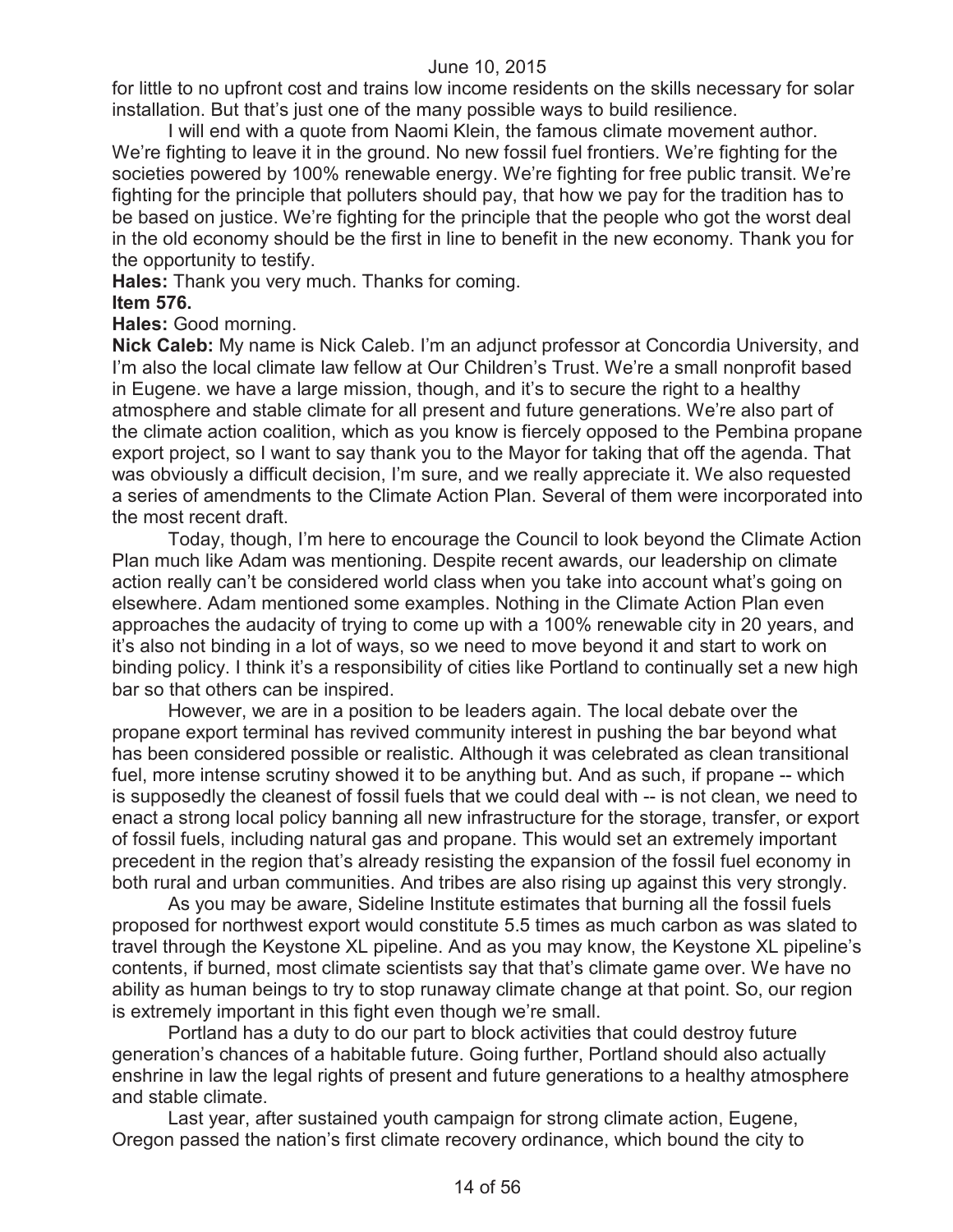reducing carbon emissions to its share of 350 parts per million. It tied the city to the best available climate science and unleashed a wave of creativity in their planning apparatuses for how to achieve those goals. We're going to have a youth training in Portland on August 25th, and I would like to make an invite to all the Commissioners to join us if you'd like. Mayor Kitty Piercy in Eugene spent a lot of time mentoring youth on climate action, and we would like to welcome you to that as well.

In conclusion, we stand at a serious civilizational crossroads. The city of Portland, as small as we are, is in a position to set major precedence for worldwide action. The fossil fuel economy is a road to ruin and we need to leave it behind as fast as possible. Thank you very much.

**Hales:** Thank you. Thanks for coming. [applause] **Item 577.**

**Hales:** Good morning.

**Angela van Patten:** Good morning. My name is Angela van Patten. I've been a resident of Southeast Portland for 26 years, where I've raised two daughters including caroline, who is here today. I'm here to comment on an uncertain status of the Pembina terminal proposal and related issues before Council.

I urge a binding climate action plan -- which includes gases, including propane -- as listed fossil fuels, not bridge fuels and that our City works towards divestment from the fuels. I thank Mayor Hales and Commissioner Fritz for taking a stand against approval of the Pembina terminal, and urge other Commissioners to do likewise.

There's two erroneous assumptions that come into play in these considerations that need to be made explicit -- that gases can be considered bridge fuels, and that we have more time than we actually do to address global warming. Gases are not bridge fuels, and here are two reasons. One, life cycle greenhouse gas emissions from natural gas are looking as damaging to the climate as goal. By the strict but distorted standard of looking at which fuels burn the cleanest, indeed gases such as methane and propane burn cleaner than oil and coal. The problem with these measurements is they are only a small piece of the bigger picture. Greenhouse gases are released at all stages of the fuel life cycle, exploration and use. Studies published in the Scientific American found natural gas fields may be leaking enough methane to make the fuel as damaging as coal to the climate over the next decades.

Two -- economically, gas exports fail as a bridge fuel on a number of fronts. An international study looked at the effect of a projected increase in worldwide natural gas usage. The study showed that unless there were explicit worldwide public policies expanding and protecting renewables, the political economic infrastructure for pushing gas would prevail. The models showed that long-term gas expansion through 2050, made possible through the use of fracking, would escalate the climate crisis because gas replaces other fossil fuels but significantly also renewable energy.

One of the most insidious ways fossil fuel projects affect the climate is contractual lock-in. These projects are expensive and require a long 20-year and greater contracts as - - to quote Naomi Klein -- these investments won't be recouped unless the companies that make them are able to keep extracting for decades since the upfront costs are amortized over the life of the projects. There are more aspects to this contractual lock-in -- too many to name here -- designed to ensure fossil fuels retain primacy in the economy for decades to come.

A myth we tell ourselves is we have more time than we actually do to address the global warming. As a people who have benefited to varying degrees from an industrial economy based on fossil fuels, we have a moral obligation to face the climate crisis and do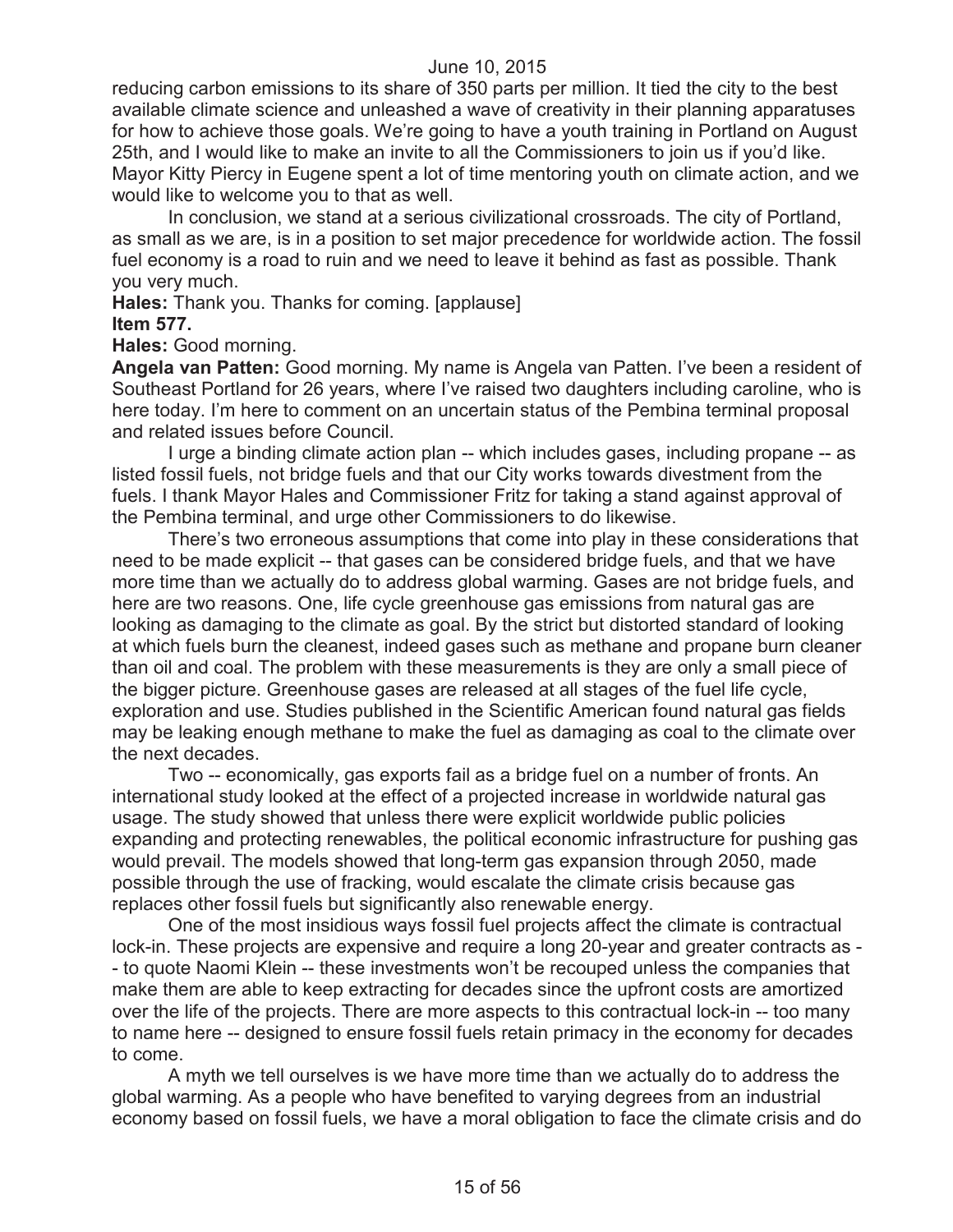whatever is necessary to keep younger generations from having to do all the heavy lifting of making the switch to renewables. Thank you for your time.

**Hales:** Thank you.

**Item 578.**

**Hales:** Good morning.

**April Smith:** Good morning. Thank you for hearing us. I'm April Smith, and this is my home. It's my dream home. I live on the Columbia River. My husband and I have experienced the Portland seasons here with our children and four grandchildren. We've hosted weddings, vacations, and even a memorial service from our deck, the river our witness. I'm a nurse, mother, grandmother, and one of over the 3000 Portlanders who wrote to you the commission to oppose the Pembina project. I was overcome with excitement and pride for our city when our voice was heard and Mayor Hales removed support for Pembina. Listening to the public, making decisions that are difficult and yet in the best interests of our city makes great leaders and a great city. I am grateful that the City is not considering this issue today. How wonderful to live in a city where our leaders listen to their constituents. Thank you.

My hope is that Portland can put Pembina behind us so we can return to the important things that we need to do in our city. Our focus should be on creating new job programs to retrofit the homes and public buildings, making them energy efficient. We should be improving our mass transportation, infrastructure, and bike safety lanes, putting fewer cars on the road and decreasing the carbon footprint.

I live in the closest community to Pembina, just over one mile from what could be massive storage tanks of explosive liquid propane. The quiet beauty of the river is my joy and the place where I want to live out my retirement years. I want to leave this beautiful place for my children and their children. Thank you for insuring that Portland's conservation habitat zone is not altered for a company whose project is not welcome in our city. Thank you.

**Hales:** Thank you. Thanks for coming.

# **Item 579.**

**Hales:** Good morning.

**Ben Poe:** Good morning. My name is Ben Poe, and I chair the safety and livability team for the St. Johns Neighborhood Association. I have submitted a resolution by the neighborhood association noting our opposition to the Pembina project. You've heard all of that before, and it's been stated eloquently here this morning. I really want to commend Adam's big picture look on all of this. You've heard it from many voices.

What I want you to understand is that no matter how you arrange the data, whether the level of risk is high or low, whatever risk assessment tools they choose to use, I need you to understand that the folks in my neighborhood find the risk too high for their peace of mind. Sometimes, it seems to us in the northern provinces that the great city-state of Portland sees us as little more than landfill. But this time, we insist on being heard. This is our backyard. We asked the Portland City Council to stand firm in denying any variance to code that would impose this nightmare on our community. Our environmental regulations are there for good reason, much like the laws that protect person and property. They shouldn't be set aside for the sake of special interests, foreign corporations, and a handful of jobs. Thank you very much. Thank you for hearing us.

**Hales:** Thanks for coming. Thank you very much. OK, we're going to move into the rest of the agenda. First, let's take care of the consent calendar. I don't think that we have any requests to remove items off the consent calendar, is that correct? None? OK, then a roll call vote on the consent calendar as printed.

# **Roll on consent agenda.**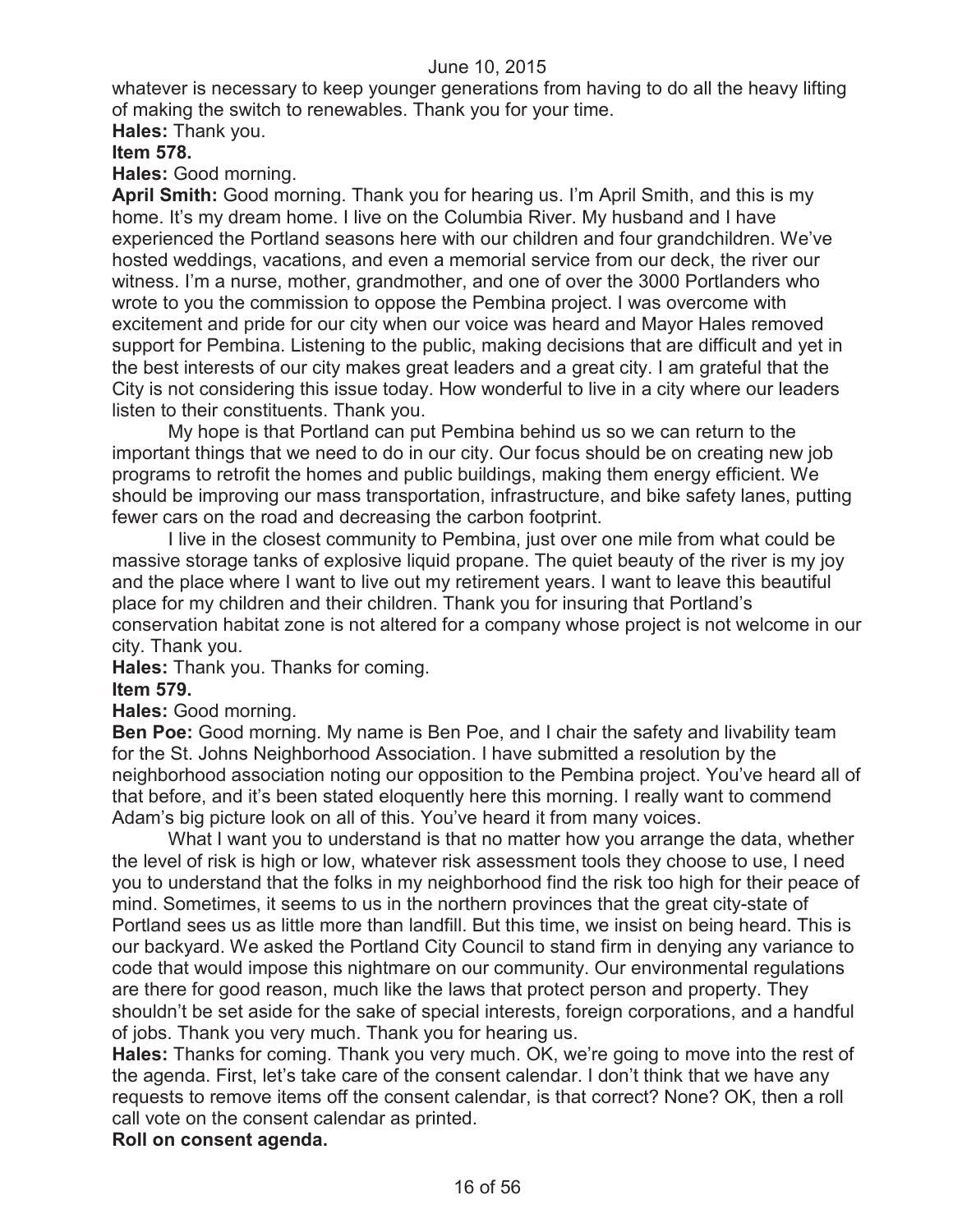**Fish:** Aye. **Saltzman:** Aye. **Novick:** Aye. **Fritz:** Aye. **Hales:** Aye.

**Hales:** And now time certain item 580.

**Item 580.**

**Hales:** Good morning. It's a big day.

**Debbie Caselton, Bureau of Environmental Services:** It is. Hi, my name is Debbie Caselton, I'm the chair of the Diverse and Empowered Employees of Portland. We are an employee group that's all volunteer. Some of us have the support of management to incorporate this into our jobs, some of us don't based on our billable hours. So, I'm here on my own time, personally.

The Diverse and Empowered Employees of Portland is an employee-driven group, where employees for employees -- we've been working for the City of Portland's over 8000 employees since 2007. We actually started meeting in 2006 to incorporate this group of people during lunch hours. We met and we have actually several -- I think five out of the 13 of us on the executive committee are founding members of that group.

This progress report is the first time that we've actually reported to you in eight years on how we're doing. I think it's about time is what we were thinking. Maybe we should tell them how we're doing!

Our mission statement is that we're dedicated to enhancing a work environment that is inclusive and supportive of the City of Portland's diverse workforce that is committed to quality public service. And as some of you know, I do definitely take public service personally, and that is my job working -- Commissioner Fish is my Commissioner for my bureau, Environmental Services, which is -- what I do as public involvement in community outreach.

Our executive committee -- which most of us are here today -- we have 13 members. And like I said, there are five of us that are founding members -- and if they are here, I would like to thank them and have them stand for recognition.

**Hales:** Good morning. Thank you for your excellent work. [applause]

**Caselton:** We just had our work retreat. We have an annual work retreat. So, we usually meet monthly for an hour, the group of us, and then on a biannual basis we meet with all of the leaders of the affinity groups as an affinity group Council and get information from them. And a lot of the leaders of the affinity groups are here as well, and I'd like to thank them and have them stand if they could.

**Hales:** Thank you. [applause]

**Caselton:** So, I'd like to call out who our executive committee is. We have a really broad range of committee members that represent gender, orientation, race, different bureaus and different ages. And that wasn't just intentional, that is representative of who we are at the City of Portland.

Janice McDonald is our new co-chair with me. We just elected her. She's with Transportation. Greg Wolley is our vice chair, he's one of the founding members, and he's with purchasing. Mary Hansen, the secretary, is with the Auditor's Office -- she works at archives. Delphin Kennedy-Walker, she's our historian and she's a founding member. She's with the Attorney's Office. Maximo Behrens is with Parks and Recreation. Dylan Carmody, who's with Transportation. Jim Fairchild with human resources at the Fire Bureau. And Yvette Gayomali with Environmental Services. Angie Harris is with Water. Carolyn Lee is one of the founding members -- as well as Angie is -- and she's with Parks and Recreation. And Dennis LoGiudice, he's with the Office of Neighborhood Involvement, and Thomas Nancarrow, he's with the Police Bureau. So, I want to -- without them, we would not be able to do this and they have been very dedicated. So, thank you.

As I said, we were established in 2007. We work independently under the umbrella of the Office of Equity and Human Rights. I want to really thank the Office of Equity Staff,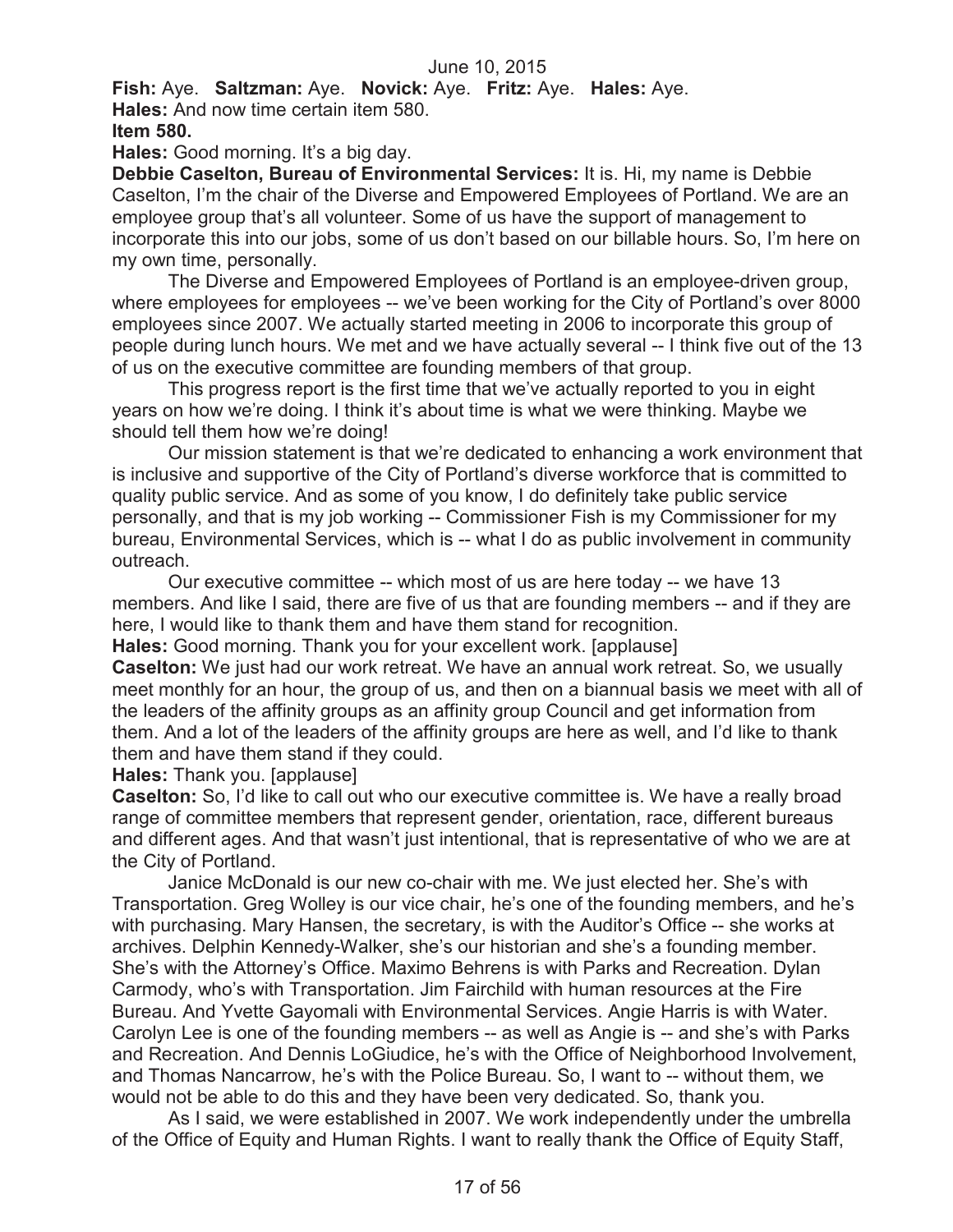and especially the Director, Dante James and Deputy Director Joseph Wahl for their support. They're always there when we have questions or needs. They offer to help when we need it, especially reminding us of cultural celebrations and proclamations that we should be doing, which is great. So, I want to thank them for being here. Thank you.

DEEP oversees at least nine affinity groups at this time. We arrange for speakers and workshops, and educational opportunities and trainings. We assist with the City's cultural celebrations and events, since we work with the bureaus' individual employees to kind of combine the committees to create these and the affinity groups that put on the cultural celebrations as well. We provide peer support. We provide resources to employees. And like I said, we're an all-volunteer group of City employees for City employees.

Our affinity groups that we have at this time are the City African American Network, the Faith and Friends affinity group, the Filipino American City employees -- which we'll be merging into one group for Asian American Pacific Islanders, so they will be one bigger group, which is great -- the Free Thinker, Atheist, and Agnostic Secular Humanist Naturalist group, which we like to call "fashion" -- and believe it or not, the Faith and Friends and FAASHN have worked together at a conference together. They did a moderated group, and they have a lot of similar adversities, so it's very exciting to have them work together. The LGBTQ and Friends affinity group; PDC City Mamas which is working mamas or working parents; Unidos Latinos Americanos; Veterans Empowerment team; the Women's Affinity Group; and Disability Awareness Group, which is in the works - - it's not an official group yet, but we are working on that.

The affinity groups are voluntary and employee-driven. They are organized around a particular shared interest or dimension, and we -- one of the things we envisioned with affinity groups would be organized around the protected classes set forth in the nondiscrimination laws that we have. And so most of those groups are organized around that. It's a networking opportunity to promote the professional development and advancement, and we discourage stereotyping, so it's really I think helped a lot with the affinity groups, and people being able to have questions and kind of breaking that stereotype of what the different groups mean or do. Promote a positive work environment. We bring concerns from the respective groups to top management and we work with other entities to address broader organization and community concerns.

We usually have about five active participants usually in leadership with the affinity groups who organize all of the speakers and luncheons, etc., with up to 100 members or more. There is low meeting attendance for affinity group meetings, unless a speaker or topic is arranged, because everyone is busy. And it's on volunteer time. It's not part of the work hour. Most affinity groups work together. So, like City Mamas, and the veteran's team. For instance, would work together -- or Faith and Friends and CAAN would work together on a different type of celebration, such as the cultural celebration. And a good example is the City African American Network and the Women's Affinity Group work together during those two months to create panels of speakers for their respective Black History Month and the Women's History Month this year.

There is a lack of leadership periodically, which we have to try to revive the affinity groups due to change in employment status, retirement is a big one, and medical leave, etc. So sometimes, the liaisons from the DEEP executive committee -- which all of us are assigned to different groups and some of us double up to assist the affinity groups in continuing their work. So, sometimes we end up taking up some of that leadership.

Over the years, one of the biggest things that DEEP is known for is arranging for many international and locally renowned speakers to speak to employees and the public. We've had Tim Wise, which was -- we had to have him speak twice in one day because it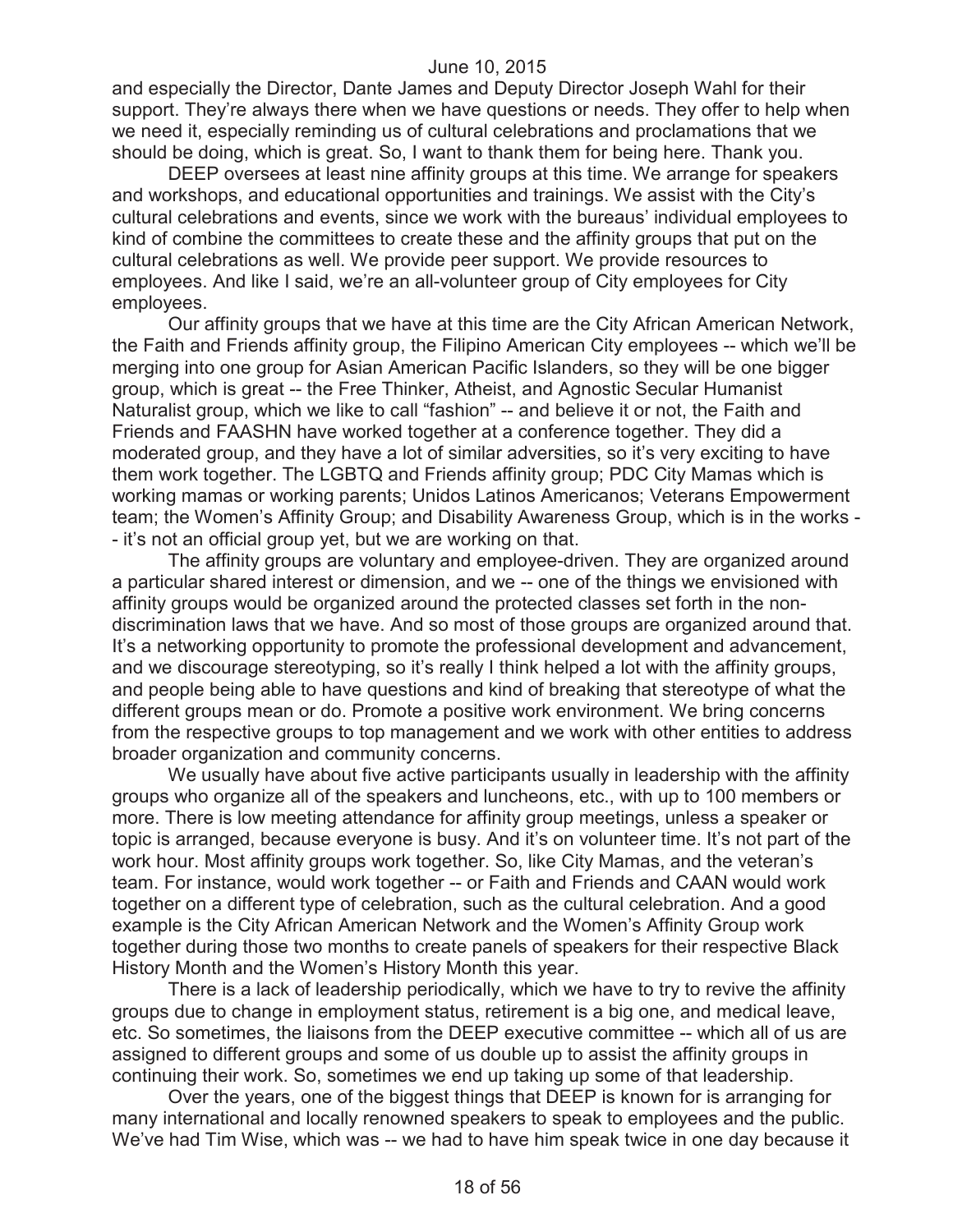was just -- the auditorium was full. And we had Luke Visconti, Walidah Imarisha -- which we want to bring back this next year -- demali ayo, Ash Beckham, Lee Mun Wah, Gary Carp, Simon Tam and the Slants, and many more. I've kind of given you a rundown of who we have brought over the years in the report that I gave you. And attendance of those speakers usually range from 50 to 400 people.

DEEP also organizes events -- like I said -- usually centered on the designated cultural months. Our one kind of signature event that we do -- and I want to thank Mayor Hales for loaning us your wife for Kwanzaa this year. I know you were supposed to attend, but you were not feeling well, and Nancy was fantastic, as always.

**Hales:** You got an upgrade. [laughter]

**Caselton:** I wasn't going to say that, but --

**Hales:** It's true. [laughs]

**Caselton:** She was fabulous. And we celebrate at City Hall in December. It's a nonreligious holiday and more of a community celebration, which is why we celebrate Kwanzaa. And we get more than 100 members and employees that gather together at City Hall, and a lot of the people that attend have never been to City Hall and didn't know it was so welcoming, which we all know that it is.

As far as trainings and workshops, etc., DEEP tries to purchase tickets to trainings and workshops, conferences for employees to attend. It's usually like a lottery type of thing -- first come, first serve -- and it's based on manager approval if these employees can attend. We've also provided trainings at various bureaus and other jurisdictions and conferences. Some of us have spoken per request, and we have done that for free.

We provide a peer support, which I think is one of the most important things that we do, because we're fellow employees and we're not -- we're peers, so most employees feel safe, anonymous, and do not fear retaliation when questions or concerns arise. And some of the topics employees have sought deep's advice include transgendered healthcare - which we now have, thank you very much -- and potential layoff due to race -- you know, questions that come up.

**Fish:** Debbie, I just have to acknowledge that you've picked -- you selected a photograph that obscures me behind Charlie. [laughter] It highlights my son, and I would -- to that which I would say, bravo. Bravo. [laughter]

**Caselton:** I know what I'm doing.

**Fish:** He's the little guy off to the side.

**Caselton:** I remember that. That was actually last year's Pride, and I was the Spirit of Pride winner, and I was riding in the car and it down-poured that day. And I also accidentally stole your jacket, I remember that.

**Fish:** He held me hand the entire parade and had a blast.

**Caselton:** That was great. Well, I hope that he'll come this year too, which we'll talk about after this.

Random drug testing was a question that came up, what is that about? How random is it? It is very random. Bullying, language translation, and just resources in general are concerns that people have and they don't know who to ask, so a lot of times they come to DEEP, which is great. And we usually know who to ask and get a pretty quick response.

Some of our resources that we have available is obviously our website, which is the portlandoregon.gov, and we have slash DEEP, which believe it or not took many years to get. We're not a bureau, and people didn't know what to do with us. We're this employee group -- who the heck are you guys, and what kind of jurisdiction do you have? And we don't. So, even getting a purchasing card was -- took like five years to get. And you can also email DEEP directly at deep@portlandoregon.gov. We also have a Twitter account, which is not as active as I would like it to be, and that's my fault because I work a lot. And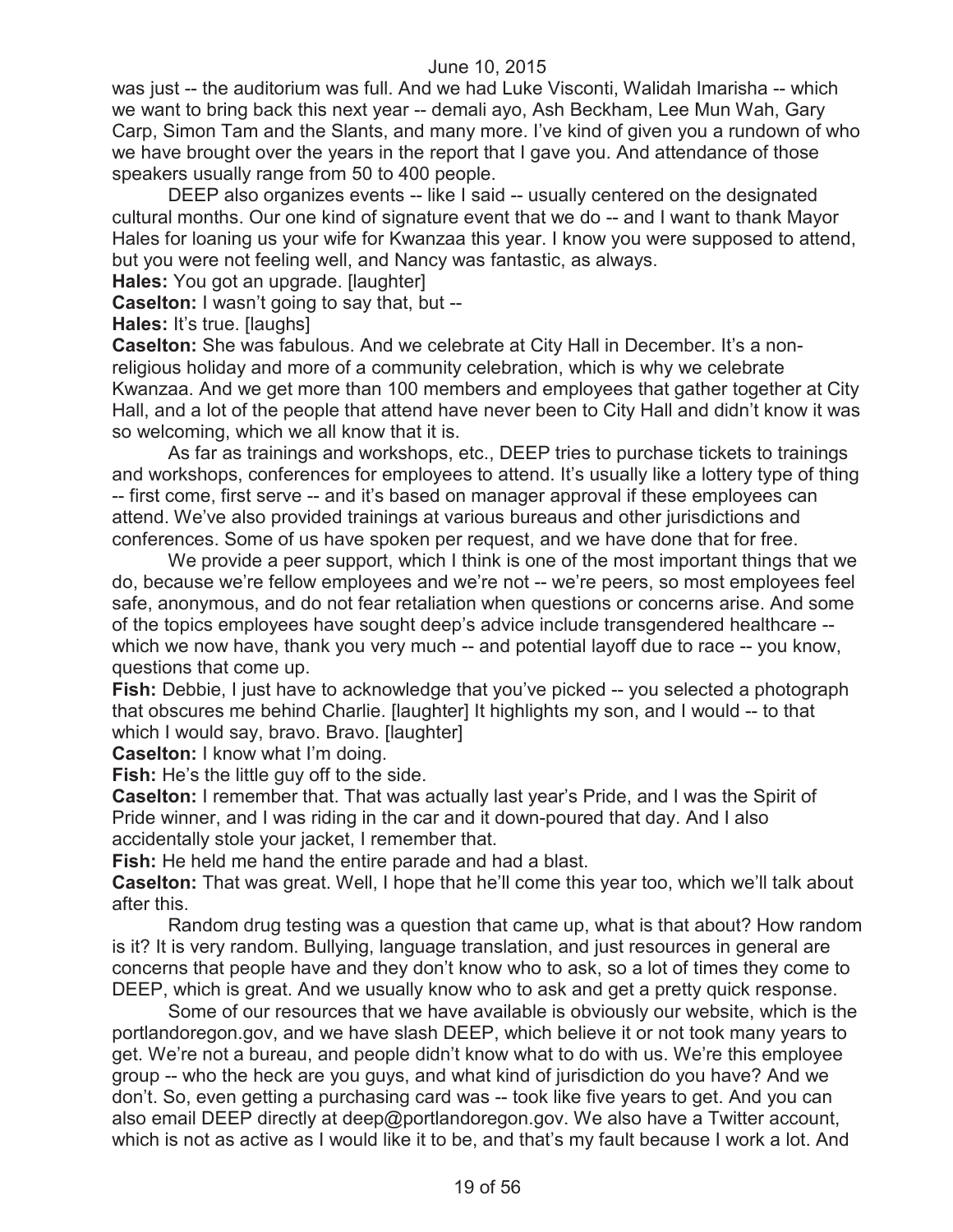then we also have been -- we just started this this year, the Vimeo account. You can look up some of our speakers that we've filmed, like Walidah Imarisha, and we're uploading more and more when we can. Again, that's on my time, so sometimes they appear late at night. We also -- Janice McDonald and I worked very hard in getting our DEEP library up. We have a track-it form where you can electronically check out books. We have about 45 books and videos. Very diverse topics that is all on our website. So, I think that -- am I under time? That's unusual. That would be good. Do you have any questions? **Hales:** You may have a suggestion from one of your colleagues there. **Caselton:** Sorry.

**Hales:** So questions? For Debbie or other members of the leadership group? Well, thank you.

**Caselton:** The one thing that I did want to say for sure is when we started this, it was when Mayor Potter was in office, and he -- actually, we did not have a place to meet, and he had us meet in his conference room. Which was great. And we felt really supported by the City Council, but specifically, I want to thank Commissioner Fritz for all of your support over the years. You oversaw us for many years and provided advice and counsel, and have always been extremely supportive, and I appreciate that.

It's really great when I see some of you at some of our events. We haven't specifically invited you -- I think it's kind of funny when I meet somebody for the first time related to my work, and they're like, "oh, you are Debbie Caselton, I get all your emails." But, you know, Commissioner Novick, I saw you at the event this year, and people actually bring that up to me -- how nice it is to see Council members just as an audience member as one of a fellow employee supporting this kind of work. So, thank you for that. I know you tried to sneak in.

**Novick:** I was there for the Wonder Woman Awards, which is a wonderful thing to witness. **Caselton:** Thank you. That almost went under because we didn't have anybody to take that on. We have a new affinity group chair for the Women's Affinity Group, Meghann Fertal. She's fantastic and has the energy to -- so her and I worked on that together, and that was our sixth annual Wonder Woman Award. I think. Sixth or fifth, yeah. So thank you. **Hales:** Great work. Well, while you are here, we have a proclamation because it's Pride week. So, I have the honor of reading this. Whereas, the City of Portland has been the site of lesbian, gay, bisexual, transgender and queer pride celebration since 1970; and whereas, the City of Portland is committed to diversity, social justice, equality, and mutual respect as a fundamental aspect of a healthy community; and whereas, Portland's LGBTQ community contributes significantly to our city's economic, artistic, political, social wellbeing; and whereas, the long and ongoing struggle of transgender, queer, lesbian, gay, bisexual, and other minorities for basic civil and human rights continues to provide inspiration to all those who worked against discrimination and oppression; and whereas, Portland is home to three annual pride celebrations -- Pride Northwest June 13-14, Black Pride June 17-21, and Latino Gay Pride July 25-27 -- now, therefore, I, Charlie Hales, Mayor of the City of Portland, Oregon, the City of Roses, do hereby proclaim June 2015 to be Portland Pride Month in Portland, and encourage all residents to observe this month and to thank DEEP for your great advocacy. Thank you very much.

**Caselton:** Thank you very much. [applause] I want to invite all City employees and Council, of course -- and much of you have responded already, and will be at the Portland Pride parade. It really means a lot to the gay community to have you there, and I've had never any hesitation from any of you about attending, which is great. I just want to thank you for that. We will be marching again this year, we're number 56 in line as far as I know at this point. And we'll be meeting at around 10:00 a.m. in Sunday, June 13th. All of you received the email, so thank you.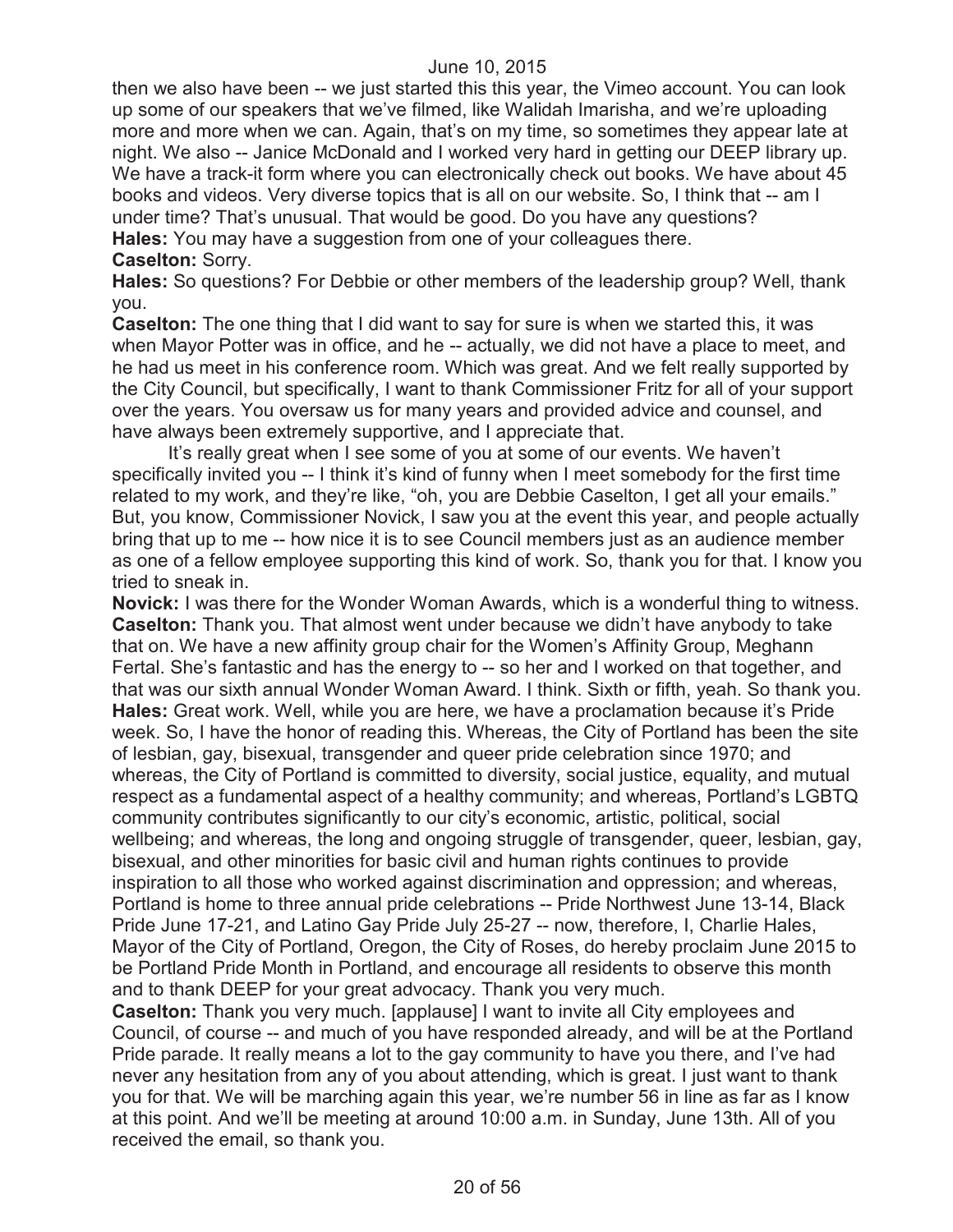**Hales:** Can we invite DEEP members up and take a picture with Council? [photo taken] We think that we need a motion is an order to accept the report.

**Moore-Love:** Mayor, we have a request for public testimony.

**Hales:** Oh, sorry, didn't wanna blow past that. Public testimony, please. Come on up. Sorry, Charles.

**Charles Johnson:** It's quite alright. I definitely want to thank her and all the people in DEEP for the strong work they do. I think we want to take note since we are here in Portland on Clackamas land that hopefully, Dante and some of the DEEP staffers are or DEEP volunteers will look at Native American employment within the City. I think that through the Grand Ronde, and Warm Springs, they have strong jobs programs for their people. But I think here, in their original lands, when we celebrate the diversity of people who've come to the wonderful city of Portland to try to make it a wonderful place that we would like to also make sure that the Native Americans feel welcome to work with the City of Portland and those that do are strongly supported.

For those who don't know and want to find out more about Pride and aren't comfortable just Googling that, there's pridenw.org on the web. I think that while we saw a great spread of diversity, one thing that DEEP and Dante could work is -- every time I come here and I see Amanda kind of stuck up there with you five guys, I wonder about the original glass ceiling issues in Portland. So, I hope that another report that we'll soon see will talk about the challenges that women still feel that they face in promotion. Perhaps we'll see a change of that with the next election cycle and the Mayor's office will rotate around, depending on what you choose, but you have strong representation there with Gail Shibley and Jackie Dingfelder, but I think that there are still institutional barriers in the broader society -- hopefully less in the City -- and that we can -- as well as we have done to recognize the rights of the gay, lesbian, trans, queer people, we can still look at that basic issue of paternal patriarchal structures that don't advance women, as well as they should. Thank you very much.

**Fish:** Charles, thanks for your comments. I'd would be remiss if I didn't observe, Mayor, that we were under the charter, five Commissioners and an elected Auditor. And in fact, we have had two women that have been elected and four men. So, I just want to correct that.

**Hales:** A little closer to equity than four to one, but nevertheless, opportunity for progress. So, a motion please to accept the report.

**Fish:** So moved.

**Fritz:** Second.

**Hales:** Further discussion? Roll call, please.

**Item 580.**

**Fish:** Debbie mentioned when she gave the report that she's employed by the Bureau of Environmental Services, and I could spend all day talking about what a valued team member that she is. I'll just acknowledge that Debbie has helped transform substantially the way that we communicate to the public, and she has become probably better known than anyone up here because whenever we have a capital project, a capital construction project that she's responsible for, we send out a newsletter with a cover letter from Debbie in which she gives out her cell phone number and signs it personally. And that's part of the innovation that she has brought to our bureau so that instead of having a nameless, faceless bureau connect with the public, there's a person who is responsible for managing the process. And she does a great job both as an employee and obviously as a leader in DEEP, and we're very proud of her and everyone else who stepped up to do this worthy work. Aye.

**Saltzman:** Aye.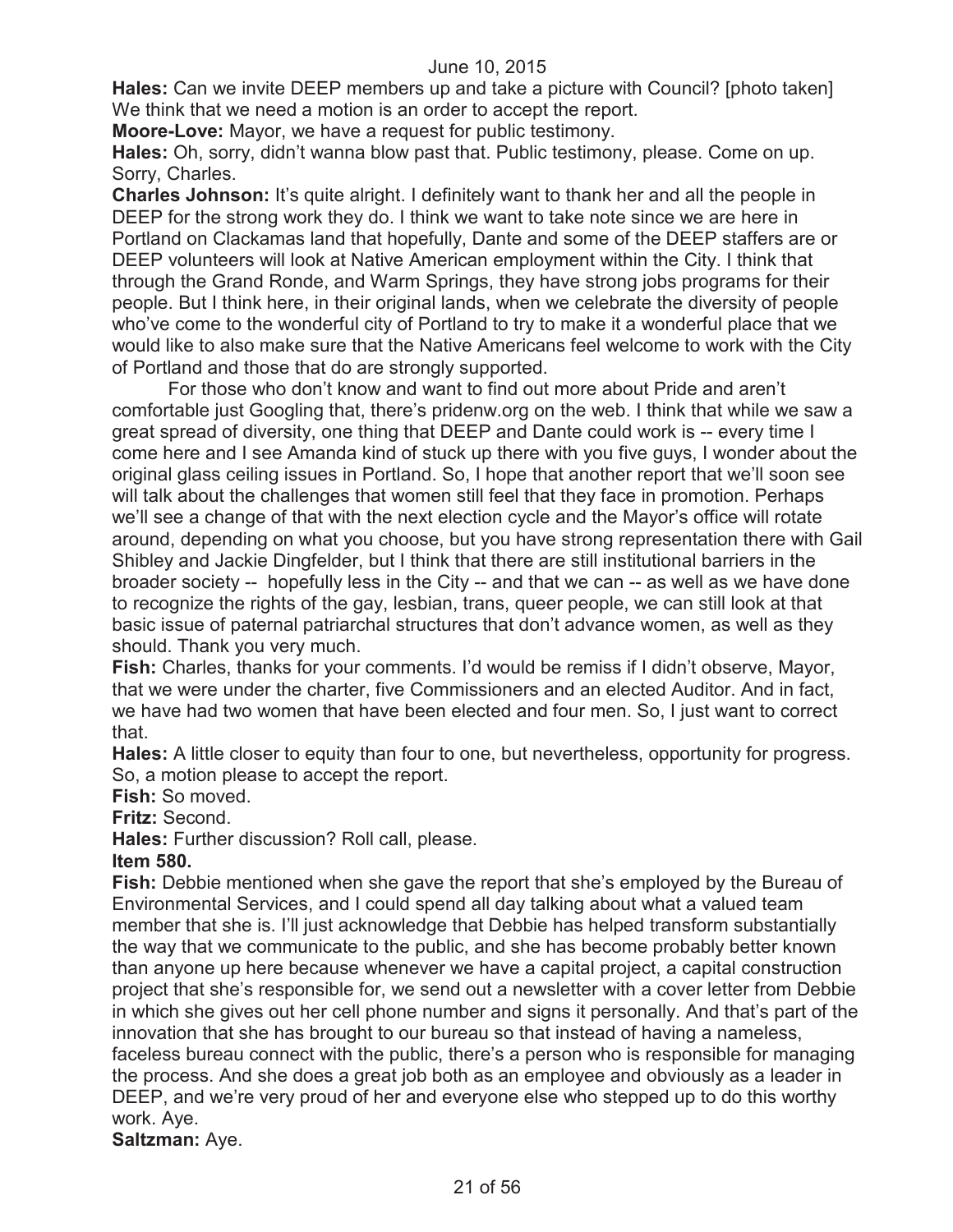**Novick:** I had a wonderful time at the Wonder Woman Awards. It was just fantastic to hear about all of the wonderful women that we have working in the City and their lives and accomplishments, and I will try to make more DEEP events this next year. And Nick is right, Debbie is fantastic in all sorts of ways. Aye.

**Fritz:** It's remarkable to me that most of the employees who are part of this have now left the chamber because their lunch hour is up and they have to get back to work. So, I ask my colleagues to look into how we can provide some more work time for these employees because cohesiveness and furthering solidarity amongst different affinity groups is really part of our work, in my opinion. So, I appreciate their diligence and I appreciate the taxpayers investing a whopping \$10,000 per year to support the things that they do. It's quite remarkable the investment of volunteer time that our City employees do to make sure that everybody feels welcomed and informed.

I will have to say that I appreciate the reference to Mayor Potter and his establishment of the Diverse and Empowered Employees of Portland, putting it in the Office of Human Relations, It was one of my brilliant decisions to keep it in the Office of Equity and Human Rights, along with various other choices, which the Council made under Mayor Adams and which Mayor Hales has now supported to recognize and support the Office of Equity and Human Rights and all of the work that we do internally and externally. It's great that this presentation followed on our proclamation recognizing Midge Purcell and the Urban League because we really have over the past six and half years established a much closer working relationship with the communities of color and underrepresented communities, both within the city and in our community. Certainly not done yet, and there's a lot of work to do but it's partly because we have great City employees who want to make a difference that we are making such progress and thanks to everyone who is involved. Aye.

**Hales:** This has been a warm and in some ways lighthearted presentation this morning. But, it's really -- there's serious stuff here, which is if employees feel welcome, they are productive. If they feel isolated -- or worse, harassed -- the employee has a bad deal but so does the organization that they work for and the people that they serve. So, it's a really good and healthy thing that we have DEEP and its affinity groups and that our employees - - all of them -- feel supported in who they are and the work that they do. I'm very proud of this work, very pleased to accept their report, and look forward to hearing from them more often. Aye.

# **Item 581.**

#### **Hales:** Commissioner Saltzman.

**Saltzman:** Thank you, Mayor Hales, I am pleased to invite our two new appointees to the Home Forward board of commissioners, and I think the executive director, Michael Buonocore is also going to join us -- so if Michael and Miki and Damien Hall would come up. Miki is re-upping for another term but, but Damien is a brand new appointee of the City of Portland to the Home Forward board of commissioners, and I'm sure my colleagues are all familiar with the important work that Home Forward does. I'll will turn it over to Michael for a few words and then Damien and Miki could say a few words, and they are here to answer any questions you may have as well. Michael?

**Michael Buonocore:** Thank you, Mayor Hales and Commissioners. Thank you for having us, and happy Pride month. Thank you for that as well. I'm going to cover three areas really quickly for you today. I'm going to talk to you a bit about what's about to happen, I'm going to talk to you a bit about some of the important work that Home Forward is doing right now, and talk to you about how I think that we could work together going forward.

Home Forward was founded in 1941 -- which sounds like the beginning of a really boring story, but I'm going to rocket through history and just tell you that eventually, there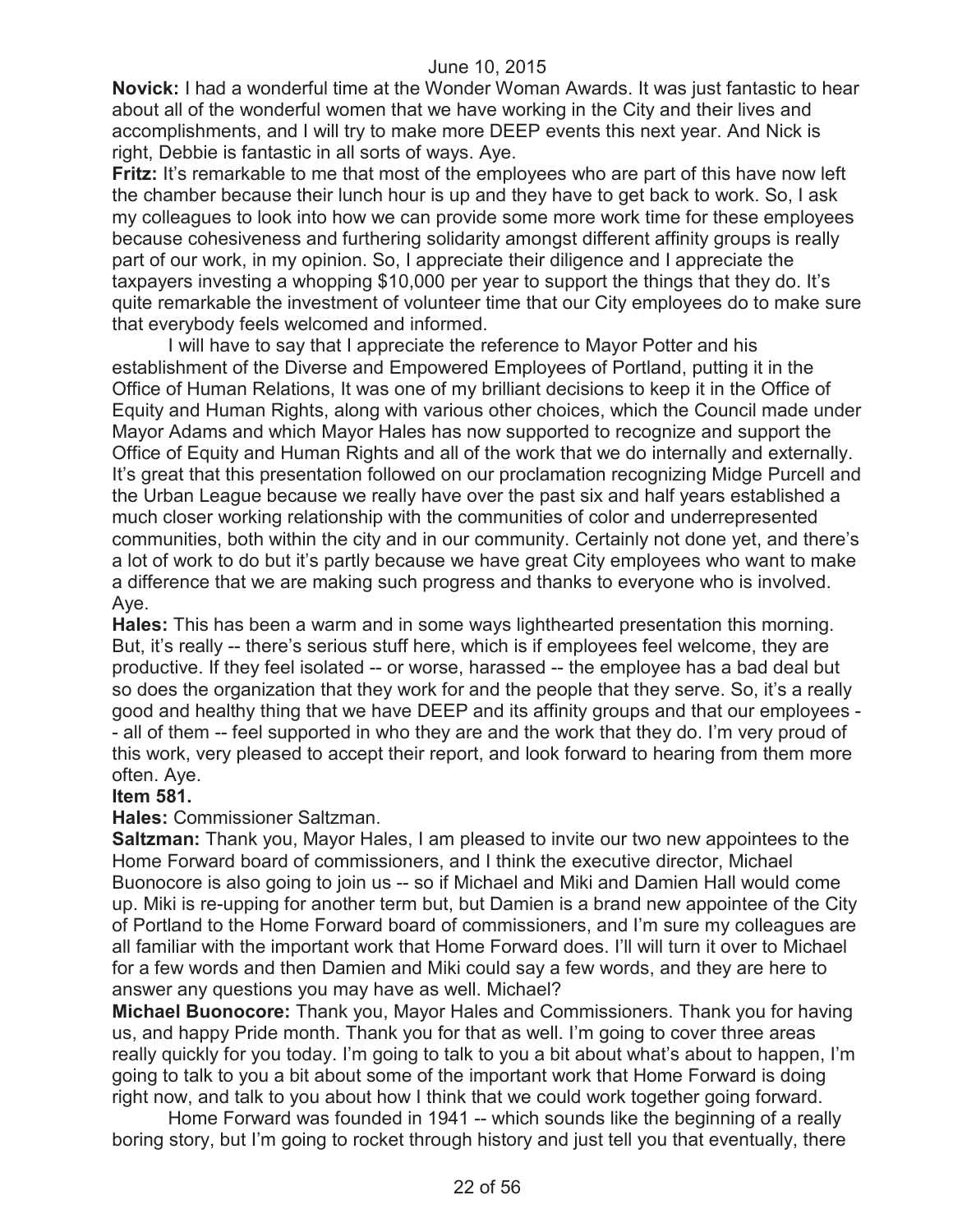was an intergovernmental agreement that between the City and Multnomah County, we began to serve the entire county, and in 1992, the City of Gresham entered into that intergovernmental agreement. So, we are now governed by a nine commissioner board, five of which are City of Portland appointees, but all of our appointees, regardless of which jurisdiction they represent, come through City Council -- this City Council for approval. And Damien and Miki, as Commissioner Saltzman said, are both City of Portland appointees. There are two appointees from Multnomah County and two from the City of Gresham as well.

So, a few words about some things that we're working on that are important to us. We recently completed our third and final HOPE VI project out in Southwest Portland called Stephens Creek Crossing. I know many of you have toured it. And that moves us into a new era as a developer of affordable housing. HOPE Vis are behind us, and so we are now we are approaching the role with curiosity and an interest in partnership -- and of course, a deep commitment to increasing the amount of affordable housing that's available in our community.

We are engaging supportively and productively in conversations about how the development of affordable housing can be done more quickly and less expensively, and we will certainly do our part. And our role as a developer and owner we believe is to make sure that we are creating high-quality apartment communities that will be sustainable for the long-term with the deep commitment to long-term affordability, with the particular emphasis on the lowest income members of the community.

We recently introduced an initiative to project-based 500 vouchers in the next five years in developments that are either new or existing, recognizing that in this really hot rental market, the ability of voucher holders to meaningfully have choice in what neighborhoods they live in is dramatically vanishing because the rental market is so -- it's kind of crazy right now. And we think that that is a trend that in some important neighborhoods will not change, and the project -based vouchers gives us the opportunity to ensure affordable in places where otherwise it's being lost. And we're doing that in conversation with you and with the community about what's important to them in terms of where those resources are placed.

We also have a very significant preservation initiative before us. It's an effort we've been working on for a number of years now in a variety of ways. Again, having been founded in 1941, it means that we have a pretty old housing stock, and we've been successful in doing important capital work on a lot of it, and there's a lot of work that remains, and so we will be doing that aggressively and communicating as much as we can about the implications for the community as we do that work, and we'll be asking for help in doing it.

And then finally, I'll just touch on the obvious importance of our engagement with you in the Home for Everyone Effort to end homelessness in this community, ultimately. And I think that we are on a really strong path. I appreciate all the leadership and support that's been provided to that effort. And particularly, that it has shown up as a financial commitment in your budget. I know that that's a big push to make, and it is -- as you know -- incredibly, incredibly important to this community. And we are, of course, deeply committed to working with you in service to what the city of Portland needs and our other jurisdictions as well.

And then finally, I just wanted to -- actually, before I close, I did want to pause long enough to take a moment to say that that we're also joined today by our board chair, David Widmark; and our vice chair, Jim Smith, who are in the audience with us as well.

My closing thoughts are that, you know, we have all linked arms in a really important way around A Home for Everyone -- and again, appreciate the commitment to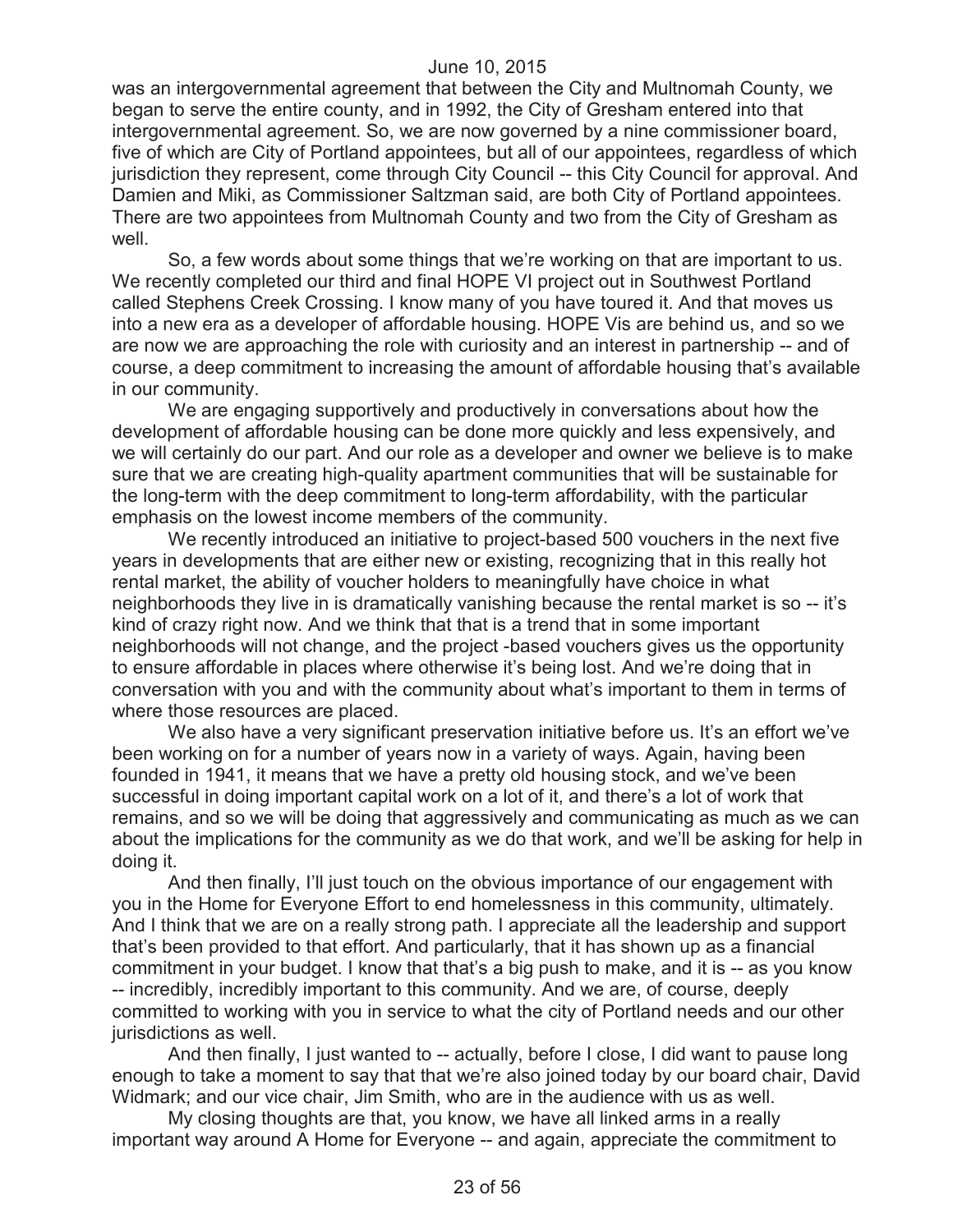that effort. I think that the next thing that we really have to put our shoulders behind together is around the work that the Welcome Home Coalition is moving forward. We really desperately need a local permanent revenue stream that will fund the affordable housing. Affordable housing is our long-term systemic solution to homelessness, and as much as we are doing with what we have, we need more than that. We can't give up on the thought and the effort that the federal government should show up in a way that it has been -- it hasn't fully been for quite some time. We have to hold on to and fight for the resources that we need in that regard, and we know that we have to do something ourselves to change this.

I don't envy you the challenge of figuring out where to put your political effort when there are incredibly difficult issues that you are grappling with and need to ask the public to pay for and when to do that and how to do that. I can only imagine how difficult that is. I just want to tell you today not that I think that one thing is more important than another - just to pluck one thing out, we need to fix our streets, absolutely, and if there was a check I could write today for my share I would do it, I'm all in with you. I just hope that we can not cast any of these choices as pitted against each other because as we have faced those difficult decisions, people are dying on our streets as they have been for decades now and this is a path that will help us to change that trajectory. We are here for you, we are your partner, and we work in service to you, and we will show up how you need us. Thank you. **Hales:** Thank you.

**Saltzman: Damien, would you like to introduce yourself?** 

**Damien Hall:** Yes. Thank you. My name is Damien Hall, and I would like to start off by thanking Commissioner Saltzman for nominating me to potentially be -- with the approval of the Council -- a board member for Home Forward. The availability of quality, stable, and affordable housing I think is very important to social justice in the city and the county. It's one of the leading determinants in both physical and behavioral health as well as educational achievement, and I think it's one of the main ways that the City can help, along with the County and Home Forward to try and break the cycle of poverty that a lot of the citizens face. So hopefully, with the approval of the commission, I'll be able to assist Home Forward in the valuable work that they do in helping to meet the demand for that good, affordable housing.

**Saltzman:** Thank you. Miki, would you like to say a few words?

**Miki Herman:** Thank you. Good morning. I want to thank Commissioner Saltzman for letting me be re-upped and reappointed. My last year has been incredibly valuable, and it really makes me realize that human capital is one of the things that we have to offer in the city of Portland, and all citizens should get involved and to stay involved in meaningful ways. Home Forward is such an innovative agency. They do really good work. It's a complicated process, there are not enough pieces in the pie, but I've been really impressed with what they do with so little and how innovative they are. And I've been fortunate to participate in ways more than just sitting on the board. I'm also part of the finance and audit committee as well as their real estate committee, so I'm getting to put all my private sector knowledge to work, so thank you very much.

#### **Hales:** Thank you.

**Saltzman:** Thank you all.

**Hales:** Questions for the nominees?

**Fritz:** Thank you very much, both of you, for your service. I have a question. Are there term limits on the Home Forward board?

**Buonocore:** There are -- oh, why a quiz, I should have studied, I'm sorry. There are fouryear terms. I believe folks can serve indefinitely, but there are term limits in our officer positions -- how long a person can hold an officer position.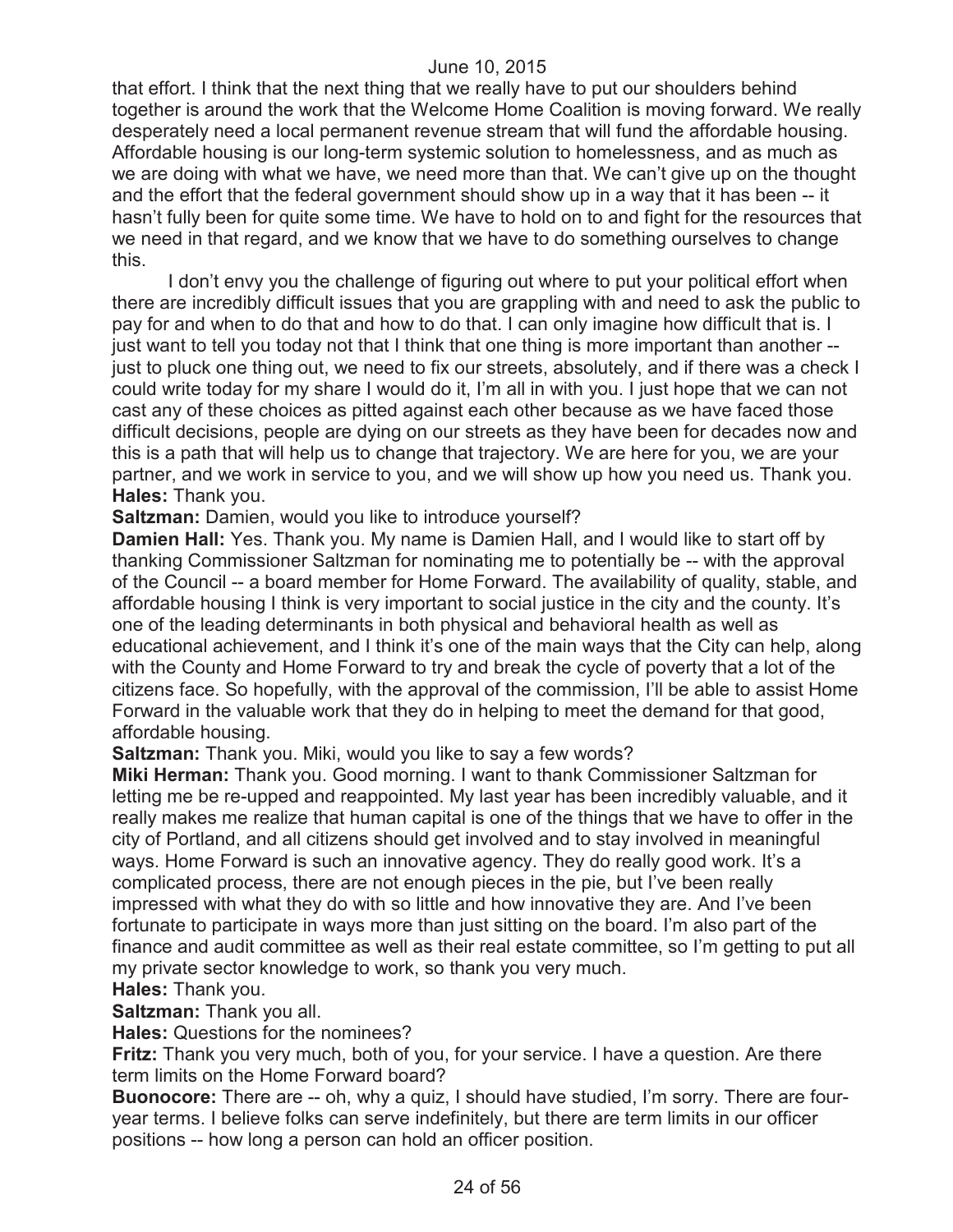**Fritz:** Thank you.

**Hales:** Other questions? Thank you all, thanks very much. Anyone else that wants to speak on this item?

**Moore-Love:** Yes, we have two people signed up.

**Hales:** We'll get you to yield and we'll hear from them and take action. Thank you very much. Good morning.

**Rebecca Bacon:** Good morning. My name is Rebecca Bacon, I'm a student at PSU. I've lived in Portland my whole life. I've watched the housing market, the Section 8 with Home Forward. I watched it go from a nonprofit to a profit. Home Forward has a list -- that is to say the least -- it's just -- it's so long that nobody can get on it. The Section 8 list for Home Forward is impossible. People are looking for emergency housing. They come to Home Forward looking to sign up on some time of Section 8, and they're denied. The list is too full, people are waiting.

The other problem that I have with Home Forward is I lived out in an apartment in Gresham. There was a veteran placed in one of the apartments that I lived in. The manager decided that he did not want them here anymore. He wanted turnover rate, so he evicted these people. After he evicted them, they called Home Forward. Home Forward said their mandatory reporting book that he gave the manager. He took this man's benefits away, and he stripped him of his Section 8, he evicted him and Home Forward came in and did an assessment of the apartment and taxed him over 3000 because the apartment was not up to par. They have a lot of better issues that I wanted to speak about here today because I'm only going to get to speak to this one time. We have a new emergency meeting here called for a -- I am guessing the Council meetings' board race -- is that what's going on?

**Hales:** I'm sorry?

**Bacon:** Do you have an emergency meeting here today for the Council meetings' board race? I guess that wasn't put on the agenda this time?

**Hales:** It's not an emergency, no. Go ahead.

**Bacon:** Well, I'm going to speak about the water issues real quick. And the new -- **Hales:** No, you need to stick to the Home Forward issue. We're going to stay on this topic. **Bacon:** I won't be able to stay for the whole entire meeting because I wanted to speak on the other issues.

**Hales:** We have to take the topics one at a time.

**Bacon:** OK. We now have a big proposal coming in, A Home for Everyone. It's one million dollars, you're asking for an extra \$65,000 for the response team for a landlord sort of management agency that helps with people that are having a hard time being placed or having a hard time with management. The problem we have with that is most of the people that are in management are looking for the high turnover rate. They're looking to move people out. If we were to create a landlord response team, we need to find better ways to suit these veterans. If you're re going to put them in with the operation veteran 402 plan by the end of 2015 to house all the veterans, you need to create more permanent housing. Apartment complexes are not the answer for these veterans. They fought for our country and going into apartment complexes where they're not able to adapt is causing problems. So, we need to look at better solutions. We can't build tiny homes. That's not a solution. We can't put our veterans in a box. But in the same sense, we can't put them into apartments that are so overly priced that it takes up most of their wages. What I'm asking the board to look at is a rental cap. An SRO should be 400, a one bedroom should be 5000, a two-bedroom should be 600, and three bedroom should not go over 700. This can create a better place for everyone to find an apartment and be able to live in a minimum wage job and be able sustain the apartment. [beeping]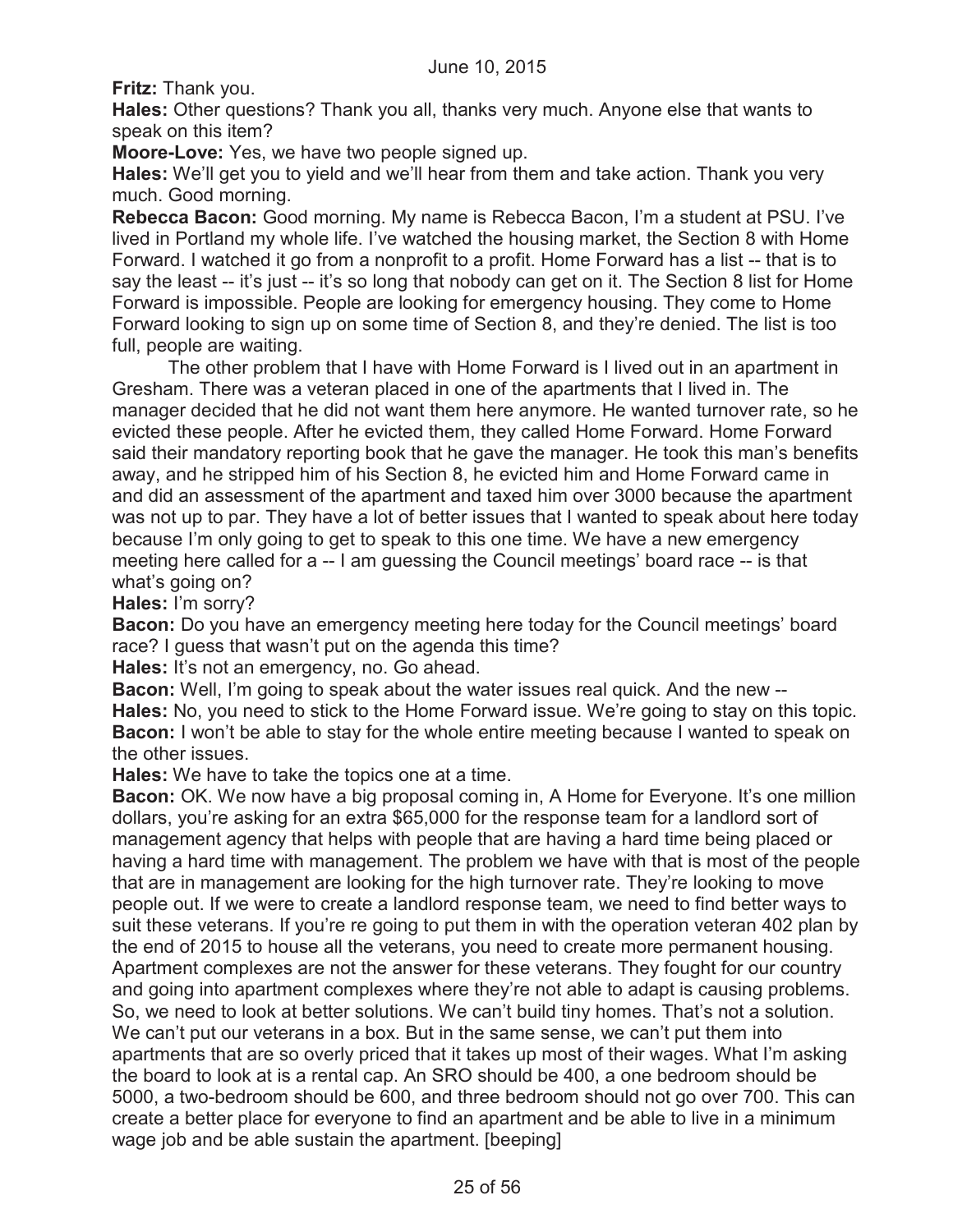**Hales:** Thanks very much.

**Bacon:** Thank you very much. Good morning.

**Charles Johnson:** Good morning, Commissioners. As you know -- and was mentioned by the testifiers -- we have a problem with the lethality of homelessness, of people dying on the streets, and I was very glad to hear that that was acknowledged in the testimony.

Many of the citizens of Portland have been concerned that during the past couple weeks, there've been sweeps going on, and that regardless of what the Home Forward budget is, we all know that there are waiting lists and limits on the capacity and that most of those people are not avoiding services, they're wait-listed for services. While I have some concerns about the operation of Home Forward, I don't want to diminish anyone's good intentions, but I want to encourage the people who have been reappointed on the Home Forward board to develop some elevator speeches. Because they keep telling us there are obstacles -- a shortage of federal money, and these things -- and I think that one of the responsibilities of being on the board of Home Forward is if you're not accomplishing what you hope to do, A Home for Everyone -- which we haven't done with the previous 10 year plan -- that they should not be shy about knowing specific -- you know, under this Republican Congress, there won't be very many -- but specific pieces of legislation and just realizing that when we want homes for everybody, that means not just looking to Home Forward, but also constantly engaging with Blumenauer and Wyden and knowing the Republican contingent so that our federal budget can be more sensible with less money going to drones and F35 fighters we don't need and more money going to -- as the fellow testifier just mentioned -- providing homes for people who have put their lives in jeopardy for the national interests -- or supposed national interests. But not just veterans. We need to realize that most veterans when they fought for the United States didn't fight so that they could get a subsidized apartment that overlooks somebody sleeping on the sidewalk. I think any veteran worth their salt wants to see a government that puts people in if not basic housing, emergency shelter. We know that we're not going to fix the housing problem before this time next year when there might be more appointees, but we also know that the City has no plan to put those people in clean hygienic cots with access to showers and such during the next year. I hope that other homeless activists outside of Home Forward -- and within -- that these board members will be agitators who not just look at the complicated issue of funding MFI capable apartments for 30% MFI and 60% and 0% MFI, but also respect basic human rights so that the people we walk past at 10 o'clock at night in the doorways of 2nd and 3rd Avenue are there by choice instead of saying there's no cots, there's no showers, there's no beds available for them. I hope you also continue to expand programs like R2D2. Thank you.

**Hales:** Thank you. Anyone else? Then a roll call on the resolution, please. **Item 581 Roll.**

**Fish:** First, I want to thank Dan Saltzman for putting this on the regular agenda. Historically, these often are on the consent, so we are deprived of the opportunity to have this discussion So thank you, Dan, and I think that's an important change and I hope we do it consistently with all members and reappointments.

I want to thank the leadership of Home Forward for being here to join us for this occasion. And I want to thank Damien and Miki for agreeing to serve. Damien, you have an amazing resume and background, but when I saw you were a USC graduate, that sealed it for me. And Miki, thank you for doing a second term. Having served on the board of what used to be called the Housing Authority of Portland, I know that this is service at its highest calling. And it is not easy work, and you're not serving at an easy time, so it makes it all more important to us to thank you for your service and support you as you go forward.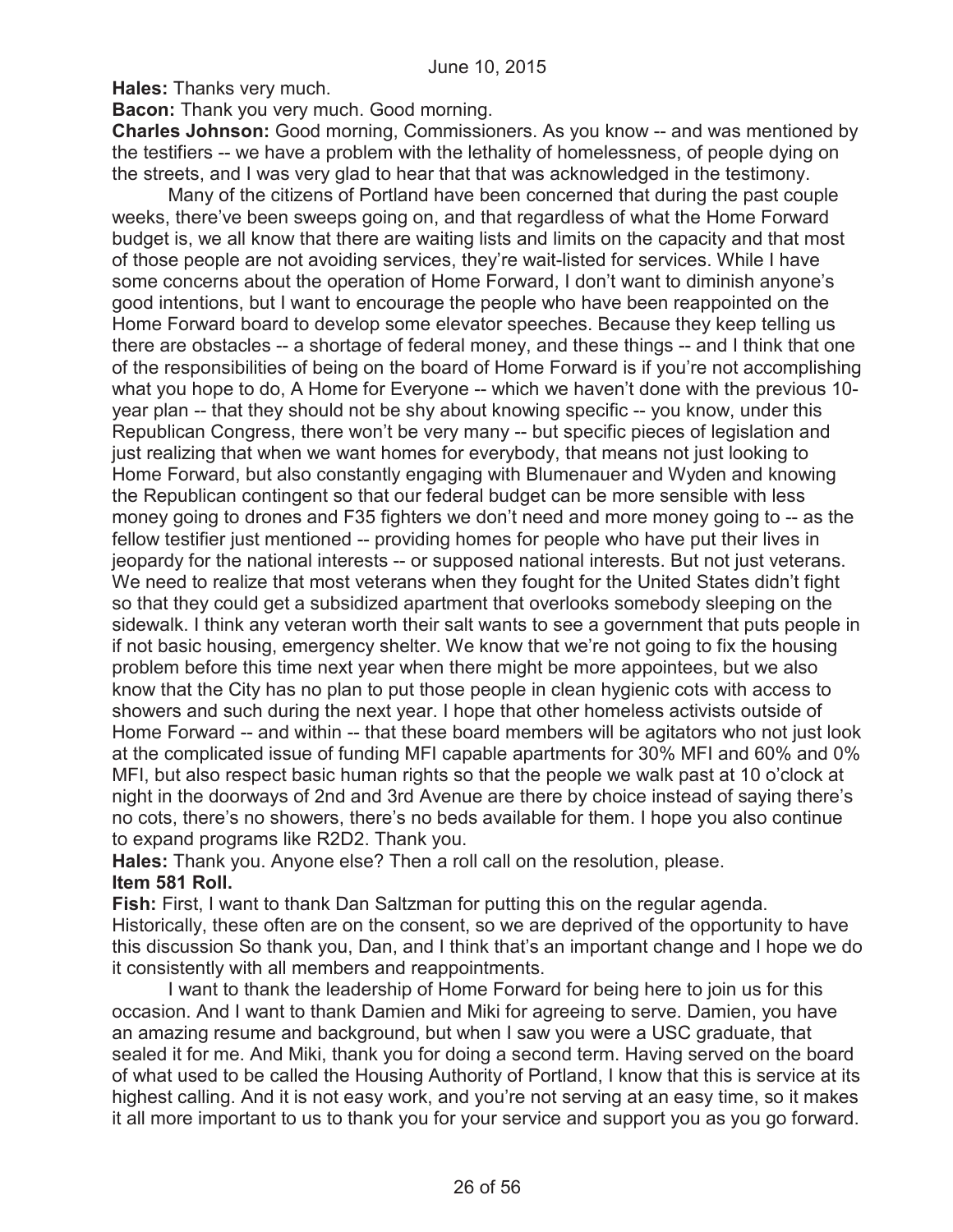I also want to thank Michael Buonocore for doing something we often don't do in this chamber, which is coming forward and acknowledging the success that we've had working together. There's something about progressives where we leave that out of the conversation and we feel virtuous in doing so, and I think it's a big mistake. And I think the more we do it, I think the more we are actually seeding the ground of people that don't even share our basic value system. So, I think it's very important when Michael comes forward as the executive director and talks about the success. And you know, the Home for Everyone, which we started to put in place two or three years ago, has great promise. And it really is potentially going to change things because it's gonna to bring an unprecedented level of collaboration among the key players. The decision by your board to project base 500 vouchers it is a huge milestone. Your predecessor was a little more parsimonious with those vouchers. And to connect the dots, because of that initiative, Commissioner Saltzman, will be able to deliver on the Council's commitment to affordable housing in North Macadam. Without those vouchers, it becomes -- obviously the biggest challenge we face is on the service side. The collective efforts that you and the City have done over the last few years to reform the VASH voucher program and to go from an underperforming to an over-performing jurisdiction -- which means we're getting more vouchers, which means we're going to reach the audacious goal we set of ending veteran homelessness is possible.

You haven't just closed out your third HOPE VI. Stephens Creek Crossing is sort of the culmination of everything that the agency has done, and it reflects a values proposition that we cannot forget, which is opportunity housing. Stephen Creek Crossing is in a desirable neighborhood with strong schools and great services. And we must insist even that though that may be more expensive in the long run, that low-income families have a choice of where to live and that includes not just being on the margins of our community but living in strong neighborhoods. And I hope we never walk away from that principle.

Your preservation agenda is important. You do have an aging stock. We could go on and on.

But I want to close by acknowledging the elephant in the room. If a growing chorus of people in Washington D.C. or who are serving as candidates for high national office have their way, there will no longer be a Home Forward. And when the principal candidates for major political parties get up and say "we're going to end the federal role in housing," it means we would no longer have a Home Forward. And let's not kid ourselves, if you take all of the housing dollars -- which we keep shrinking because of sequestration - and we bundle them in a block grant, what will happen is over time, it will continue to wither and you will have some very tough choices to make about your long-term survival. But it seems hard to me to imagine in 10 years that we're going to have a Home Forward going down that path.

We are entering into an election season and I think it's about time that collectively, we raise our voices again and say that if we are going to make progress ending homelessness and providing a range of housing choices for Americans, there must be a strong federal role. And I cannot believe that we're having a conversation in this country about ending a federal role at the very time that the federal government's role is needed for than ever. Let's also be clear, the Welcome Home Coalition is doing great work in laying a foundation, Home for Everyone is very promising. We will not succeed without a strong federal partner. Let's not kid ourselves. We cannot locally solve a national problem. I can't think of a national problem that actually we would be charged locally with solving. And it's actually outrageous to suggest that it is our problem to solve. It is a national problem.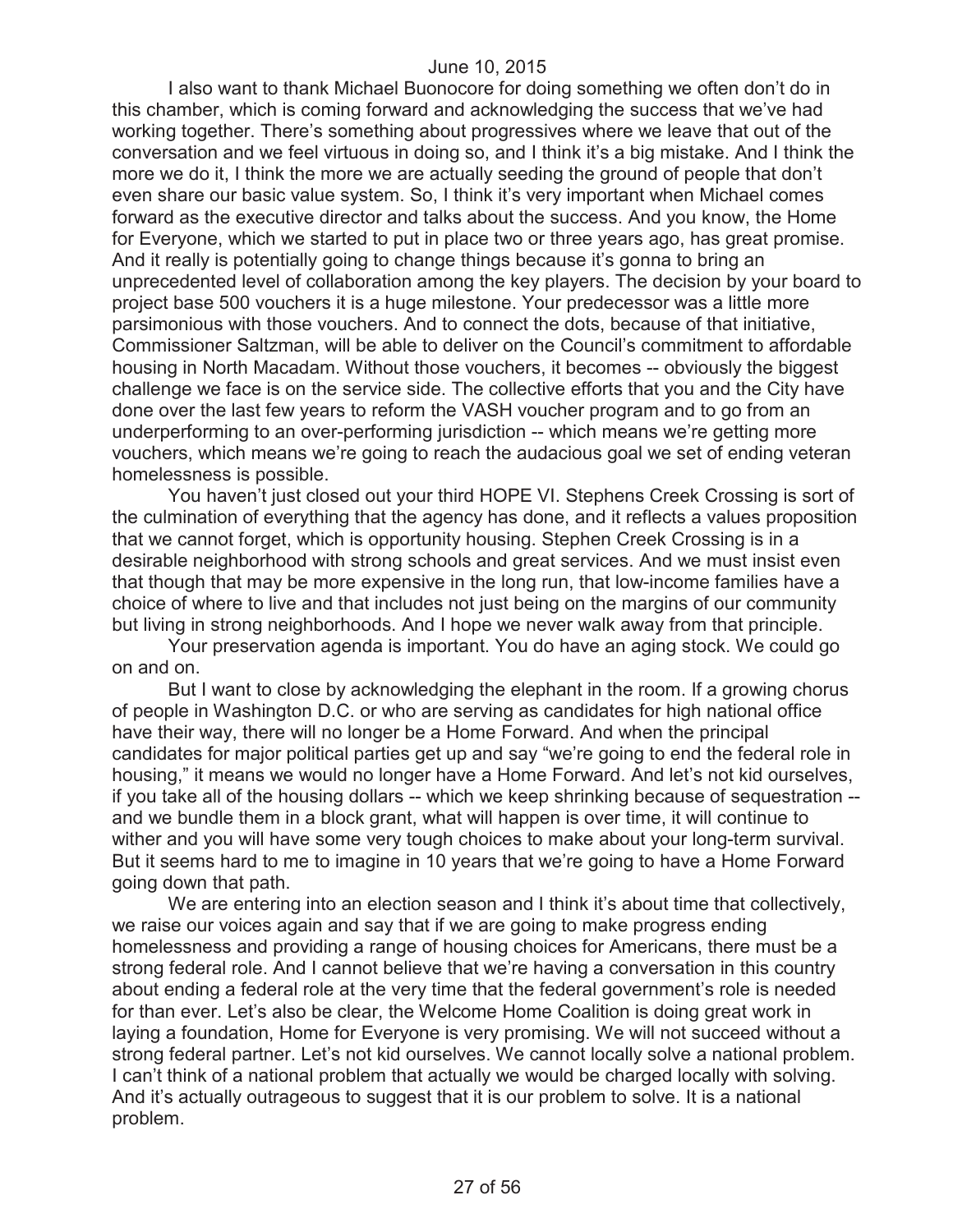So, Michael, thank you for laying out both the accomplishments and the challenge. Thank you, Dan, for bringing this forward. Thanks to the Mayor and the Council for putting real housing dollars in this budget above and beyond our ongoing money. And welcome and thanks to our two board members. Aye.

**Saltzman:** Well, I want to welcome our returning board member and our new board member, Damien and Miki. Thank you, Michael, for your great remarks, and also want to acknowledge the chair and vice chair, David Widmark and Jim Smith. Thank you for being here today, too. And Michael, I wanted to also -- I think Nick more or less alluded to it a minute ago, but stepping forward with project-based vouchers for South waterfront or North macadam affordable housing is really a tremendous opportunity. It's a great opportunity area, and we will have some good mixed income housing there. And also recently, your commitment of project-based vouchers to our Pearl District property that we just acquired from Hoyt Street Properties -- that will allow us to do some very low income family housing again in an area that has lots of amenities and opportunities. So, it's a good working relationship we have, and I know our board members will -- our board commissioners will make sure that we continue to have good relations. So, thank you. Aye. **Novick:** Thank you, Damien and Miki; thank you, Michael, thanks for all of your work; thank you, Commissioner Saltzman. And I also appreciated Commissioner Fish's pointing out that unless we have a strong and in fact stronger federal partner on these issues, we are going to continue to struggle. Aye.

**Fritz:** Thank you very much to the Home Forward board members. It's a huge commitment of time, and I appreciate your volunteer efforts and your partnership with the organization and with governments. We need to work together and there aren't enough resources, and that's very difficult for all of us, so working together to make sure that we spend the resources as wisely as possible is hugely important. Thank you. Aye.

**Hales:** Well, neither the housing market -- which is in an inexorable, enormous force -- nor a beleaguered citizen like the one we heard from today who's trying to find affordable housing acknowledges or cares about a bureaucratic turf. It doesn't matter. The market cares not whether we have one housing agency, 15 housing agencies, good coordination or the lack of it. And again, the citizen trying to find a foothold here doesn't care either. But what they ought to have a right to expect and what the market might respect a little bit is if the City and the County and the housing authority are an effective partnership of public agencies doing coordinated work. And I believe we have the structure for that now, and I appreciate Home Forward's engagement in that. And then now having created that effective management structure, it's incumbent on all of us -- the Housing Commissioner, me, all five of us, and you and your board -- to be very innovative and very aggressive in trying things, trying new things, trying to find more ways to address this problem with resources we have.

The City is a big player here. You know, I think sometimes we think it's normal that there's a housing bureau in city government. I think we may be the only one in the state, but there certainly aren't a lot of them. There are 22 housing authorities around the state, but there aren't a lot of housing bureaus. And as Commissioner Fish noted, we're dedicated \$100 million -- or nearly that -- in City funds towards housing. That's great. That's to be celebrated. But we better make sure that we are using all of those dollars and the ones that you have creatively and effectively in a red hot real estate market to try to find opportunity for more people, whether it is to get indoors because they're sleeping in a doorway or to be able to afford housing now that they finally got a minimum wage job. So, there's a lot of work to do.

We appreciate the volunteer role that you as board members play. It's the same thing here with the Planning Commission and the Design Commission and Human Rights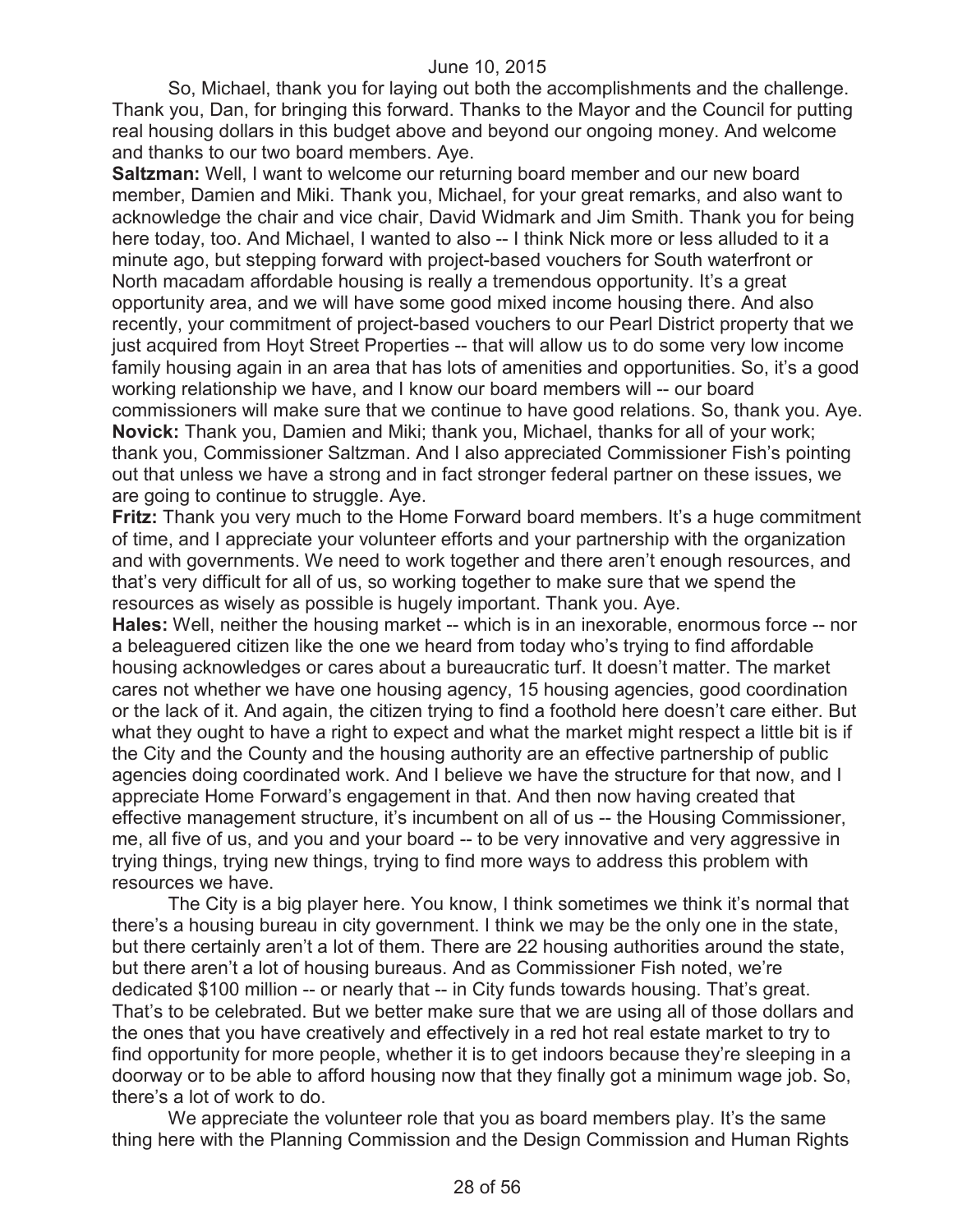Commission and others we rely on for citizens to help guide policy. Look forward to working with you very much and appreciate very much the partnership that we have. Aye. Thank you. OK. Let's move on to 582, another housing issue.

# **Item 582.**

**Hales:** Commissioner Saltzman.

**Saltzman:** Thank you, Mayor Hales. We're very excited to bring this project forward for your approval. This will bring 47 new units of affordable housing to inner Northeast Portland -- and again, it's a good opportunity area -- and it will provide much-needed services to people in recovery from drug and alcohol addiction. Here to talk more about the project, our Assistant Director Javier Mena and Karl Dinkelspiel, and then we'll l also have Ed Blackburn from Central City Concern and Michael Booker from the Miracles Club will follow them. Javier?

**Javier Mena, Interim Director, Portland Housing Bureau:** Good morning, Mayor Hales and Commissioners. It is a great pleasure that we're here today to present for your approval the funding of the Miracle Center, which is a great project and it's a great segue from what you previously saw in terms of collaboration and partnerships that we have in front of you today in regard to this project. And with that, I'm going to very quickly turn it over to Karl who will give you some project detail and then we can answer any questions, and obviously we will have presenters regarding the project.

**Karl Dinkelspiel, Portland Housing Bureau:** Mayor Hales and Commissioners, thank you very much. I'm Karl Dinkelspiel, senior program manager now at the Portland Housing Bureau. I just want to just say some brief things about the project because I think this is about partnerships and stuff that we have talked about this morning so I want to have enough time for our partners to tell about why this is such an important project. The bureaus are excited about the project. It really is about partnerships with the community. And so, Central City Concern as well as the Miracles Club are our partners in this deal. And Ed and Michael will talk about how they see this project.

I do want to say, as we've seen recently through both the State of Housing report which we just got as well, as the point in time street count -- that there remains and there still is an alarming disparity for people of color in terms of housing opportunities. They are disproportionately represented in terms of people that are homeless and in certainly greater need of housing affordability in general. So, this project really in a lot of ways addresses those kinds of issues.

We chose the project on the 2012 notice of funding availability. Project was awarded in 2013. As Commissioner Saltzman said, we have 47 units total. All of the units will be affordable at 60% of median family income or less, so that means folks that are earning \$25,000 to \$30,000 a year maximum. So, a lot of people will be earning less than that. There's ground floor space that will be for programming for Miracles Club and for Central City Concern to work with folks that are dealing with addiction issues in recovery. And then it's on land -- as I think Javier mentioned -- it's on land that bureau owns and was a great location. It's sort of the intersection of Rose Quarter and Lloyd district. So, super convenient, a great place to be, and lots of amenities there.

As with all of our projects, lots of funding partners involved here. In this case, it's National Equity Fund, Chase Bank, Oregon Housing Community Services. PHB's participation in the project will be \$7.1 million that leverages another about \$6 million in other funding.

And then last of all, I will say that with your vote today, we expect to close on the project within the next few weeks and then construction should start in July or August at the latest. So, coming soon to neighborhood near you. Ed Blackburn is here, Executive Director for Central City concern; as well as Michael Booker, who's Interim Executive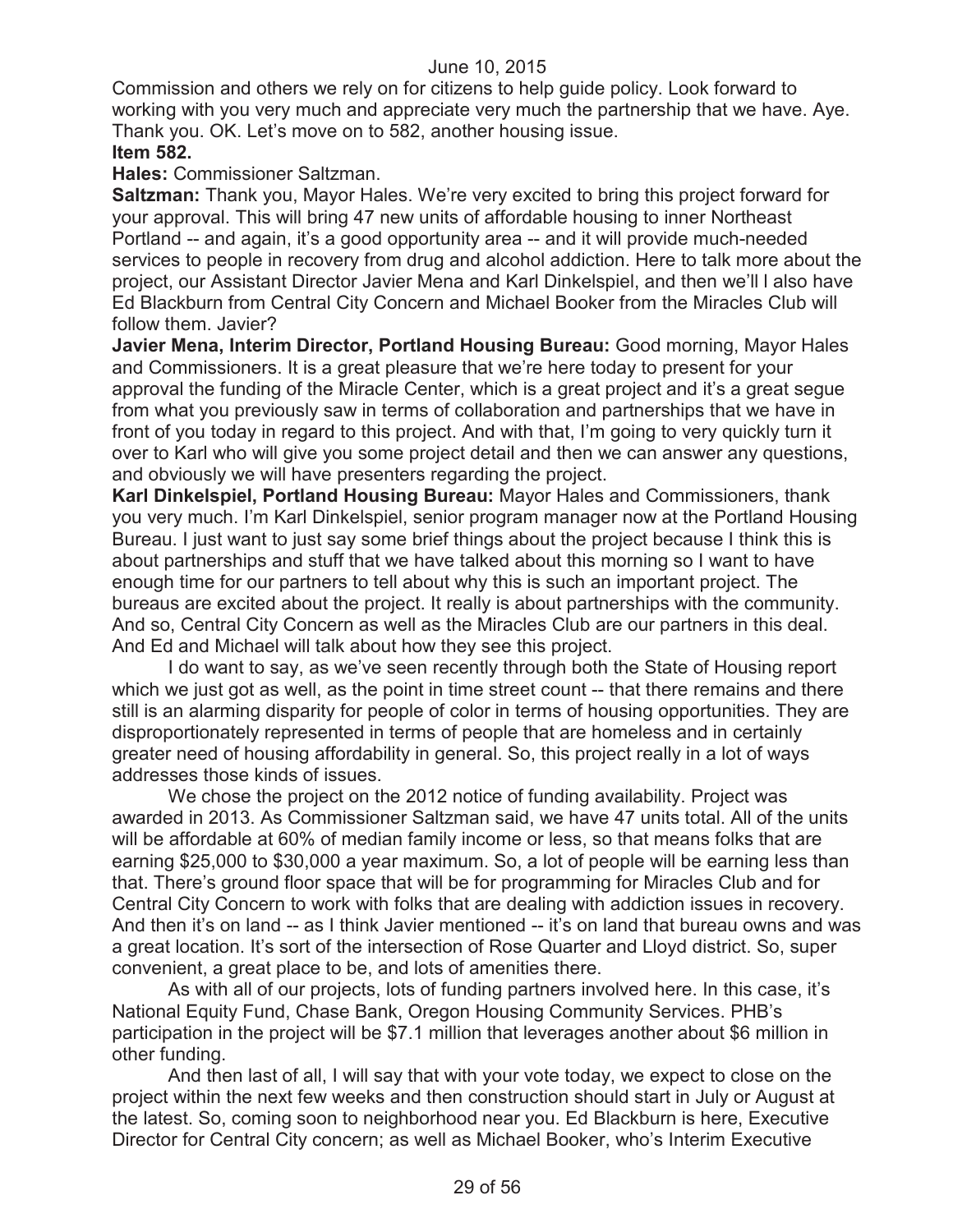Director for Miracles Club; and I believe Pastor Hennessee here as well and they will talk about their roles in the project and we're happy to answer questions after they're done. **Saltzman:** Why don't we bring them up?

**Fish:** Let's ask questions first, if we could, as we have staff here.

**Hales:** Yep.

**Fish:** So, seven million bucks roughly of TIF, right, from the urban renewal district? **Dinkelspiel:** Right.

**Fish:** Is this a grant or a loan or some hybrid?

**Dinkelspiel:** It is a cash flow dependent note. So that means it's a loan and whether there's payment on it will depend on the cash flow from the project.

**Fish:** So, Karl, put that in plain English. Because when we had the audit, there was -- one of the issues that came up is just being clear about when is something a grant, a loan, or some hybrid, or effectively becomes a grant, since the cash flow may not support repayment. Where does this fall on the spectrum?

**Dinkelspiel:** This is a loan, absolutely, we'll start with that. And our projection is that there will be some cash flow that comes off of the project, probably in year '15 or something like that that the bureau will be partially repaid on that loan. And that will go on for 60 years depending on the financial stability of the project. I would doubt that the project -- that the \$7.1 million will be paid by the end of the 60-year term.

**Fish:** So, why not just make it a grant? What's -- why the structure?

**Dinkelspiel:** It's important for the bureau to support other projects, and having cash flow -it does a lot of things. One of the things is it allows for the potential to support other projects in the Oregon Convention Center, and it also has an appropriate balance between our mission to provide affordable housing as well as our mission to sustain that housing. And so it's important for all of us to share in that -- those responsibilities. And the bureau and City cannot support projects if we don't have any money. So, it's important to have money that is available -- and Javier, do you want to --

**Mena:** If I could add to that. Last year, we brought forth an updated loan guidelines that specifically detail as to how we should move forward in underwriting projects, which spoke to the audit that was provided. And as we underwrite this project, the criteria that met in terms of the terms of the project, it was the cash flow loan, which it is a loan and it is depending upon the performance of the project that we reap payment on that loan. **Fish:** But just so we're clear, I think if anything I took away from the audit is just being clear about the product and our expectations. The truth is that this could be a very successful project, and we still would not recover most of this loan within 60 years and the Council could still declare victory, correct?

**Mena:** Correct.

**Fish:** Thank you.

**Hales:** OK, other questions? Thank you both. OK. Let's invite up the other three panelists, please come on up.

**Saltzman:** Ed Blackburn, Michael Booker, Pastor Hennessee?

**Hales:** Good morning.

**Ed Blackburn:** Good morning. I want to thank you for having us here today. My name is Ed Blackburn, I'm with Central City Concern. We are the facilitating sponsor of this project. I just want to comment on what Commissioner Fish said -- for the record, it's not unique to this project, this financing methodology that was just described. I want to make that clear for the record. It's commonly used in affordable housing at this point.

Fish: Yeah, no -- what we learned last year, Ed, is that there's complete confusion about the range of options that we have. And frankly, I might err on just making it a grant and not a loan where it effectively acts like a grant because we don't have an expectation of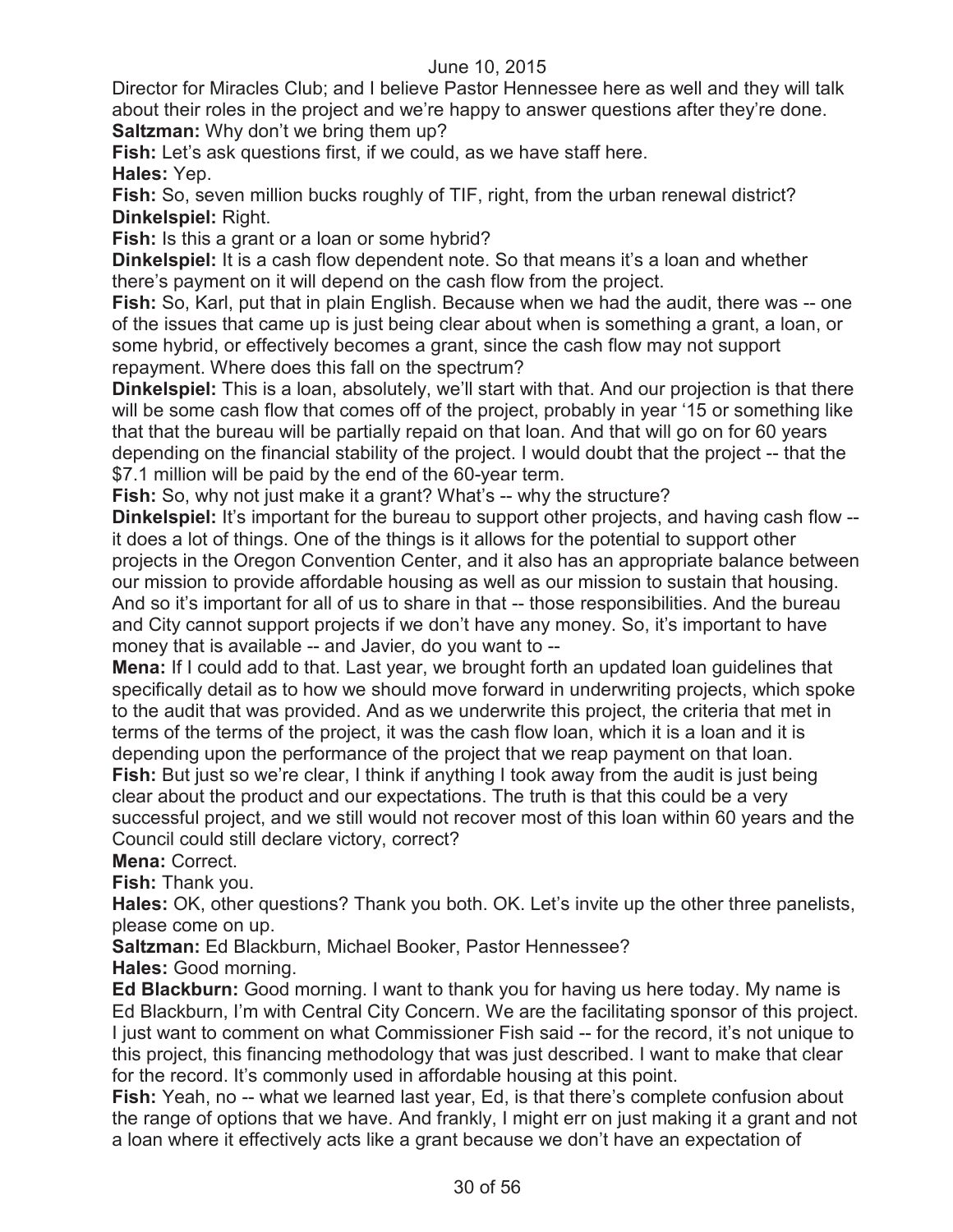payment. My only intent is to be clear that we have minimal expectations over 60 years of being repaid and that the public benefit is so great that that's OK. And if we say that, then I think we're clean.

**Blackburn:** Thank you. Thank you for clarifying that. This project, as you know, is very important given all of the data that has come out on homelessness and disparities particularly affecting people of color and in particular, the African American community.

Central City Concern provides about 1600 units of very low income housing, a fairly robust health care delivery system, alcohol and drug treatment, mental health services, and employment services. But what attracted us to this project in particular in the very beginning was this idea of a low income housing project in the Lloyd Center district, which really needs more diversity in the types of housing, particularly when it comes to income levels in that area. But it was also the location of the first African American community in Portland. And it was through efforts through urban renewal many decades ago in building the Coliseum that that community was moved out of this area.

The area now is full of amenities. It's got street car, it's got light rail, it's got a lot of bus service, it's got a lot of services in the area, it's got a lot of access to healthy food. And to mem there is an element of rectification here in providing this kind of housing project, particularly available for African Americans to come back in this community and be able to take advantage of those amenities that are available with this project.

The second issue that was very important to us was our particular association with the Miracles Club -- and this is a real honor to be in collaboration with Miracles Club. Many of our staff and many of our clients participated in the Miracles Club. It's an organic relationship that's gone on for many years. Some of our staff were founders of the Miracles Club. And when we were deciding about the RFP and how to approach it, a group actually asked for a meeting with me at Central City Concern and asked us to collaborate with the Miracles Club on this project. So, there's also equity issue that we're trying to address here.

This is the first time that Central City Concern has developed a property where we said another non-profit can, if they choose, within three years of closing this financing on this project be equity owners in the building. So, we look forward to that day.

But the other thing is the cooperation and collaboration on the services. Miracles Club will provide mentoring services for individuals and families that will be living in the building. Central City Concern will be providing employment services. 100% of the residents there will have access to our employment services, and they'll also have access to the Old Town health care center if they choose to go there. So, there's a lot of reasons for this project, and we're looking forward to the work here.

I want to really appreciate the work that the Portland Housing Bureau has put into this because it is a unique approach to low income housing, and they showed a lot of insight, I think, in supporting this project and have been very helpful in getting us this far. I want to also express my appreciation to Commissioner Saltzman. He's been making sure we're doing the things right and we're moving forward in a way that the City can support. **Hales:** Thank you.

**J.W. Matt Hennessee:** Good morning, Mr. Mayor, members of the City commission. My name for the record is J.W. Matt Hennessee, the pastor of Vancouver Avenue First Baptist Church here in Portland, and also a member of the board of directors of Miracles along with my colleague Ross Cornelius who is also here today as well. Our board chair, Eric Martin, was not able to make it. But we wanted to be here on the one hand to again thank you for the amazing amount of support that has been there for Miracles historically, the great work that the community feels about the work that Miracles has done as well.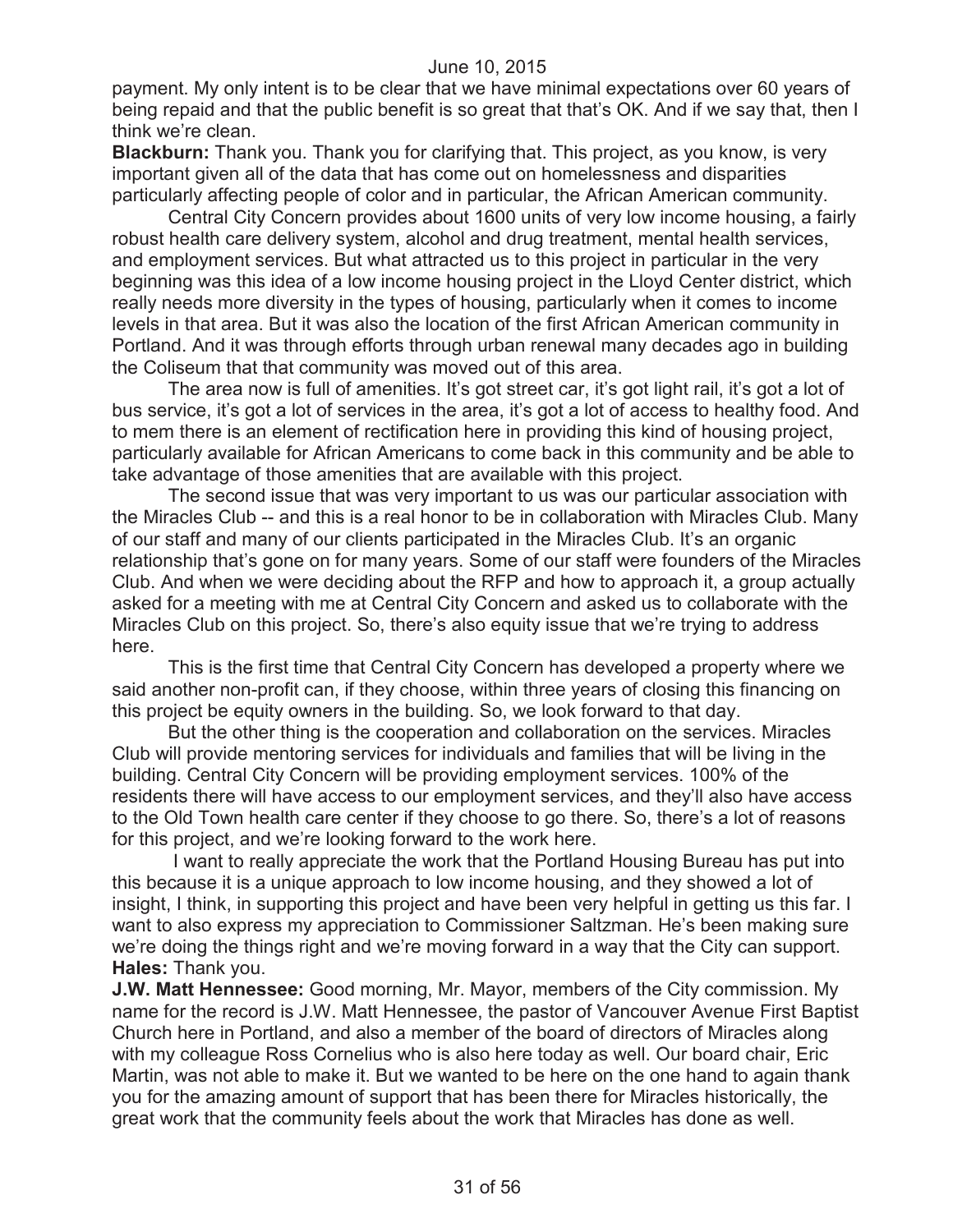This tremendously unique opportunity for Miracles and Central City concern to work together in a wonderfully collaborative partnership -- which, on the one hand, as is described, from a services standpoint, but also a partnership standpoint which is really important.

The last thing I want to say it's great to know that this project has come together in all of its unique ways from a competitive process as well. And we are certainly sensitive to that and appreciative of that. And certainly, again thank you Commissioner Saltzman for your great leadership and help over the years and certainly for the great work that we believe will come of this partnership. Again, we know that there is and cannot be emphasized enough adverse impact from a housing standpoint anyway -- but particularly in the African American community -- this will be very, very helpful, and we thank you. **Hales:** Good morning.

**Michael Booker:** Good morning. My name is Michael Booker, I'm the Interim Executive Director at the Miracles Club. To the Mayor and Commissioners, I would like to say I'm very humbled and grateful to be here this morning to speak on the behalf of the Miracles Club.

The Miracles Club is an African American social club. Been around 23 years. For the last five years, we've been building this five stories -- thank you Dan Saltzman and Ross Cornelius for your efforts. What we do is we specialize in peer-to-peer services. We help people that come out of institutions, we help people who come out of recovery treatment programs to find jobs, to put families back together. We help people as far as better their education. We try to help people as far as continued recovery.

One thing that is very important is that we have 17 different meeting groups that come in there 365 days a year and do 12-step meetings. The housing we have -- second floor to the fifth floor is 37 units. We have people who are in recovery. I feel the collaboration with Central City Concern is so important because we have people who are trying to change their lives, but they have nowhere to go. I think the importance is that them knowing to have efforts and them being accountable and putting efforts forward to try to be a part of that to keep them from staying on the streets. If they feel that, their selfesteem will grow.

I think it is very important especially for people of color that the opportunities are more so enhanced now than they've ever been. The Miracles Club has been very instrumental in the Northeast and the North community, even though the gentrification has changed, but we are still the treasure of North and Northeast Portland. We're right in the heart of MLK. It's important for people. We have people who are homeless who come through there. We have people who are on staff at Miracles came through there that were homeless. There are now mentors, peer-to-peer services. So, by the grace of god last month, I celebrated 21 years and I've been a part of Miracles since then. So, it's a program that works.

Given the opportunity with this collaboration with Central City Concern, I think would enhance people's lives. People are looking forward to it and we just are grateful for the opportunity to make this happen. Thank you.

**Saltzman:** Thank you. Thank you all.

**Hales:** Thank you all very much.

**Fish:** I have one question, if I could, for anyone on the panel. We funded LifeWorks a couple of years ago, and it took them about three different tries to get the funding -- had to keep improving the proposal. But one of the things that the City looked at was viability of the proposal, competitively scored, and then LifeWorks had to demonstrate that they were effective in doing what they do. Mr. Booker, you said that -- you've talked about the success that your organization has had. We're a little handicapped in this regard because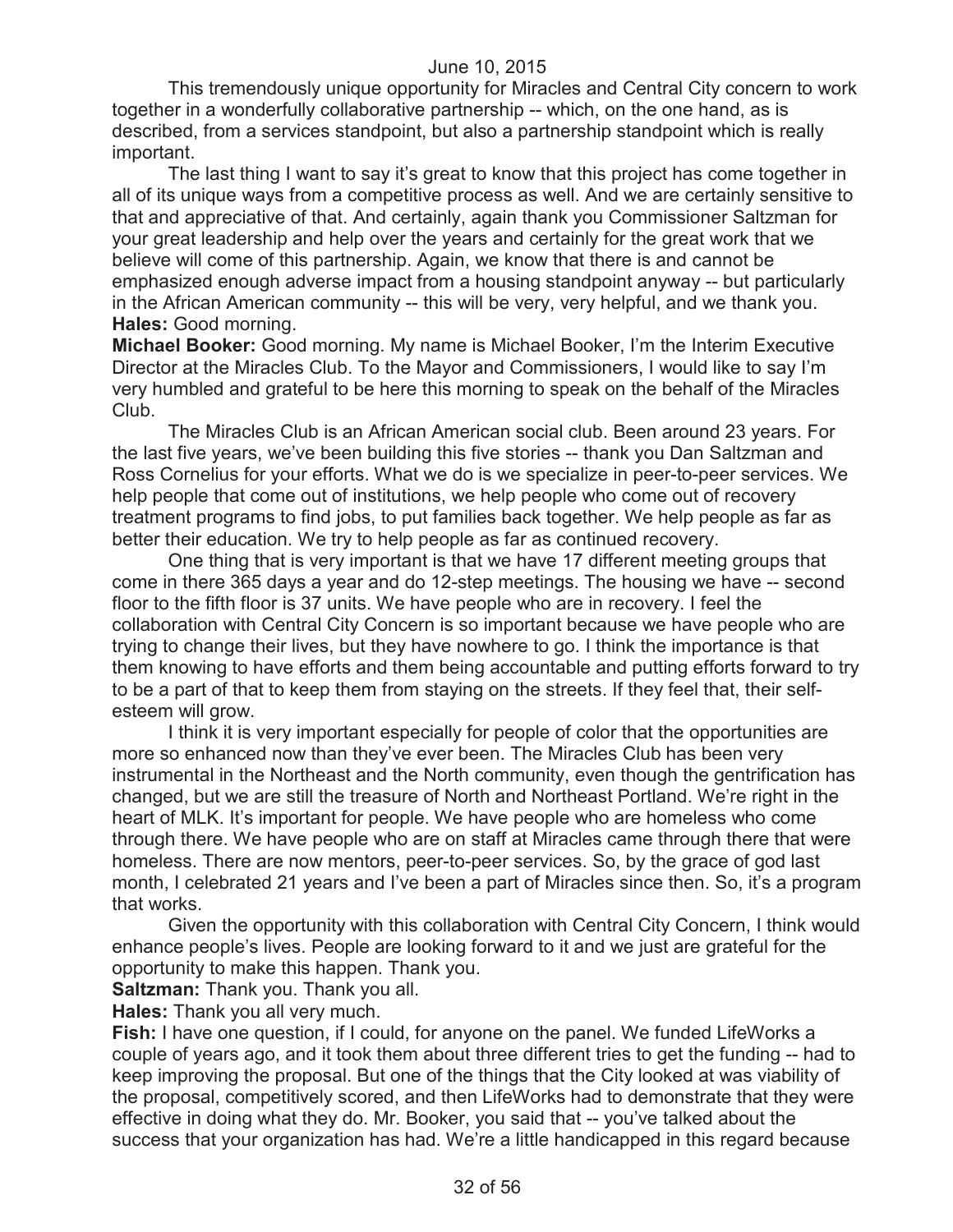there's nothing in our packet that talks about the success of your nonprofit. In fact, I don't ever remember us getting a presentation on the work you do and outcomes. So, I think it's fair at this point to ask, what does success look like, and what objective measures do we have to give us confidence that you can reach those goals?

**Blackburn:** Well, this is a permanent housing project and it's recovery-oriented housing. It's very comparable to some of the other buildings that we operate for people in recovery. And the building that's most like it -- Sally McCracken building -- has an 85% retention rate in terms of people coming -- they're coming into recovery and they're getting placed in that building. Out of that 85%, there's 15% that are discharged on a yearly basis, but more than half of those are positive discharges to permanent housing in the community. They've chosen to leave because they have developed a relationship, it may be that they got a job in another part of the region and they are going to move to that region. So, it's well over a 90% success rate.

We also work with about 350 employers in the region, and we place annually about 500 people in jobs. So, I -- the things that we're going to be looking at is that housing retention -- that long-term recovery -- permanent placement outside of that building of people who so choose, but also their employment and income outcomes. So, there are measurable outcomes.

**Fish:** Ed, we obviously have a long history with the City. So, what are the goals for this project that will determine whether this is a success? Because this is -- this is the first time you've worked together, is that correct?

#### **Booker:** Correct.

**Fish:** And so there is -- and this is a unique opportunity. So, in five years, when we get a report, what does it say -- what's the benchmark that we're shooting for? **Booker:** I think part of that is what Central City Concern has to offer and what Miracles has to offer. Again, our success rate has been based off of the peer-to-peer service we have provided to people. 50% of the people that live in the Miracles complex now – apartments -- are people who went through the peer-to-peer services through Miracles.

I think that in a five year term, people have opportunities -- what happened was at some point we will lose people that are housed there because their credit will be better, they have opportunities to buy homes. I think the opportunities of us doing a peer-to-peer service at the new building will help people enhance their lives and families, and I think it's a growing relationship. And what Central City Concern has done over the years -- and I think with part of what Ed mentioned -- a lot of their employees come out of Miracles. And so, I think collaborate and build relationship to help people save their lives, continue recovery -- it's an ongoing basis. It's true, everybody is not going to get it the first time. But the opportunity will be there, the workers will be there, the service will still be provided to help people. And what Miracles has had a 90% of success rate as far as helping people change their lives.

**Fish:** So, I support the program. I applaud Dan for bringing this forward. I'm just reflecting on the fact that this is a Housing Bureau. And the Housing Bureau tracks things like getting people into homes, keeping them in homes, creating pathways of opportunity, and other kinds of things. They're not really in the business of measuring the success of service providers. And since this is so integral to this, I think at some point the Council is interested to know, what are the goals and how has this partnership -- how have you -- have you achieved those goals? And if not, what are the barriers? Because it's housing plus services here in a very profound way and it's unique, but I'm still not clear -- I guess I'm not clear what the core benchmark is other than you both have reputations for the work that you have done coming into the project.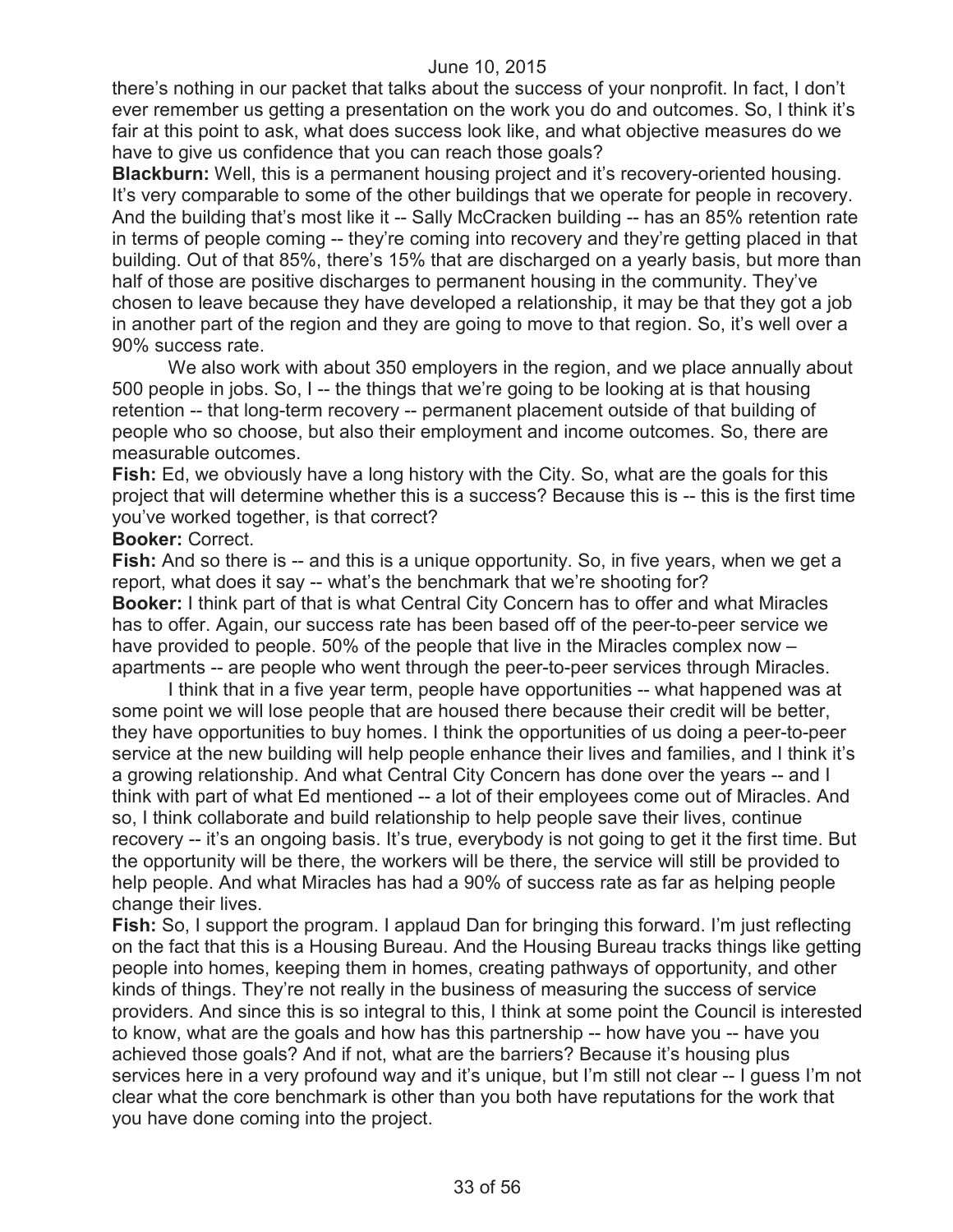**Blackburn:** But it's no different. It's housing retention, it's permanent housing placement over time, it's sustainability of recovery. Because the addiction issues are so intertwined with other issues that they're facing, including homelessness and issues around unemployment. So, employment we'll be tracking -- all of those things we will be tracking. **Hennessee:** I'm sorry, Mr. Mayor, Commissioner Fish -- I think it's a great opportunity, really, for us to work together and create that report card and get that information back to you.

**Fish:** Thank you.

**Hales:** Other questions? Thank you all very much. Anyone else that wants to speak on this item?

**Moore-Love:** No one else signed up.

**Hales:** OK -- oh, there's someone. Come on up. Good morning.

**Lightning:** Good morning. My name is Lightning with Watchdog X. I like the project. I don't have any concerns on Miracles, Central City Concern doing this project and doing what they need to do. My only concern again is when we talk on the loan being repaid back per cash flow.

We know that the cash flow is going to be low for many years. But we also have to project out if we're going out 30 to 60 years and we all know in the mid-'90s, over in Northwest Portland, studios and one bedrooms were as low as \$300. We know where they're at right now -- \$1000 plus. And that's not within a 60-year time frame. Now, it's difficult for me to understand how you can't project out some cash flow because if anybody in this room wants to say well, in 20 to 30 years rents aren't going to go up double, triple -- I disagree with you. The rents will continue to go up a certain percentage as your overall expenses on the project.

One of the concerns I have -- I want to make sure that this loan is paid back. I would like a contingency on this agreement that they agree to apply for a grant from a foundation to assist them in paying this loan back in a timely manner. I want outside foundation to see their progress -- how well they're doing -- and I want them to step up and begin to fund back these loans by performance on these development projects. And I know that this is going to perform quite well. I know there's going to be foundations out there that will have an interest, whether it's a small amount or some possibly even a higher amount. The main thing we have to establish here is that if we get foundations begin to fund back to where the City gets their money back, they can utilize that money in other services. And Mayor Hales understands the importance of having a surplus budget.

We can all talk about the economy and this and that, well he's sitting there as the Mayor when this is happening and the past administration had a deficit. You can talk all day long -- reality is that you have to look at the numbers at the end of the day and understand where these new services are being funded and the benefits on somebody being able to do that. So, again, I'm asking that there is a contingency in here that this loan will be repaid back and they will go out to various different foundations, apply for money and grants to pay this loan off in a timely manner. Thank you.

**Hales:** Thank you. OK. Questions for staff? Anyone else -- come on up.

**Ross Cornelius:** Hi, I'm Ross Cornelius, member of the Miracles Club board. I just want to acknowledge the Council's vision in helping put this together and also the partnership with Central City Concern.

Miracles Club was on the verge of being displaced from Northeast Portland in 2007, I think it was. And thanks to the efforts of the Council and Commissioner Saltzman, they stayed on Martin Luther King and now have a permanent home there. And now, they'll have another base of operations in Northeast Portland. So, I think we've -- through this effort and the work of PHB and the Council, we will now have an African American based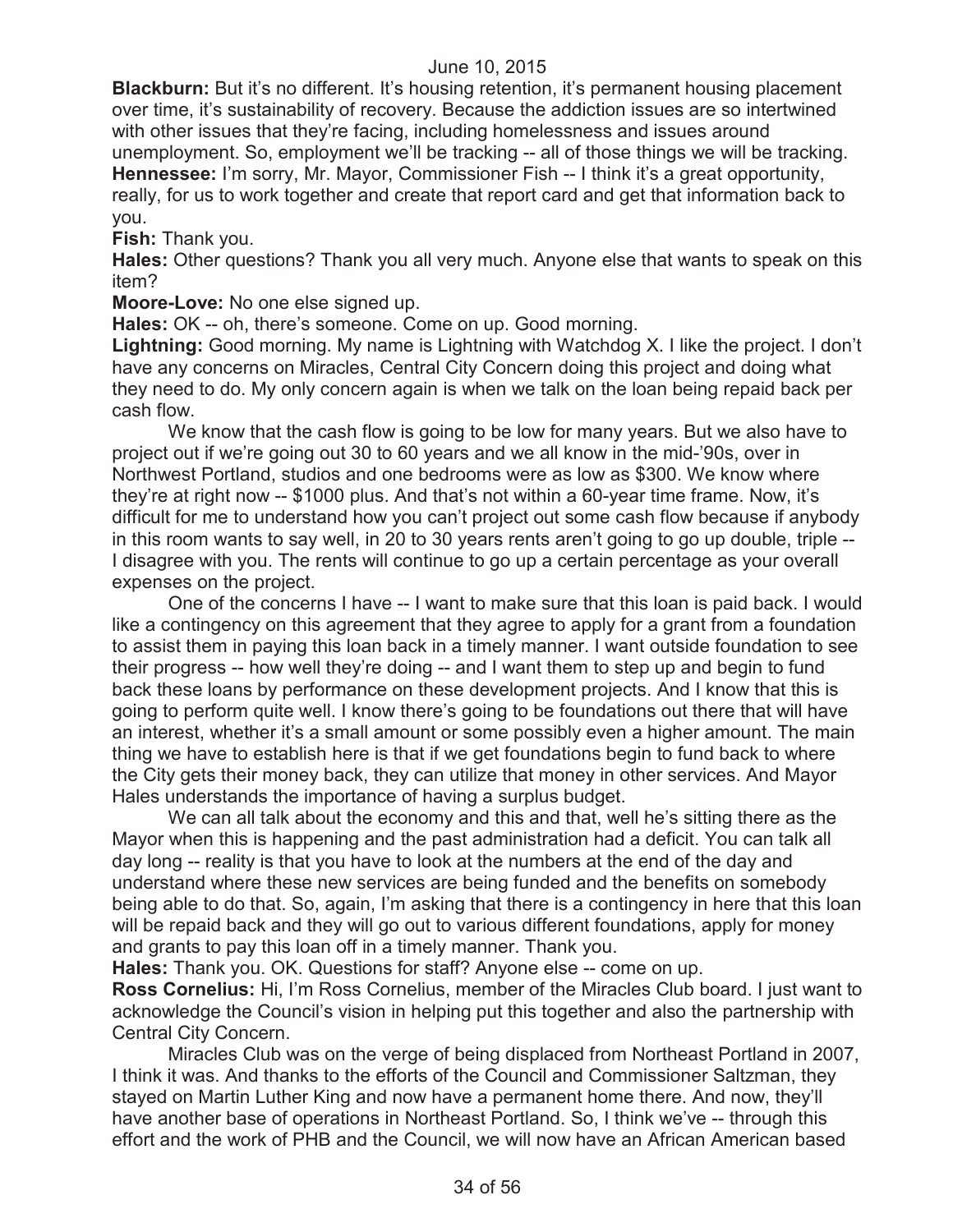grassroots organization that has not been displaced and continues to offer services in partnership with a really good partner in Central City.

The other thing I would add is that Central City's experience with asset management of affordable housing real estate will be a great help to the board and the Miracles Club as they enter into ownership and potential purchase down the road of the property.

**Hales:** Thank you.

**Cornelius:** Thank you.

**Fish:** Javier, couple of questions. Who is Multicultural Development Group?

**Mena:** It is the development team of the project and it is made up of – actually, Karl would be better able to speak to that --

**Dinkelspiel:** Yeah -- sorry. Multicultural Development Group is the developer in name. It's four members all together -- Guardian Real Estate Services, Chris from LMC --

[indistinguishable] -- and who is the fourth? Somebody help me here -- [indistinguishable] **Fish:** Will MCDG have any ownership interest in the building?

**Dinkelspiel:** No.

**Fish:** OK. You did a competitive NOFA process -- notice of funds availability -- **Mena:** In the fall of 2012.

**Fish:** How many responses did you get?

**Dinkelspiel:** We had three for this site and four for the OCC TIF, tax increment financing. **Fish:** Three?

**Dinkelspiel:** Three.

**Fish:** Is there something uniquely challenging about this site? Because we sometimes get dozens for sites.

**Dinkelspiel:** To be clear about our NOFA, we typically get 15, 16, 17, 18 applications for *all* funding. So, this is specific to Oregon Convention Center, and one of the interesting things about the Oregon Convention Center is that it's not really a lot of property, so we have really one of the only sites that was available for affordable housing. **Fish:** And this came out on top of the scoring?

**Dinkelspiel:** There was -- it was a very close competition. I wouldn't venture to guess exactly -- all sort of very close to each other.

**Fish:** Well, did this come out first?

**Mena:** This came out as the first project. And it went through an internal and an external review committee.

**Fish:** OK. And then, as I was listening to the testimony, I was thinking about how you maintain culturally-specific programs in the face of the Fair Housing Act, which is something that we have to struggle with all of the time. And so there's a good answer here, but I'll let you share it with us.

**Dinkelspiel:** [laughs] Well, so, that's a good point. We're always working with Fair Housing. So, in this case, marketing and lease up is really a key aspect of how this is going to function. And so, we are unrestricted around who we can market to. We have to take a fair housing approach to who actually gets into the building, but if we emphasize certain audiences for the marketing, then the likelihood increases that those folks will apply.

**Fish:** And then, as I understand it, through this unique partnership with Miracles Club, it ensures that clients referred by them would have access to this building and that, in turn, is more likely to be people of color.

**Dinkelspiel:** Correct, but obviously in the context of fair housing, yeah. **Fish:** Thank you. Why is this an emergency?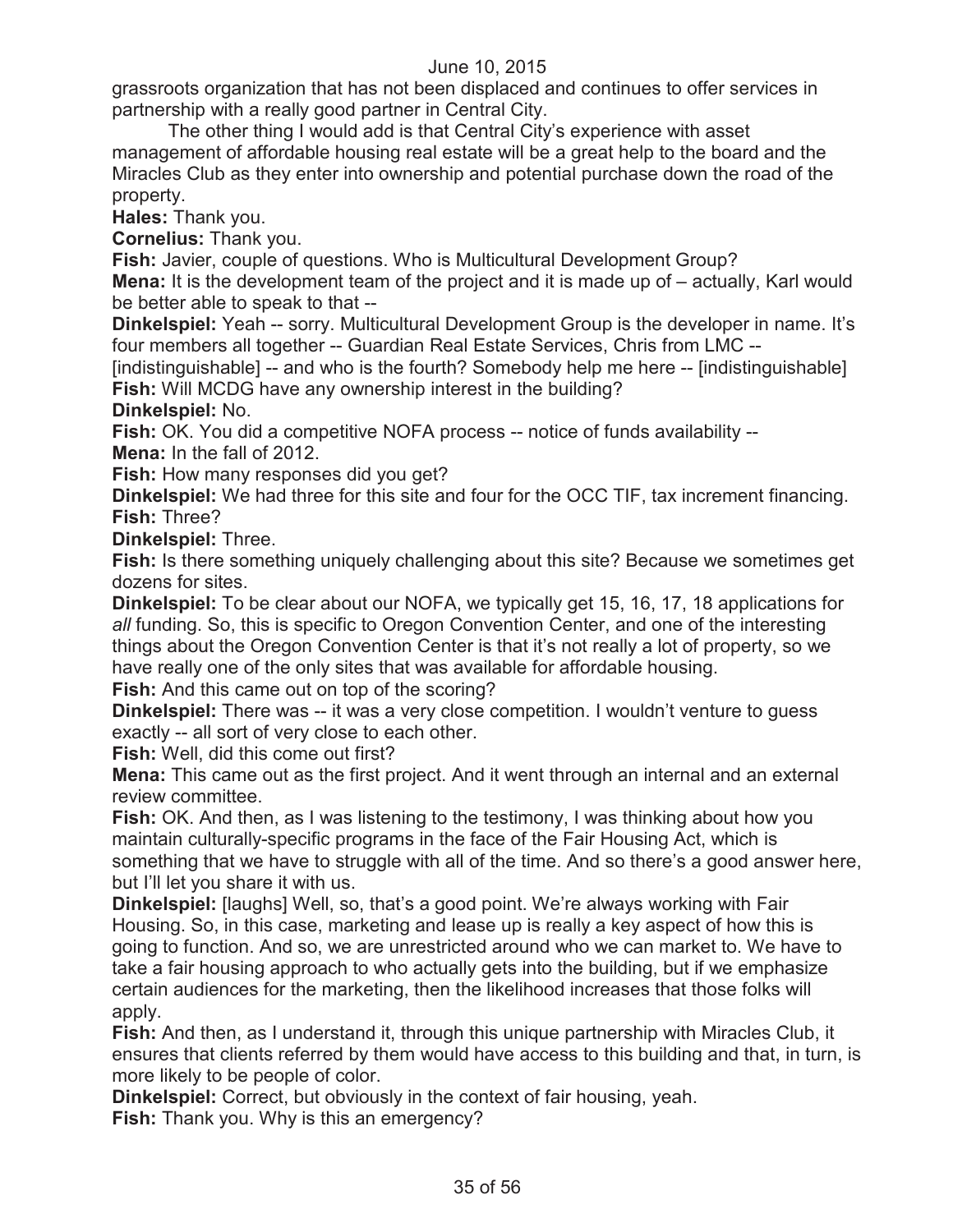**Dinkelspiel:** We are hoping to close -- I know my partners in the audience will be very interested in this answer -- we are hoping to close on June 25th, I believe. **Fish:** That's a good answer.

**Hales:** OK.

**Mena:** In terms to going back to Commissioner Fish, your concern about tracking -- and we do --

**Fish:** Let me be clear, Javier, because I have great confidence in you and what you do. It's maybe less about tracking and just understanding, what's the standard going into this that we expect? And you're bringing in blue chip organizations, so there's some expectation, and that is just -- and quantifying it. I didn't see anything in the materials. And whatever you choose to do in terms of tracking and reporting to Council, I'll defer to you on that. It was more in terms of, what's the standard that you're looking to that you will hold them accountable for? And I didn't see anything in the materials to address that.

**Hales:** OK. Other questions, concerns? Alright. It's an emergency ordinance, we'll take a roll call vote.

# **Item 582 Roll.**

**Fish:** Looks like a good project. Dan, thanks for your leadership on this. Thanks to the partners who came before us, and we wish you the best of success. Aye.

**Saltzman:** Well, as you've seen from the presentation, this is a very exciting and a very important project not only for the African American community but also for people in recovery. Michael, I want to congratulate you on your 21 years coming up. That's a great accomplishment. And I just wanted to thank Ross Cornelius -- who was a little modest - who is on the board of Miracles Club. He started out working with me to find Miracles Club a permanent home on Martin Luther King Boulevard, and also to make housing for people in recovery above the club. So, without Ross's involvement -- and I'm really pleased that he has stayed on with that involvement as a board member of Miracles. Pastor Hennessee, appreciate your leadership as well, and I appreciate the good work of the Portland Housing Bureau on putting together this agreement, and look forward to a very speedy ground-breaking and getting this up and going. And just final thanks to Shannon Callahan in my office who's been involved with Miracles Club for quite a long time, as well as Brendan Finn, my chief of staff. Aye.

**Novick:** To quote Al Michaels, I believe it was -- do we believe in miracles? Yes. Aye. [laughter]

**Fritz:** I hate having to vote after Commissioner Novick. [laughter] Thank you very much, Commissioner Saltzman, for your continued championing of the Miracles Club and for the community partnership. This is a great project. Aye.

**Hales:** You could upstage him by singing it, but. Great project, great partnership, really look forward to it. Well done. Aye. Thank you all. Let's move to the next item and I might want to announce or suggest take the next item, item 583, and then take a half hour lunch break. But we can insert that where you think makes sense. We've got staff standing by for long periods waiting for this -- some of these items. Let's do the time certain and then see. **Item 583.**

**Hales:** OK, so we have Kathleen Saadat and Jimi Johnson here to report. Please come on up. Good morning.

**Kathleen Saadat:** Good morning. I'm Kathleen Saadat. I'm the newly-appointed community liaison working with the Community Outreach Advisory Board, and the COCL, which is a group that's contracted to oversee the implementation of the settlement agreement between the City of Portland and the Department of Justice. That's a long title. I'm here this morning with Jimi Johnson, who is chair of the community engagement and outreach plan subcommittee, to provide Council with an update on the Community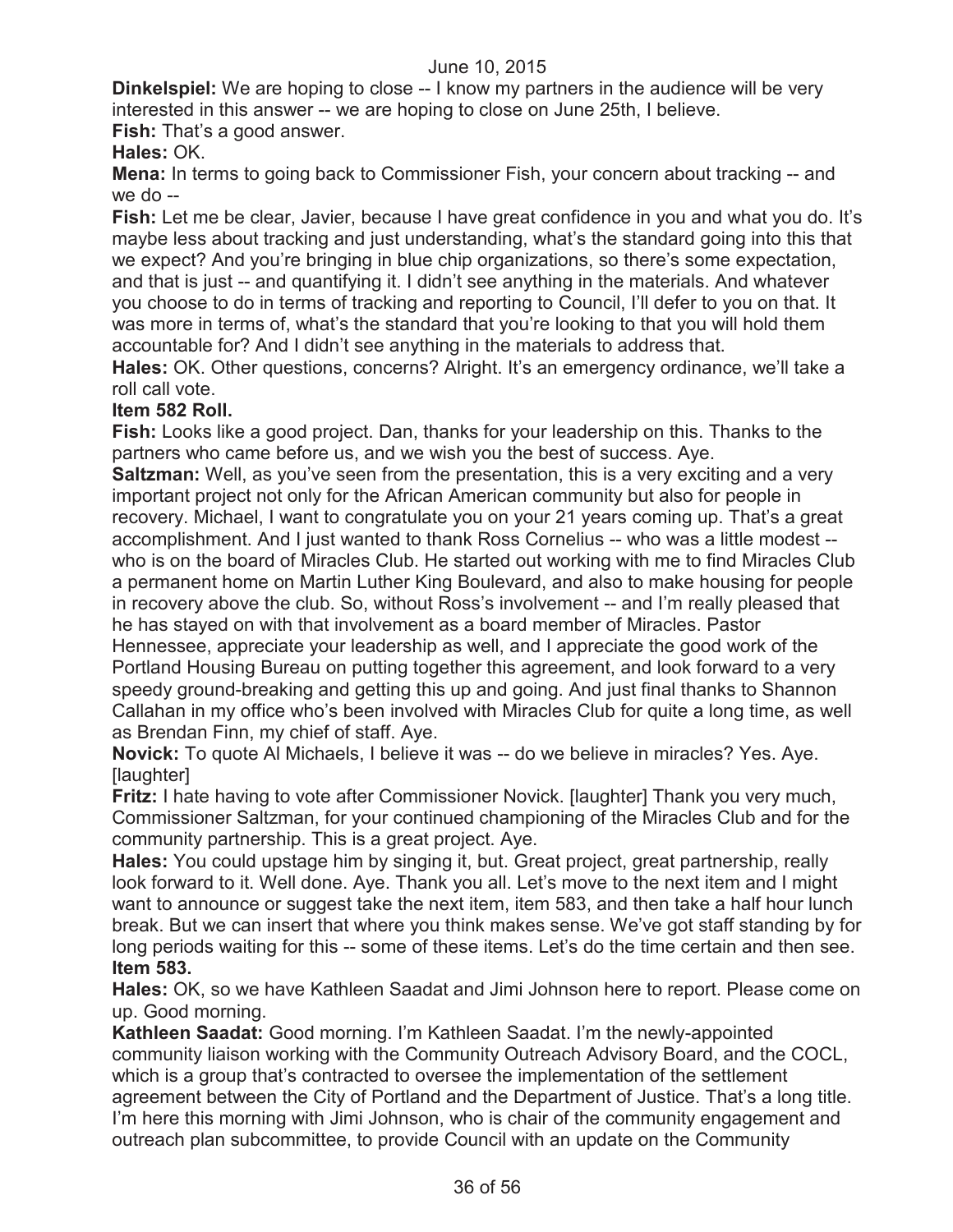Oversight Advisory Board's outreach and engagement efforts. So, we will start with listening to Jimi.

**Jimi Johnson:** Good morning, Council members. I see the Mayor's not here and Nick's not here, but good morning. My name is Jimi Johnson, and I'm the community engagement outreach oversight committee chairperson.

We are guided by the settlement agreement, and our focus is several things that I'm just going to break it down what our focus is. Advising the Chief of Police and the Police Commissioner on a strategy to improve community relations, providing the community with information on the agreement and its implementation, contributing to the development and implementation of the Portland Police Bureau community engagement and outreach plan, and receiving public comments and concerns.

One of COAB's biggest jobs is to make recommendations to inform the Portland Police Bureau's community engagement and outreach plan. In order to make these recommendations, we are charged with seeking public input into the Portland Police Bureau's current community engagement and outreach efforts, and there are a few ways of doing that.

Community survey. The settlement agreement calls for a representative community survey. On May 28th, the COAB unanimously accepted our committee's recommendation to ask the City to contract with DHM Research to conduct this survey. In order to use earlier survey data as a baseline, the upcoming survey will replicate the methodology of the 2013 survey and ask many of the same questions. The COAB has had input into the survey, and additional questions will be posed to the community. Later this month, the survey will go out to Portland -- will go out to 6000 Portland households. The goal is to get 1000 responses from households that statistically represent Portland overall. The survey team will be oversampling African American and Latino households.

Focus groups. While the COAB recognizes that the representative survey is valuable, we need to do an in-depth outreach into communities, especially those the household survey may not reach -- for example, houseless communities, communities of mental health areas, or folks with mental health, outreach to the LGBTQ communities. Now that have moved the representative survey forward, our communities will be focusing on focus group plan with a goal of meeting with communities later this summer.

Broader public feedback. We will also share this survey with the city at large and welcoming any Portlander to fill it out once the representative survey is returned. While the results of the representative survey and the broader survey outreach will be analyzed separately, they will both provide valuable insights as we form our recommendations to the Portland Police Bureau.

The settlement agreement calls for two public hearings on the Portland Police Bureau's existing community outreach and engagement efforts. The first was held in April of this past year. Our committee has debriefed and discussed lessons learned and we're working towards a second public hearing that provides meaningful opportunity for the public's feedback on police community engagement to be heard. The public is also welcome to provide feedback on the public forum online at cocl-coab.org. That's coclcoab.org.

We also hear public comment at every full COAB meeting. The community members often sit with us at the table and take part in the conversations during our subcommittee meetings. Our subcommittee is exploring additional ways to reach out to Portlanders, such as creating a speakers bureau and visit community organizations.

At this time, I'd just like to thank you for this opportunity to brief you on our efforts. This is important work and the members of the COAB are dedicated to working with the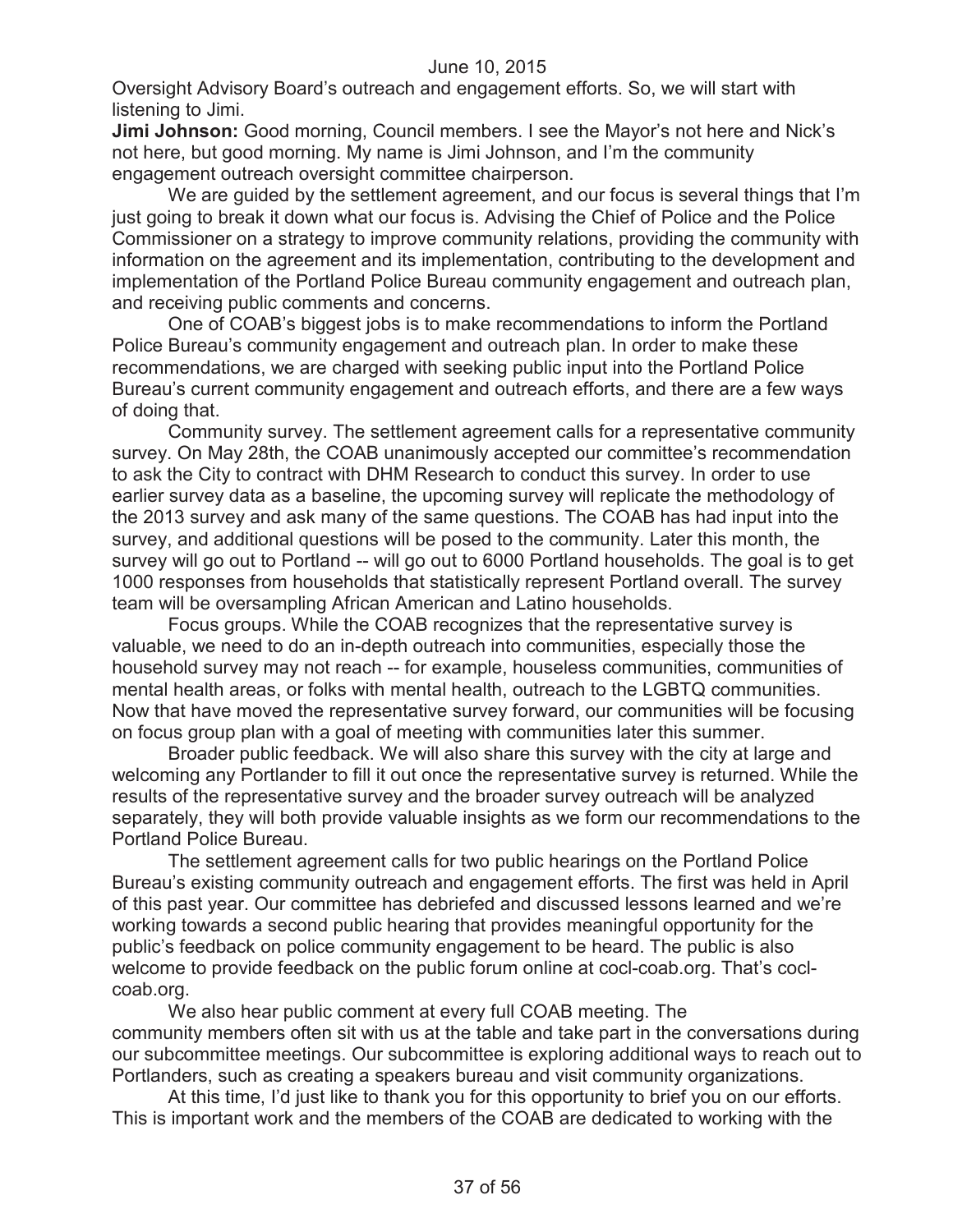community to fully implement the settlement agreement and improve the relationships between the Portland Police department and the community. Thank you.

**Hales:** Thank you, Mr. Johnson. Thank you very much.

**Saadat:** And I want to tell you a little about what it has been like, what I've seen since I have been in this role -- which has not been very long, except it seems like a really long time.

The biggest elephant in the room is mistrust. The groups don't trust one another, they don't trust what gets said, and so this is a big issue that we need to address. And that means continued transparency, continued clarification, continued interaction to reduce the amount of distance between human beings, and to increase the information flow. So, one of the things that we really need are structures that will help us communicate back and forth and among ourselves. And we are building those structures -- we're trying to build those structures at this point in time. So, we need to be able to transfer information, collect ideas, give people back the information on what we did with their ideas, and continue a dynamic dialogue among all of the parties.

I am not sure yet whether people in Portland really understand how important this effort is, what an amazing opportunity for Portland this is, and what amazing opportunities it presents for the various communities of Portland to participate in a process that helps to shape how they are policed and helps to give them more confidence in the police, more confidence in their government, more confidence in the people who patrol their areas. This is a wonderful, wonderful opportunity for us.

I think that it means that we need to understand how much this needs to be lifted up into visibility across the city. Not just in the pockets here where there are complaints, or in the pockets here who have knowledge and some of us who are just junkies on this kind of stuff, but everybody in Portland needs to know about this. And so, we need to build structures to help that happen. It's really hard within that to help people understand what the COAB is not, and what we can do -- the limits of what it is that we're about. So, that's another task that needs to be taken on, which, again -- dialogue, clarification, say it again, say it again, say it again, show it.

We have an enthusiastic group of volunteers. They work hard. This is not 10 hours a week, this is not 10 hours a month. This is almost like a full-time job for some of them. For the ones who really care about what's going on, the reading is -- you know, lots and lots of reading. There's a lot of talking that needs to happen. There's a lot of thinking that needs to happen. And so people are spending quite a bit of time with this, but they remain optimistic.

I see a part of my role as needing to continue to clarify the role of the COAB. I also see it important to bring more voices into the room. The first meeting was very large and there were a lot of voices, and we need some of those people back. We need to hear from them. They are people who have opinions and we can figure out what it is -- we can translate that into something that we can use to help shape policy.

I want to invite you to our meeting tomorrow night or on the 25th at the Montavilla United Methodist Church at 232 SE 80th, which is where the COAB will be meeting. And tomorrow night, they'll be giving their feedback on the quarterly report.

I'm excited. You know, I've retired two or three times already, but this is exciting and this is important and we can do it. And I believe we can do it, but we cannot do it without your support. We need you to talk about it. We need you to care about it. We need you to read it -- read what comes out of these committees or out of the report. We need your opinions on it. So, we need your involvement in this effort because it does affect the entire city and has implications for the entire nation.

**Fish:** Can I ask you a question off of that comment?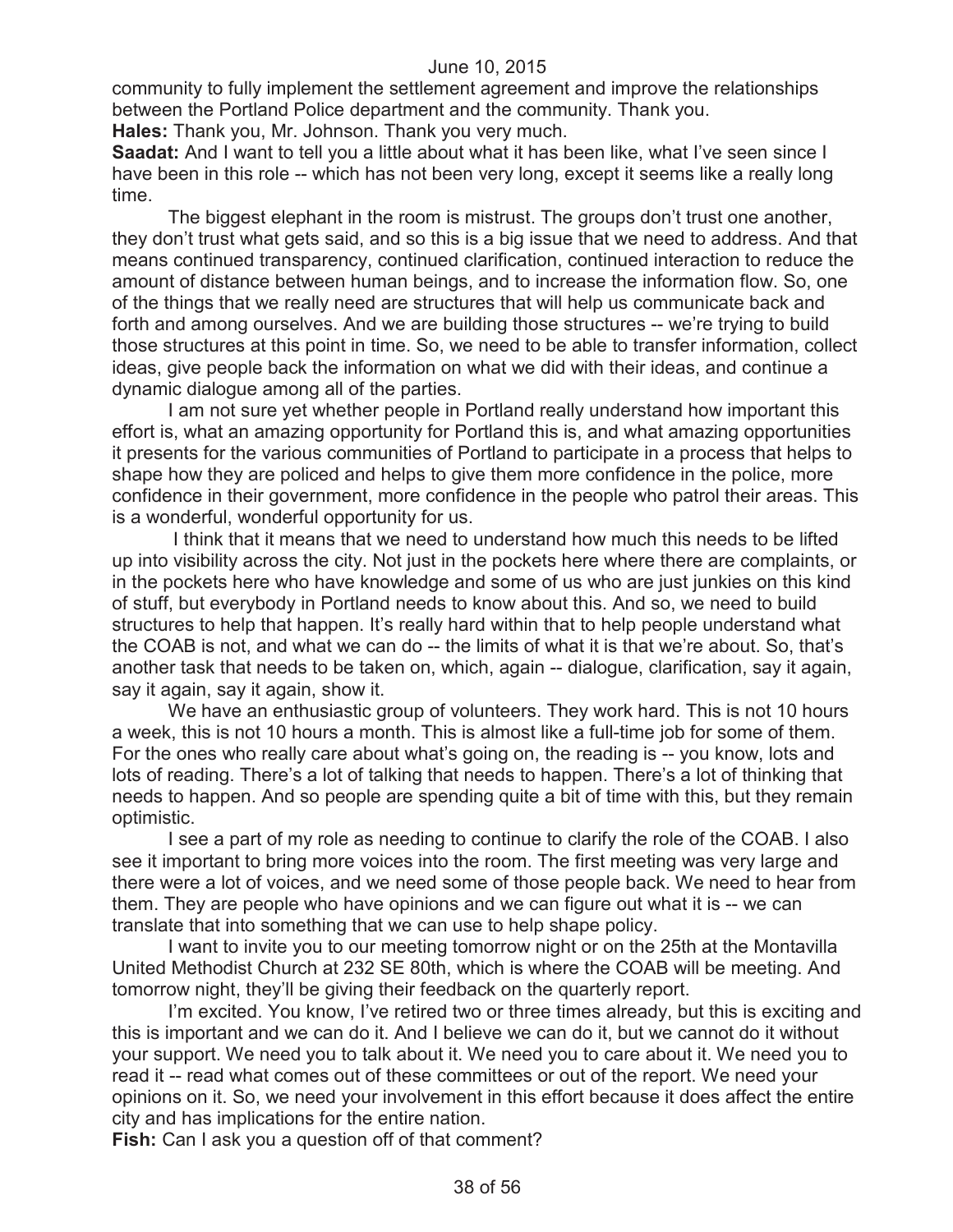**Saadat:** Sure.

**Fish:** Are there any tools that we have not given you -- based on the -- first of all, I would assume that you would put your phone on do not disturb so that you don't get these call, since you retired, but you answered the phone and you are here --

**Saadat:** I answered the phone, yes.

**Fish:** But you're going to suggest a number of ways we can support your work. Let's go back to a foundation stone. Are there any tools that we have not given you to for you to be successful?

**Saadat:** Well other than, you know, just another brain. We are getting our – we've gone through the process of selecting and have almost selected a new administrative support person. So, that's been helpful and we now have space. So, what I -- right now, I cannot think of anything, but then I don't think I know enough yet -- very frankly. I haven't been in this long enough to say, "oh, we need that." What I do know conceptually is we need visibility, we need creditability, we need accountability. Those are the things that you can give us.

**Hales:** Other questions for either Ms. Saadat or Mr. Johnson? Thank you both very much. **Saadat:** Thank you very much for your time.

**Johnson:** Thank you.

**Hales:** Look forward to more. Anyone else who would like to speak before we accept this report?

**Moore-Love:** I have two people signed up, Charles Johnson and Dan Handelman. **Hales:** Come on up. Good morning.

**Dan Handelman:** Good morning, Mayor and City Council. My name is Dan Handelman, I'm with Portland Copwatch. One of the most important things to talk about today - because I don't know really that much about the outfit being recommended to do the survey -- is to talk about what happened before, and how we got here. That PSU did a fairly good survey, but a very biased analysis last time. We testified about that. I think it was about a year ago. And the City Council put on hold Chief Reese's effort to give that team a three-year contract so that the COAB would be able to do what their agreement tells them to do, which is to find the firm that will do the survey. And they originally voted on that with a vote of 7-4, and by their own bylaws, they had to have eight members vote on this because that would be a majority of their 15 voting members for a major decision like this. And to their credit, the Chicago COCL recognized this issue, allowed them to engage in further research and discussion.

From an observer's standpoint, though, the COAB said they wanted to be given a list of all possible contractors to make a recommendation, and the final vote appears to be based on some kind of internal list that the City has of on-call contractors and to avoid a b process. I don't really understand how we got here. That's, to me -- what I'm trying to get at is as we move forward, there should be a lot more thought about what we do at the front end, like the lack of training for the COAB that's now being corrected, the poorly planned outreach meeting that Jimi referred to -- and that was more of a PR effort by the police than an outreach effort -- and this process could have been streamlined and smoothed out by opening up the job up front four months ago and asking for bids instead of kind of hastily putting this together at the end.

I guess the other main issue I want to bring up in general is transparency. I'm glad that Kathleen mentioned that, especially because we welcome Ms. Saadat as the new local COCL person. It was very disruptive, I think, to the process when Justice De Muniz - who had spent a long time getting to know people in the community -- had to leave for health reasons. And I think she's a good person to have on board with this.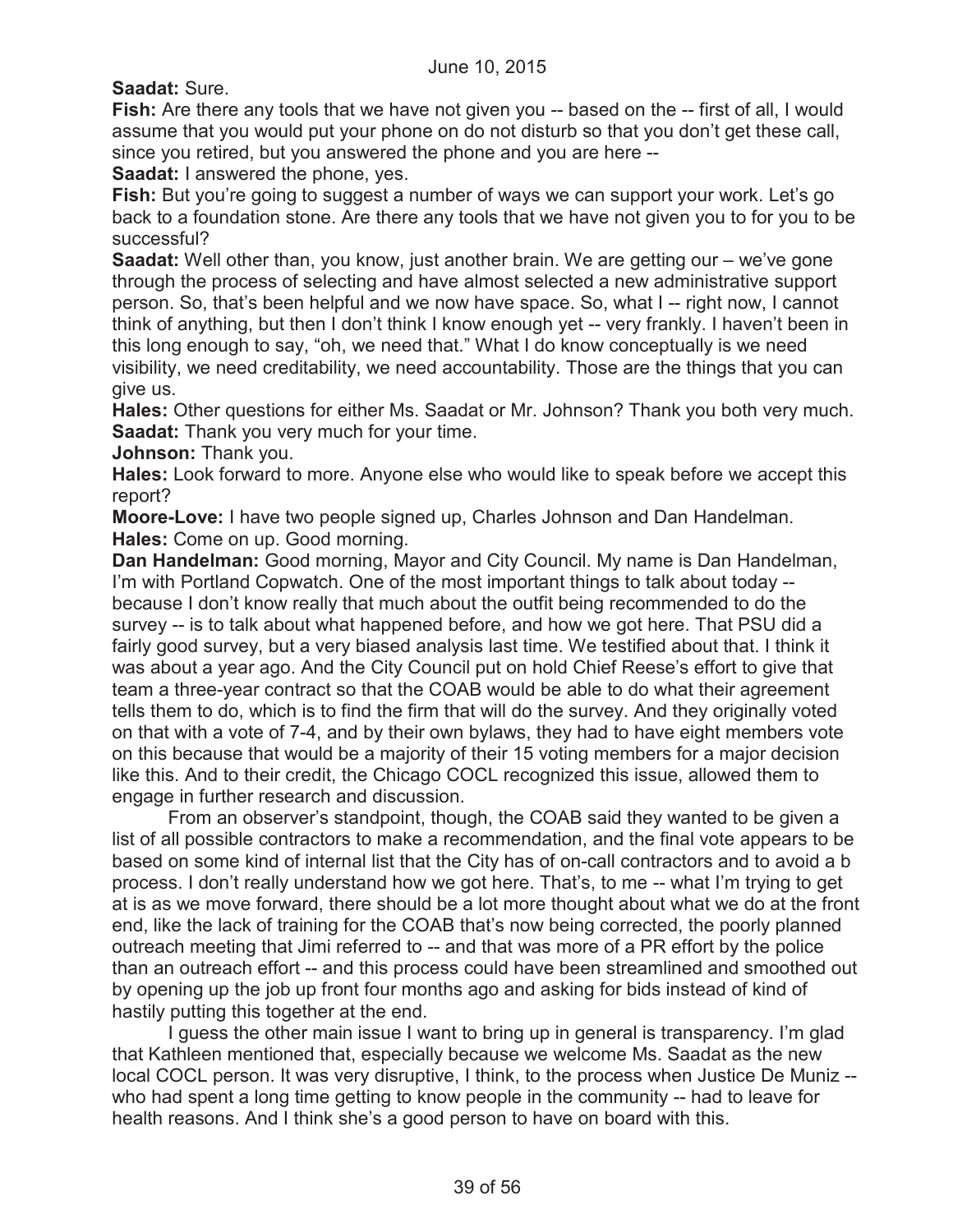However, the announcement of her taking the position came at the meeting two weeks ago without any public knowledge that the search had come to her doorstep, and I think there could have been more inclusion and open and transparency done in her hiring and announcement to the community so that we weren't learning about it at the meeting when we stepped in the door.

And I also -- you know, at the same time, COCL's office moved from East Portland to a police building now downtown without any public discussion. So, there's a whole bunch of transparency and process issues, and I think that we all know how Portlanders need to be part of the process and I hope that you continue to think about that as we move forward with the DOJ settlement.

**Hales:** Thanks very much. Questions? Thanks, Dan. OK. I think that covers testimony and motion to adopt the report.

**Fish:** So moved.

**Saltzman:** Second.

**Hales:** Further discussion? Roll call.

**Item 583 Roll.**

**Fish:** Aye.

**Saltzman:** It's a very thorough report. I look forward to the results of the survey, and very excited to have Kathleen Saadat as the COCL. Aye.

**Novick:** Thank you, Mr. Johnson; thank you, Ms. Saadat -- and Kathleen, I've already heard rave reviews of your brief tenure so far. Aye.

**Fritz:** Thank you to Mr. Johnson and Ms. Saadat for their report. I would love to meet with you, Ms. Saadat, if you could make an appointment with my scheduler. I agree that we need to raise the profile and have more investment and involvement by the Council, but that's a longer conversation than we have time for here. Thank you very much. Aye. **Hales:** I appreciate very much the presentation. I also am really impressed by the survey instrument itself. I think it's asking the right questions, asking them the right way, trying to get to clarity about how people in our community are being served and how they perceive they're being served. And I want to compliment that work. I think it's just been very thoughtfully and carefully crafted, so I'm looking forward to hearing what we hear from fellow citizens in this process.

I want to join my colleagues in thanking Ms. Saadat for taking on this role and once again finding retirement less interesting than community service -- however she wants to characterize it -- but I also appreciate the fact that she was explicitly clear about her conditions for this role, to be able to speak unvarnished truth to us and to the community and come here and to any other forum and to be clear about whether this process is working or not. And I appreciate that about her very much as well. So, good work so far. The point about making sure that we all take the responsibility of raising the visibility of this work is heard and accepted, so thank you. Appreciate this very much. Aye. OK. Let's take if we can item 594 so that the sergeant can get back to work here, and then we'll see where we stand.

#### **Item 594.**

**Hales:** Sergeant Voepel, good morning -- good afternoon.

**Robert Voepel, Portland Police Bureau:** Mr. Mayor, Commissioners, thank you for hearing me early. Gonna teach a class at VOAC at 1 o'clock.

The item before you is just an intergovernmental agreement with the City of Oregon, ODOT for truck inspections. We typically have truck inspections. We have an agreement with them over a grant funding process. This year, ODOT decided not to work with the federal government on the grant process, so they don't have that available to us. And in order to continue working with them, we need to have that intergovernmental agreement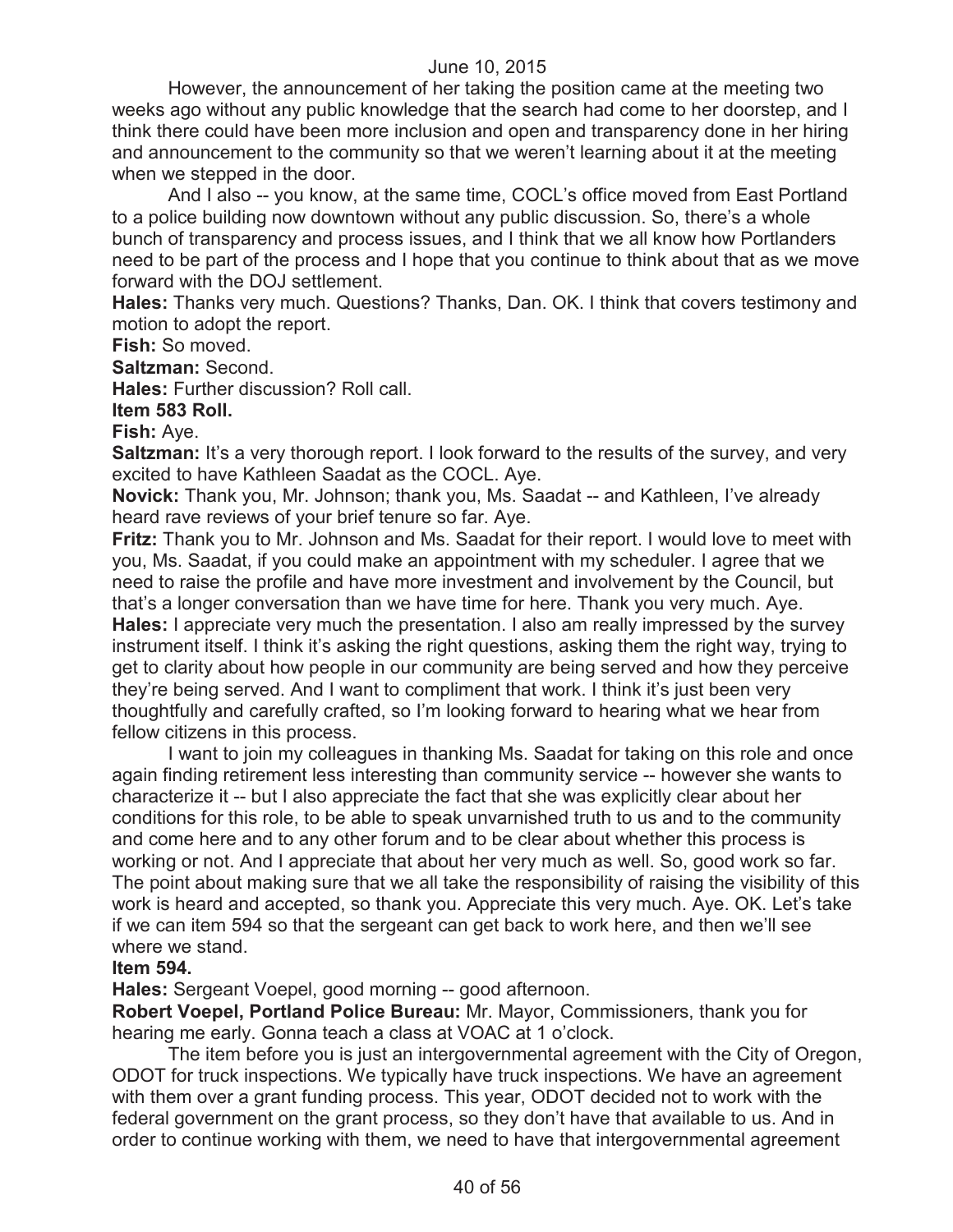established and placed so our currently 16 inspectors can continue doing truck inspections, which is vital for traffic safety in the city of Portland.

**Hales:** Questions? We had a particularly gruesome reminder just a couple of weeks ago of how big and powerful trucks are compared to people on bicycles or on foot or even in a car. This is important work. Thank you.

**Voepel:** The semi-trucks and the large trucks that we inspect, they're -- most of the time there are fatalities when they hit a pedestrian or bicyclist or vulnerable user.

**Hales:** Yeah, way out of the scale. Thank you very much. Anyone else to speak on this item? It's an emergency ordinance. Roll call vote.

# **Item 594 Roll.**

**Fish:** Aye. **Saltzman:** Aye. **Novick:** Aye. **Fritz:** Aye. **Hales:** Aye.

**Hales:** Than you. Let's check on the sense of the Council. We have a couple of options, one would be to power forward to get done or the other would be to take a break. Just looking at the agenda, this may be less than 30 minutes or only about 30 minutes work. What do you think?

**Fish:** I'm guessing an hour, but -- my suggestion would be that we take a 20 minute break -- because I think we'll be here -- I'm guessing an hour plus or minus.

**Hales:** If we take a break until 12:30 and come back, does that sound good? Sorry folks, we're going take a recess until 12:30 and then return then to finish the morning's agenda.

At 12:04 p.m., Council recessed.

At 12:31 p.m., Council reconvened.

**Hales:** OK. The Council will return to order and we will pause for just a moment not just to wait for Commissioner Saltzman but to celebrate Commissioner Fritz and her leadership, because she's going down shortly to attend the signing of Senate Bill 921.

**Fritz:** Oh, thank you.

**Hales:** On behalf of Council, thank you.

**Fritz:** Wow, that's very kind of you.

**Hales:** Thank you for doing the right thing for Oregon.

**Fritz:** Yay.

**Hales:** Thank you.

**Fritz:** Thank you very much. [applause] Thank you colleagues, I appreciate it very much. **Hales:** Good work. OK, let's go to the next item on our regular calendar, which is 595. **Item 595.**

**Hales:** Good afternoon.

**Barb Gibson, Office of Management and Finance, Bureau of Revenue and Financial Services:** Good afternoon, Mayor and Council members. I'm Barb Gibson, procurement manager for Procurement Services. Today, you have before you the Chief Procurement Officer's report recommending contract award to Moore Excavation, Inc. for the Balch consolidated conduit support project for the Bureau of Environmental Services.

The construction contract cost based on bids received is \$2,081,865. The engineer's construction estimate was \$1,800,000. In January 2015, the City issued an invitation to bid number 117519 for the previously-noted project and on May 19th, six bids were received. Moore Excavation was deemed responsive to the bidding requirements of the solicitation and identified 24.4% or \$74,315 of the subcontracting dollars going to minority, women-owned, and emerging small businesses.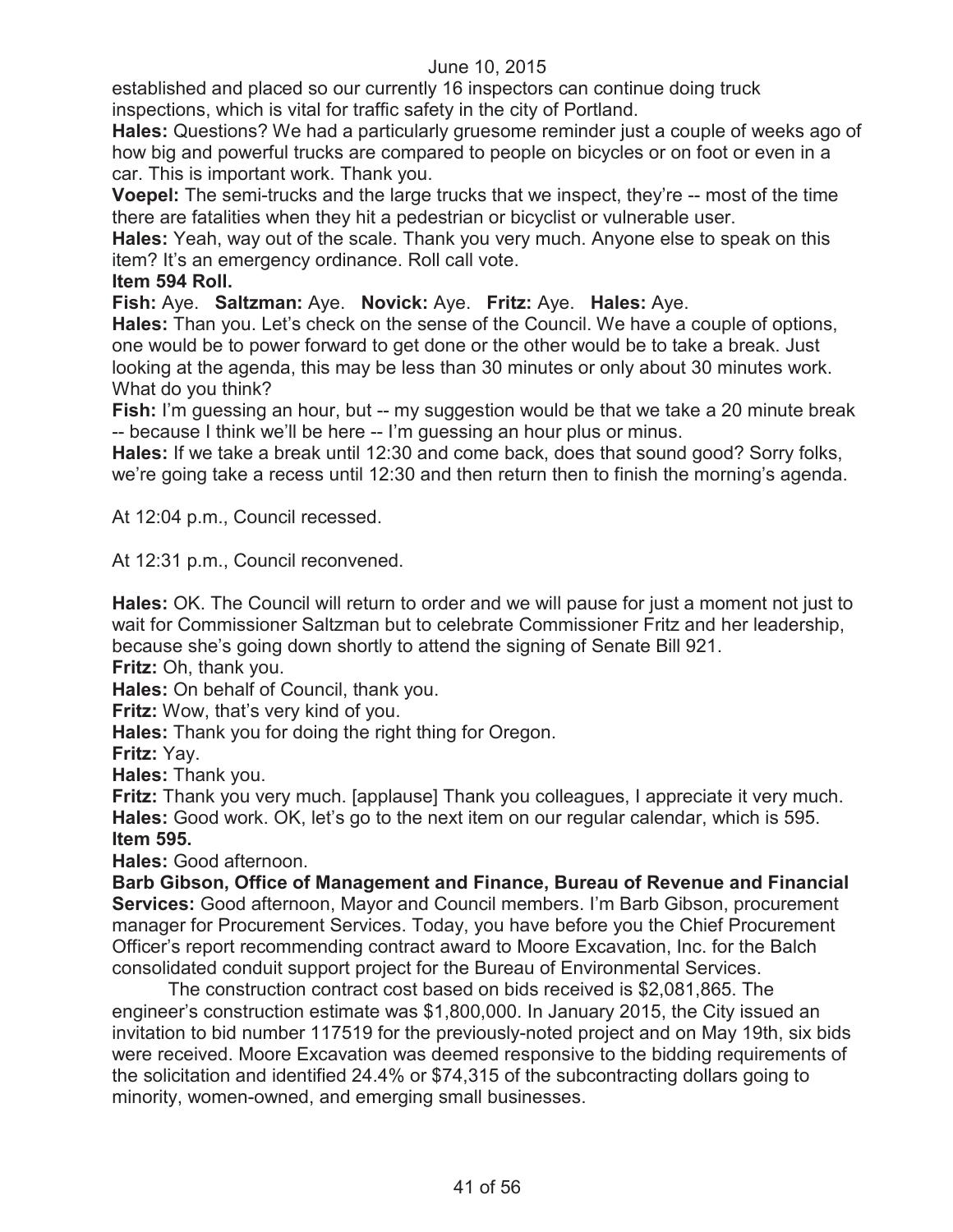Darin Wilson from the Bureau of Environmental Services is here with me to answer any technical questions you might have about the project. If not, I will turn this back to Council for any questions regarding the solicitation process.

**Fish:** I have one sort of standing question on these things. The original estimate was 1.8 million, and the bid that you're recommending we accept is 2.08 million, so it's about 10% above the original estimate. We know that the market is heating up and we're not getting as many bids below the estimate that we did during the peak of the recession. Any thoughts as to why we were off by about 10% in the estimate?

**Darin Wilson, Bureau of Environmental Services;** Commissioner Fish, to answer your question -- in this particular case, we have several different risks on this particular project that was reflected in all the bids. Primarily, there's contaminated media, so all excavation material must be disposed of in a RCRA landfill. We anticipate that's some of the reason for the higher-than-estimated engineer's estimate.

The other part of it is we're also excavating through the Guild's Lake area, which is primarily composed of sluiced fills of the West Hills back 50-some years ago. And so within that loose unconsolidated material, the contractors run higher risk in excavating in that. So again, that's reflected in some of the bid amounts.

**Fish:** I think that's very good to know. We're talking about RCRA, the federal law that governs how we dispose of hazardous materials. You've got regulatory issues that are uncertain. So, the market discounted -- sort of looked at those risks, and it's reflected in the bids which were slightly above the estimate.

**Wilson:** We believe that's true. Yes.

**Fish:** OK, thank you.

**Hales:** Other questions? Thank you both very much. Anyone want to speak on this item? If not, the motion to adopt the report.

**Saltzman:** So moved.

**Fritz:** Second.

**Hales:** Roll call, please.

**Item 595 Roll.**

**Fish:** Aye. **Saltzman:** Aye. **Novick:** Aye. **Fritz:** Aye. **Hales:** Aye. **Item 596.**

**Hales:** Good afternoon.

**Elisabeth Nunes, Bureau of Human Resources, Office of Management and Finance:** Good afternoon, Mayor, Councilors. My name is Elisabeth Nunes. I am your class comp manager and I'm here to present the ordinance to provide 2.1% cost of living increase adjustment to the compensation rates for non-represented employees, as well as the opportunity for elected officials to receive that.

In the ordinance, you will note that of the \$3,037,000 that this is going to cost -- it's already been budgeted for -- 1.372 million comes from the general fund and 1.665 from the non-general fund bureaus. It's effective July 1.

**Fish:** Elisabeth, when I served with Commissioner Leonard, he always used to bristle at the idea that a cost of living increase was a pay increase. His theory was that COLAs, which are awarded to social security recipients, to represented employees, to all kinds of -are designed to cover the impact of inflation. And that in fact, from Randy's point of view, if you did not take a COLA, you're actually seeing a pay cut. Where do you come down on that?

**Nunes:** I agree with him wholeheartedly. If I said pay increase, it was a misstatement because it really is an adjustment to the range. And over the years, if you sort of track what the COLAs or cost of living adjustments have been, you'll see that sometimes we stay up with the cost of living and sometimes it's not quite -- the cost of living goes up a little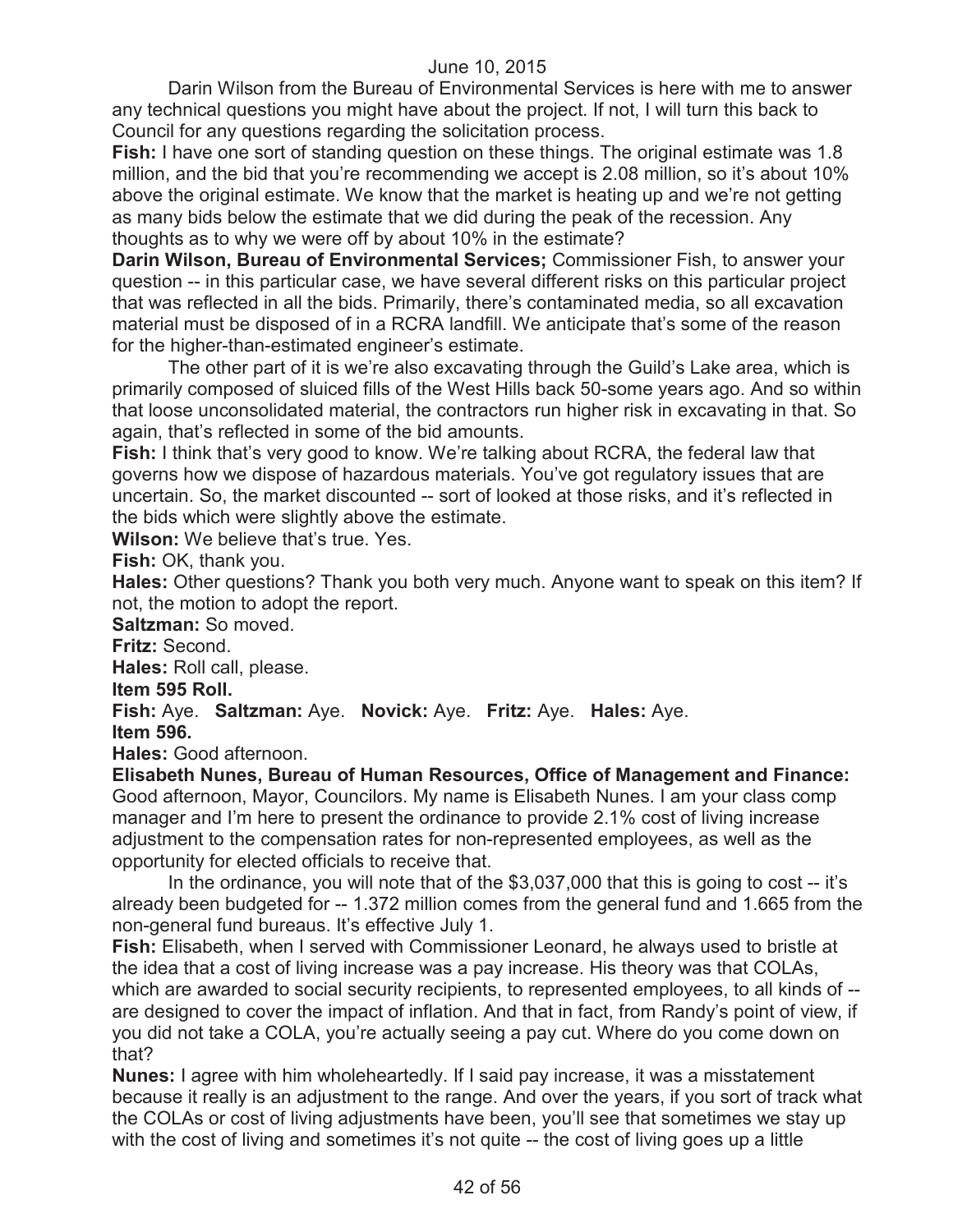higher. And so, the theory that if you don't take it you're getting a slight pay cut -- I would say you're going to be behind in overall ability to pay for goods and services. **Hales:** Other questions?

**Novick:** Elisabeth, I think I know the answer to this, but -- elected officials have until July to figure out whether they want to accept the cost of living adjustment, right? **Nunes:** That is correct. July 2nd.

**Hales:** Anything else? Thank you very much. Anyone want to speak on this item? Come on up. Good afternoon.

**Lightning:** Good afternoon. I'm Lightning. I represent Watchdog X. As I stated last year, I have a real problem with the bureau directors making more money than the Commissioners and the Mayor.

It's my understanding that City Human Resources Administrative Rule section 8.4 compensation for elected official provides that salary rates for the Mayor, Commissioner, and Auditor shall not be assigned to a salary schedule, it shall be established separately by the Council. Now, with that in mind, you've shown a surplus budget this year - obviously, that equates to good performance -- and why the Commissioners and the Mayor are not receiving at least the same as the bureau directors is a big concern to me because I think that's what it should be. I think there needs to be an adjustment made. I think the bureau directors need to step up and make this adjustment. In my opinion, if you don't, I'm going to step in and actually drop your salaries down. I think to be fair and equitable to the Commissioners and the Mayor, I think you need to really look at this close, have some input and understand that your salaries -- some as high as close to \$200,000 a year -- is what the Commissioners' salaries should be also and the Mayor at the very least. And so I have a real problem with this and I would like this addressed, because when you're showing a surplus budget -- and I know that if you were working at a large corporation and you made \$50 million surplus budget and they just gave you 5% bonus that would be \$2.5 million. Now I know this isn't a major corporation to look at, but you're earning every penny if you were at \$200,000 and you should be recognized for that and compensated for that at least at the same level as the bureau directors. And that is my opinion. My understanding is that change could be made, and I hope it is made. Thank you.

**Hales:** Thank you.

**Fritz:** I was hoping you would go on, Lightning. It's so rare that anybody comes in and says anything like that. [laughter]

**Hales:** Thank you for very much for making that point. Anyone else? And let's see, I forgot to look to see -- it is an emergency ordinance. Let's take a roll call vote.

# **Item 596 Roll.**

**Fish:** That's apparently nothing controversial about the component of this ordinance which awards a cost of living increase to our hard-working non-represented employees. I think we're all in accord on that, and we are no different than virtually every other level of government that does this. And I guess we should continue to applaud that inflation is relatively low.

Now, the question is always going to come up -- should electeds take it or not? Every elected will make their own decision. For the bulk of my service, we were in a recession where we were laying employees off and we were making tough decisions, so I and some other colleagues chose not to take a COLA effectively in solidarity with the workforce that was having to share the pain during tough times. Last year, I took a COLA. I intend to take one this year. I do not view it as a pay increase, I view it as a cost of living adjustment. Aye.

**Saltzman:** Aye.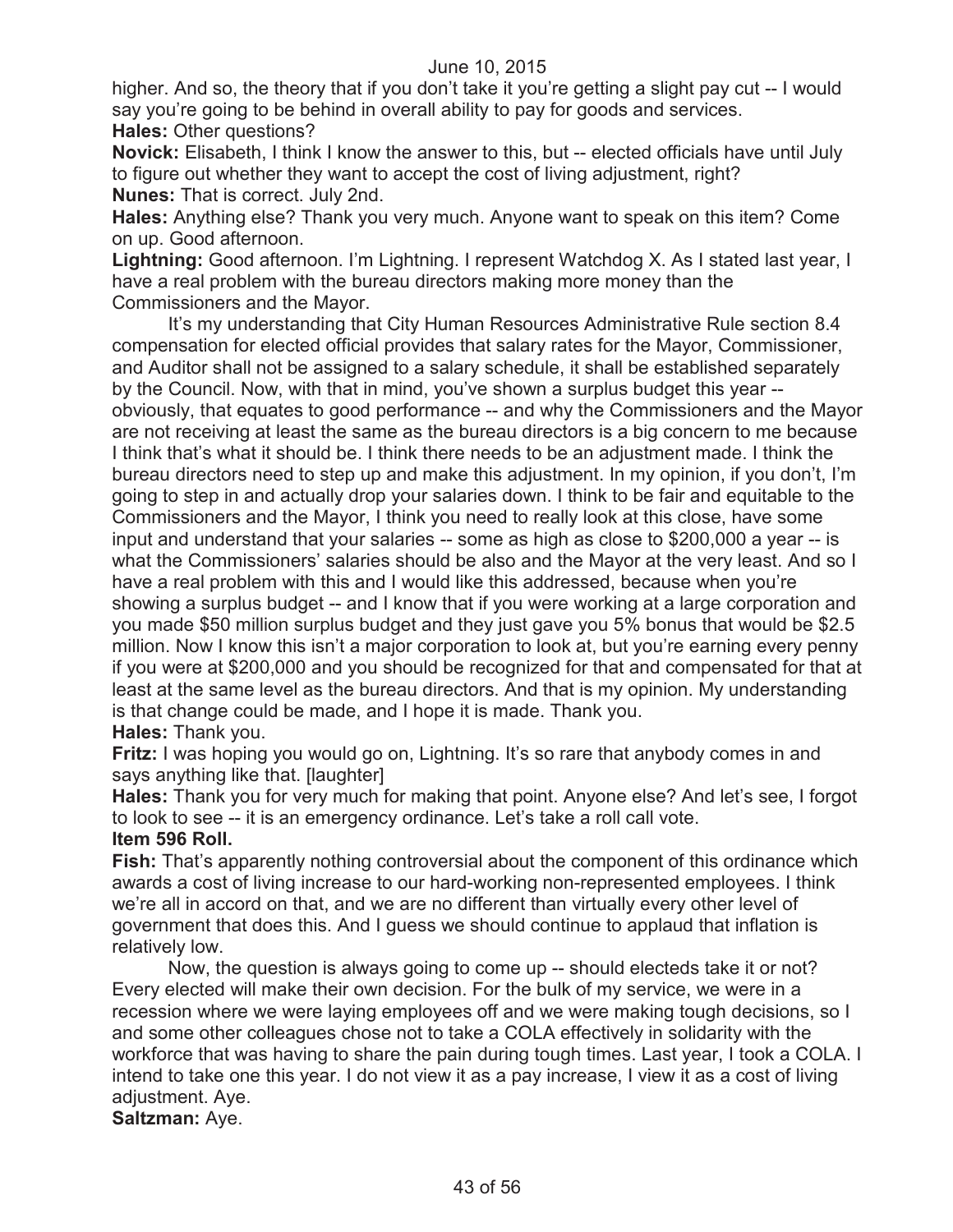**Novick:** I'm very glad that we're not in a position where we have to ask our hard-working non-represented employees to take a pay cut, which as Commissioner Fish points out, is what we would be doing if we were not allowing for a cost of living adjustment. Aye. **Fritz:** My speech is almost exactly the same as yours, Commissioner Fish, that this is keeping up with inflation or attempting to keep up with inflation. Like you, I didn't take the COLA during the recession but I plan to do so this year. Aye.

**Hales:** Our employees do indeed deserve to keep up with the cost of living, so that's why this ordinance overall is appropriate and reasonable. Let me say something about the subject of elected official compensation, because I appreciated Lightning's testimony very much, and that is, at some point -- not this year -- at some point I would like to appoint a salary commission to review the issue of the compensation of Commissioners and the Mayor with respect to those of bureau directors because we do have an absurd imbalance, but it's also a huge political hot potato for any Council to take up. And so my notion about that is some point we ought to have a salary commission convened at the City to look at the issue and set the salaries for our successors. And the five of us or whoever is here at that point should vote on the salaries for our successors, and we should push the reset button on the structure of compensation for the future. I'm not sure exactly when that moment comes, but it should come sometime soon.

On the larger question in the state of Oregon, the subject of local official compensation is absurd. I believe the City of Gresham just approved a charter change that finally pays the mayor of the city of 100,000 people that was entirely a volunteer job before that. That makes I believe three cities -- maybe four -- out of the 240 cities in Oregon where Council members or Mayors are paid. Despite the fact that some of the cities - places like Salem -- are pretty good-sized cities. So, this is a subject rife with injustice and absurdity. Eventually, we might be able to rectify one more piece of that -- at least for those that come after us. For the moment, we'll walk along with our bureau directors in lock step -- albeit, quite a ways behind them. Aye. Thank you. Let's move to the next item. **Item 597.**

**Hales:** Second reading, roll call.

# **Item 597 Roll.**

# **Fish:** Aye. **Saltzman:** Aye. **Novick:** Aye. **Fritz:** Aye. **Hales:** Aye. **Item 598.**

**Hales:** I understand you have some amendments, Commissioner?

**Fish:** Yes, Mayor, thank you. We have a little housekeeping and I'm going to try to keep this as organized as possible. Karla, could you please hand out the proposed amendments? Ben Walters is here to make sure that if I stumble, I get back on the right path. We'll try to do this as efficiently as possible. I have a brief narrative to walk you through these and then we'll offer -- Mayor, it's my intention to offer the amendments as a package, and then to offer -- seek permission to slap an emergency clause on this so we can dispose of the matter today.

By way of background, colleagues, last week we voted to adopt Commissioner Fritz's amendment to strengthen the process for selecting and appointing PUB members. Today, Commissioner Fritz and I are introducing an amendment to ensure that nonrepresented and represented bureau employees have a voice -- a meaningful voice - during the annual budget review process. Under the amendment, they would serve as ex officio members of the PUB for a limited period of time to correspond with the budget process. We are also adding language -- proposed language -- that would require public comment at all PUB meetings.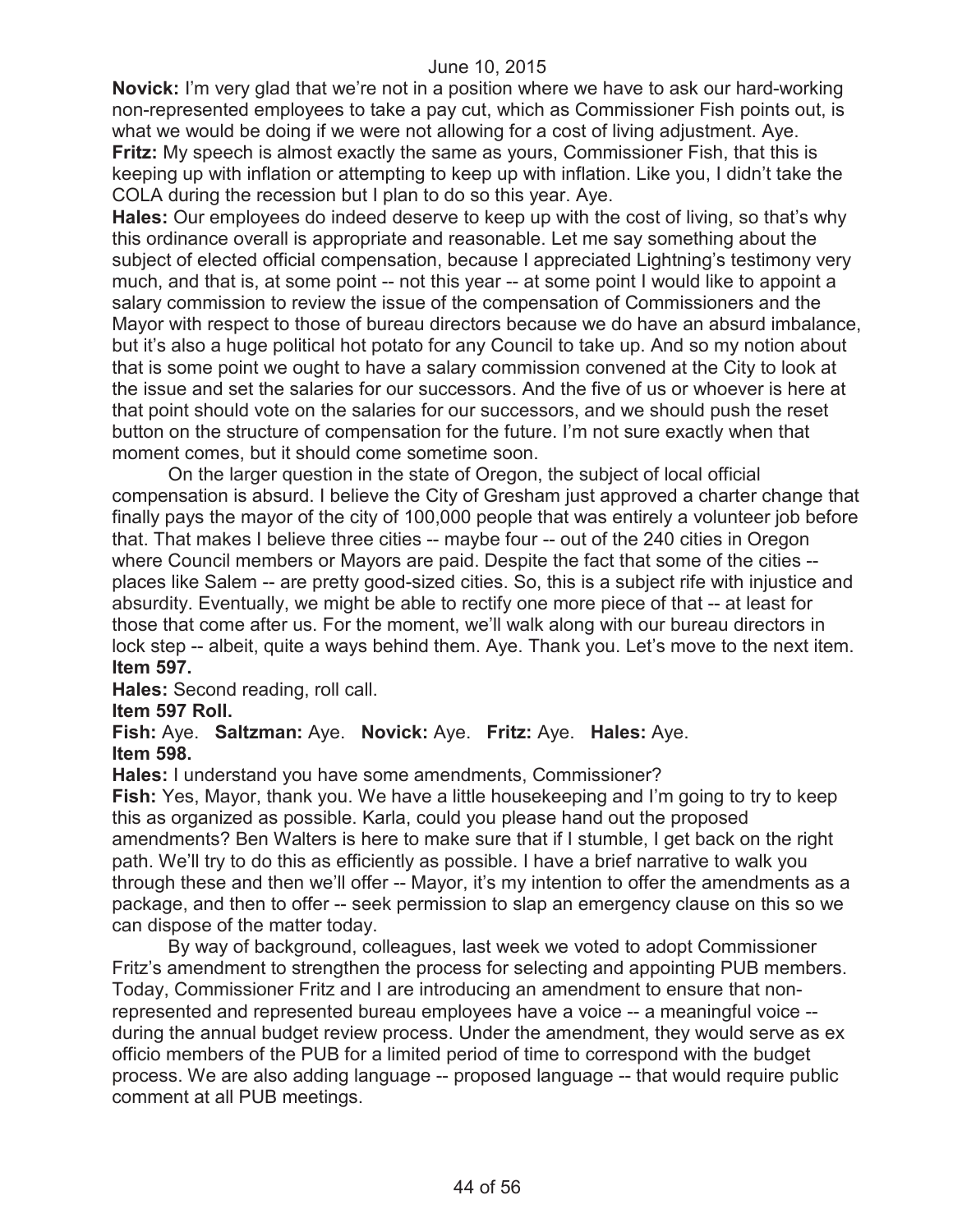Commissioner Saltzman and I are introducing an amendment incorporating some proposed language from Mike Houck -- specifically, references to watershed health in the underlying documents.

You have before you the proposed amendments. I think they are pretty straightforward. 3.123.010 and 3.133.020 are amended to incorporate some suggested language from Mike Houck. 3.123.040 new sub C contains the provision which would allow up to three ex officio non-voting members to be appointed. And this is designed to compensate for the fact that historically, both the Water Bureau and Bureau of Environmental Services had bureau advisory -- budget advisory committee has had two - a represented and non-represented person. Now we've collapsed this to a single nineperson body, and I think it was a very good suggestion of Commissioner Fritz that we should have the flexibility to appoint ex officio non-voting members during the period of the budget so the PUB would have the benefit of the experience and the input of both represented and non-represented employees. And then 3.123.090 is the new subsection which reflects the requirement there be public testimony and opportunities for public comment at all PUB meetings. Mayor, I would move this collectively as amendments A. **Saltzman:** Second.

**Hales:** Further discussion? Roll call on including the amendments.

**Ben Walters, Chief Deputy City Attorney:** Mayor, beforehand -- point of clarification from the drafter. This got rolled up into a single document. The language about a single underline really only applies to 010 and 020, and actually, those don't represent the changes from last week at this point in time. So the double underline is the in new language in 010 and what should be 3123 -- not 133 -- 020. That's the new language from Mike Houck. And then 040 and 090 -- that single underline is all new language in both those sections.

**Hales:** Alright, so we'll adopt those as a package.

**Fish:** And Mayor, since it's a fully integrated document and it contains the emergency clause and the effective date, I would move the entire package of amendments as amendment A.

**Fritz:** Second.

**Hales:** That's actually what I thought you had done. We'll take it once more with feeling. Any further discussion? Roll call on accepting the amendments.

# **Roll on amendments.**

**Fish:** Aye. **Saltzman:** Aye. **Novick:** Aye.

**Fritz:** Thank you very much, Commissioner Fish, for working through me as you promised you would last week looking at these amendments. I'm very pleased we were able to incorporate the Public Involvement Advisory Council's guidelines for the makeup of bureau budget advisory committees as part of your new commission. Aye.

**Hales:** Good thing made better. Aye.

**Fish:** Mayor, again I appreciate the collaborative way that my colleagues have engaged the amendment process. I think this is demonstrably stronger. I would also note that we received a letter this week from the Portland Business Alliance giving their strong and enthusiastic support for this package, and that has been made part of the record. And now, we have the amended ordinance with an emergency clause on the table before the Council.

**Hales:** Since we've amended the ordinance, we want to provide the opportunity for anyone to speak who would like to testify. Hearing none, then with the emergency clause that has been added, we'll take a roll call vote.

**Item 598 Roll.**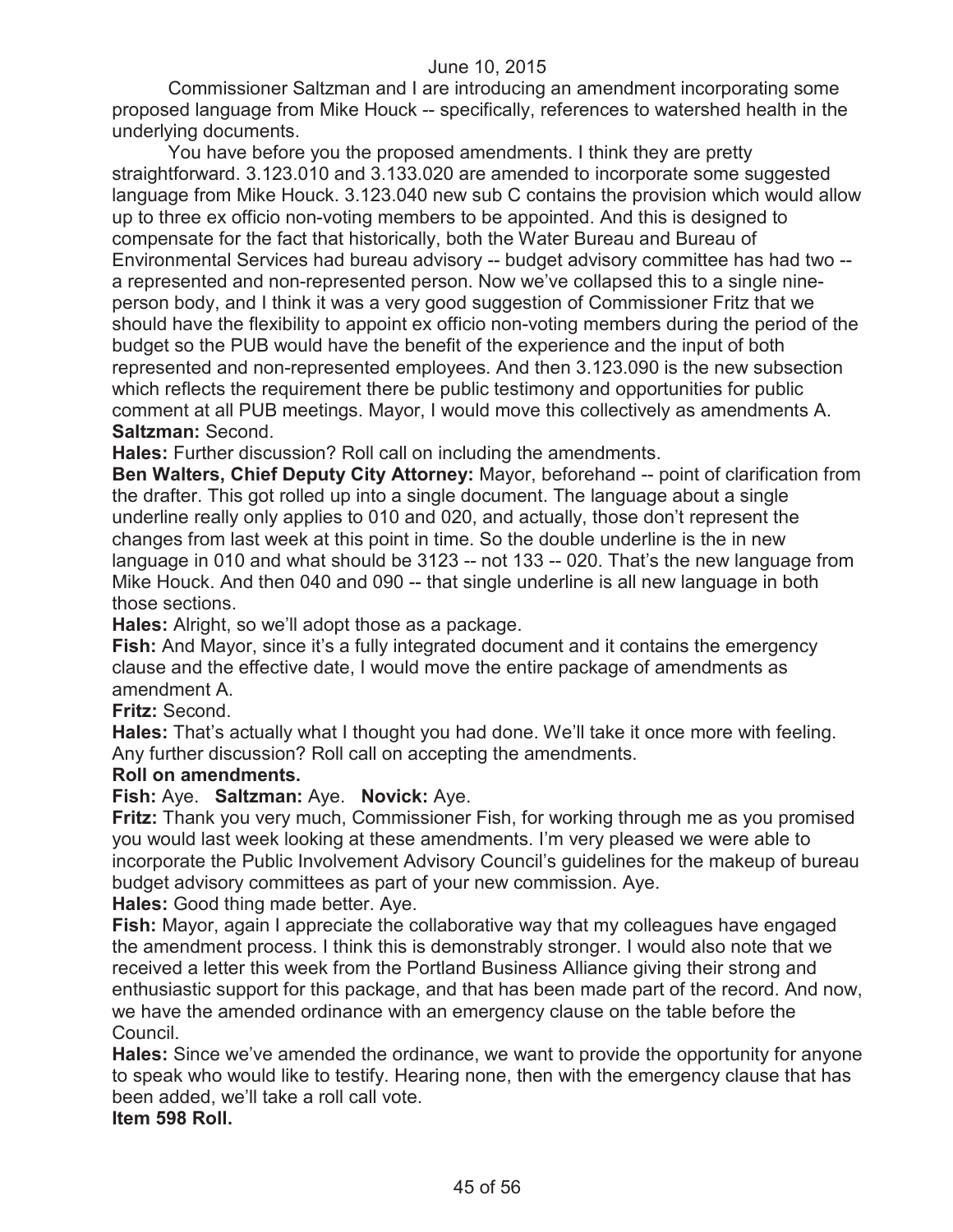**Fish:** Thank you, Mayor and colleagues. I want to take just a moment to reflect on how we got here.

At a work session in December of 2014, we heard the preliminary recommendations of the utility oversight blue ribbon commission. They proposed a new Portland Utility Board to replace the existing Public Utility Review Board, or PURB, and the individual utility budget advisory committees. They also proposed that the PUB would operate year-round, assisted by full-time dedicated staff, and that they would report directly to the City Council.

The idea was that this new PUB would work in conjunction with the outside oversight of the Citizens Utility Board of Oregon to strengthen transparency and accountability at both the Portland Water Bureau and the Bureau of Environmental Services. I'm pleased that their good idea has now found its way into an ordinance which has secured the support of my colleagues.

Once we adopt this ordinance today, we will be launching a full-blown recruitment effort for potential members to the PUB. I have placed on my website information about how to apply. Applications will be received until about the middle of July. It is our goal to have the PUB up and running by late August so that it can fully participate in our next budget cycle.

At this point, there's a number of people that I would like to thank. Mayor Hales, I would like to thank you and Jackie Dingfelder for your strong partnership. I'd like to acknowledge again Chair Dwight Holton and all the members of the blue ribbon commission whose thoughtful work has brought us to this day. I want to thank the Citizens Utility Board of Oregon and Janice Thompson. This is a unique relationship with a public utility, and I think if we look over the last year, it's clear that this has been a mutually beneficial relationship that's especially good for our ratepayers. I want to thank Dan and Amanda for the way they approached the amendment process and for the good ideas they placed on the table which as I said I think strengthens this ordinance. I want to thank Ben Walters for his invaluable assistance as a lawyer, and his patience and his guidance throughout. And I want to thank my team -- in particular, Jim Blackwood and Sonia Schmanski and Liam Frost -- who have been working on this for quite some time and probably never thought this day would come. But I think collectively we are proud that we are at this moment.

And again, I thank everyone who has had a hand in shaping this process, all the folks from the public that have weighed in, and we commit to moving forward to having this up and running by late August and then to fulfill the promise of this PUB, which is strengthening oversight and accountability at our two utilities. Aye.

**Saltzman:** Thank you, Commissioner Fish, for your leadership in bringing this home. I appreciate the work of the blue ribbon commission and I look forward to getting some good members appointed to PUB and get them up and running to keep a good eye on our rates. Aye.

**Novick:** Congratulations, Commissioner. Aye.

**Fritz:** Thank you, Commissioner Fish, for the collaborative spirit and the leadership you've shown on this. As I was looking through the amendments last night, I noticed that there are no term limits for the PUB board members, which is of concern to me. I concur with you that now is a little late to bring it up. I'm looking forward to the discussions that you've promised over the next month to perhaps bring back an amendment to set term limits. I think it's probably -- what I have done in my two bureaus is look into the term limits -- as maybe you will remember, we added term limits to the golf advisory committee a year or so ago and got some turnover after 20 years or more of folks serving. I know from my experience on the Planning Commission that it was very meaningful to me as a citizen volunteer to get that experience and to learn some of the things that enabled me to run for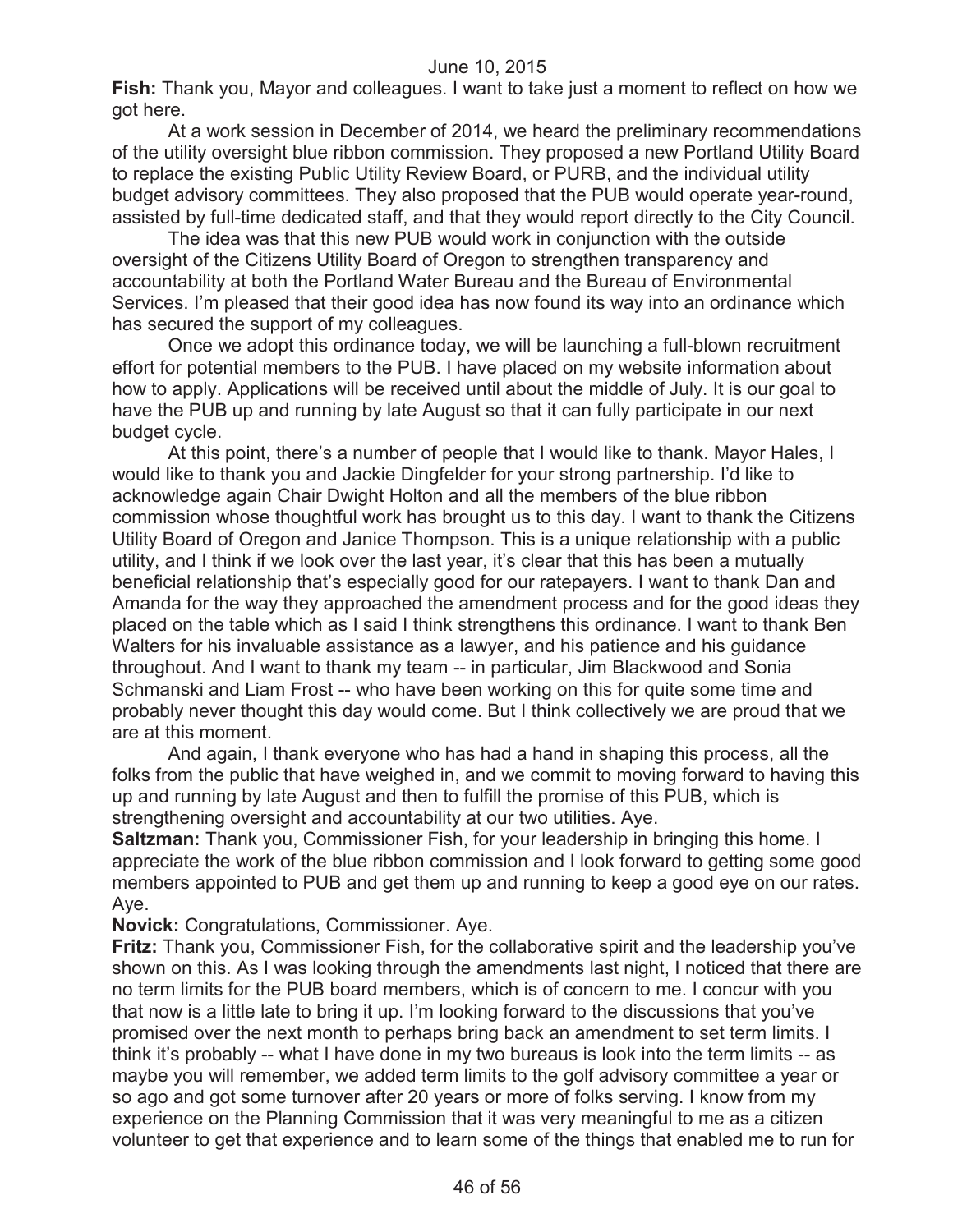City Council. I want to make sure this board has certain stability but also some opportunities for new people to come on board from time to time. So I'll look forward to having that discussion with you. Again, thank you very much for presenting this new oversight body, which I do believe will strengthen our system. Aye.

**Hales:** Well, just reflecting a little bit, two and a half years ago Commissioner Saltzman was among those who recommended that I refresh bureau assignments and move things around and, Commissioner Fish, asked you to take on a big job of having both utilities understand one roof at a time when there was a lot of turmoil and controversy. Frankly, we are at this point here today with this kind of accord and stability and reliability about how we're operating our utilities is a really strong testament to your leadership.

Secondly, the fact that we've gotten to a level of real and effective oversight through this process is an assurance to the whole community that you meant that and we meant that. So, very proud that we're at this point. Really appreciate what you and your team have put together here and look forward to this particular vehicle of the PUB really giving the community a clear view of what we do and why, and question what we do carefully so that we always do the right things. This certainly is the right thing. I'm very pleased and proud to vote aye. Well done.

**Hales:** Let's move on to 599.

# **Item 599.**

**Hales:** Second reading, roll call.

**Item 599 Roll.**

# **Fish:** Aye. **Saltzman:** Aye. **Novick:** Aye. **Fritz:** Aye.

**Hales:** Commissioner Novick didn't say it, but I can't resist -- the dogs of Portland are having a good day. Aye. [laughter] That many fire hydrants! [laughter] **Item 600.**

# **Hales:** Commissioner Saltzman.

**Saltzman:** Thank you, Mayor. Through the Home for Everyone coordinating body that the City and County serve on, a plan has been created to end veteran homelessness by the end of this year, 2015. The City Council in the spring BMP authorized funds to create a landlord recruitment program to help bring private landlords to the table to assist in our efforts to house veterans experiencing homelessness. Through a competitive process, JOIN was selected to lead the creation and implementation of this program, so this item awards that money to JOIN.

**Hales:** Great. Anyone want to speak on this item? Then it's an emergency ordinance, roll call vote, please.

# **Item 600 Roll.**

**Fish:** Mayor, I have ex parte contact to disclose. We did a BES outreach meeting in Hollywood yesterday. The entire JOIN family was there for a meeting -- they were having pastry and coffee at Fleur de Lis. And they are among our very best partners in the work to address homelessness. This goal of ending homelessness among our veterans should be at the top of the list. Thankfully, we have a president that shares that view. Thank you, Dan; and thank you, Mayor. Aye.

# **Saltzman:** Aye. **Novick:** Aye. **Fritz:** Aye.

**Hales:** This is an important piece of a great collaborative effort that does include the Veterans Administration, includes the City, the County, the whole team we heard from earlier today really working in harness together to get to a really good outcome. I think it's gonna show a lot of people that we can actually make progress. I'm real excited about this. Thank you, Dan. Aye.

# **Item 601.**

**Hales:** Commissioner Saltzman.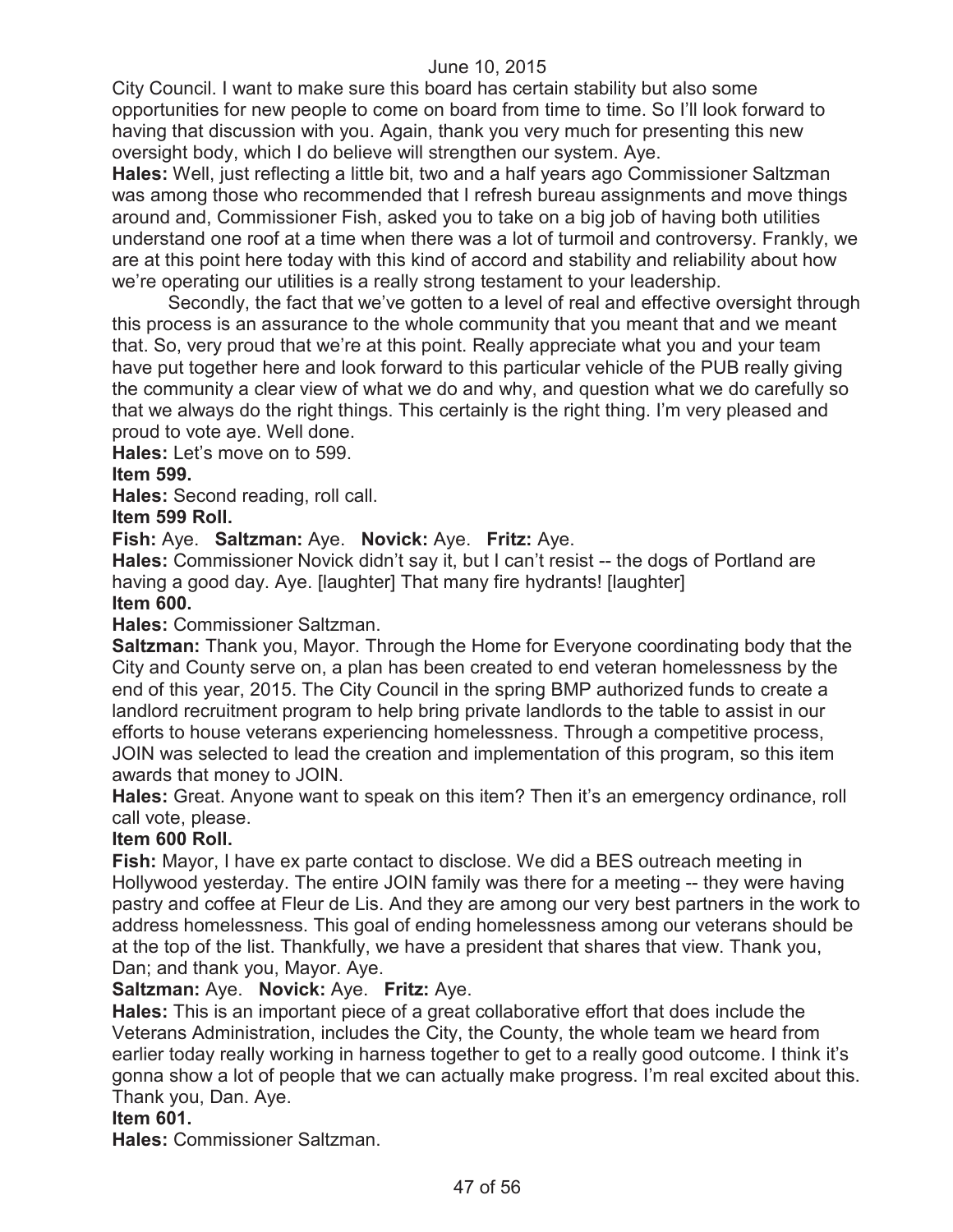**Saltzman:** Thank you, Mayor. I think the title as read by our Clerk said it all. The acceptance will support activities of the Portland Housing Bureau and nonprofit service providers to provide services to homeless individuals.

**Hales:** Great. Anyone want to speak? Roll call vote, please.

# **Item 601 Roll.**

**Fish:** Aye. **Saltzman:** Aye. **Novick:** Aye. **Fritz:** Aye. **Hales:** Aye. **Item 602.**

**Hales:** Commissioner Novick.

**Novick:** Jonna Papaefthimiou will explain with this application is all about.

**Jonna Papaefthimiou, Bureau of Emergency Management:** Hi, I'm Jonna Papaefthimiou for the record. I'm the planning manager at the City of Portland Bureau of Emergency Management. Briefly, on the emergency management performance grant application -- this is a bread and butter grant for emergency management. It comes from the Department of Homeland Security to the states and from the Oregon State Office of Emergency Management to us. We've received it each year since 2007 and it supports rent, salaries for three staff people, and our phone bill from BTS.

There's a 50% matching requirement for each item that's funded, so they pay half the person's salary and we cover the other half from general fund. In addition to the 50% match, we promise to keep our emergency response plans up-to-date, conduct regular training and exercises, and report on our activities like public outreach. We got \$385,020 last year, and we're asking for the amount again this year. I'd be happy to answer any questions.

**Hales:** Questions?

**Saltzman:** You said it pays the phone bill?

**Papaefthimiou:** Yes. Phone and internet from BTS.

**Saltzman:** Nice.

**Papaefthimiou:** We have a lot of phones.

**Fish:** Jonna, I can't help but say this -- when I was a kid I dropped my middle name because I couldn't say it or pronounce it or spell it.

**Papaefthimiou:** Is that a suggestion? [laughter]

**Fish:** I just want to say, my heart goes out to you thinking about you as a young person.

**Papaefthimiou:** As a young person, I was Jonna Beth Anderson. [laughter]

**Fish:** So you had it easier then.

**Papaefthimiou:** Yes.

**Fish:** It got more complicated.

**Papaefthimiou:** Yes.

**Fish:** You chose this name -- this is through marriage?

**Papaefthimiou:** I did.

**Fish:** My sympathy. [laughter]

**Hales:** Thank you very much.

**Papaefthimiou:** Thank you.

**Hales:** Anyone else want to speak on this item. Looks like we have added the emergency clause, is that right? I haven't asked -- it looks like an asterisk --

**Moore-Love:** It is an emergency, I just left the asterisk of the agenda.

**Hales:** It is an emergency and we're going to vote now. Roll call, please.

# **Item 602 Roll.**

# **Fish:** Aye. **Saltzman:** Aye.

**Novick:** Thank you, Jonna. Aye.

**Fritz:** Thank you for all your good work. I also appreciate Director Carmen Merlo for getting back to me with responses to the concerns about the UASI grant we had before us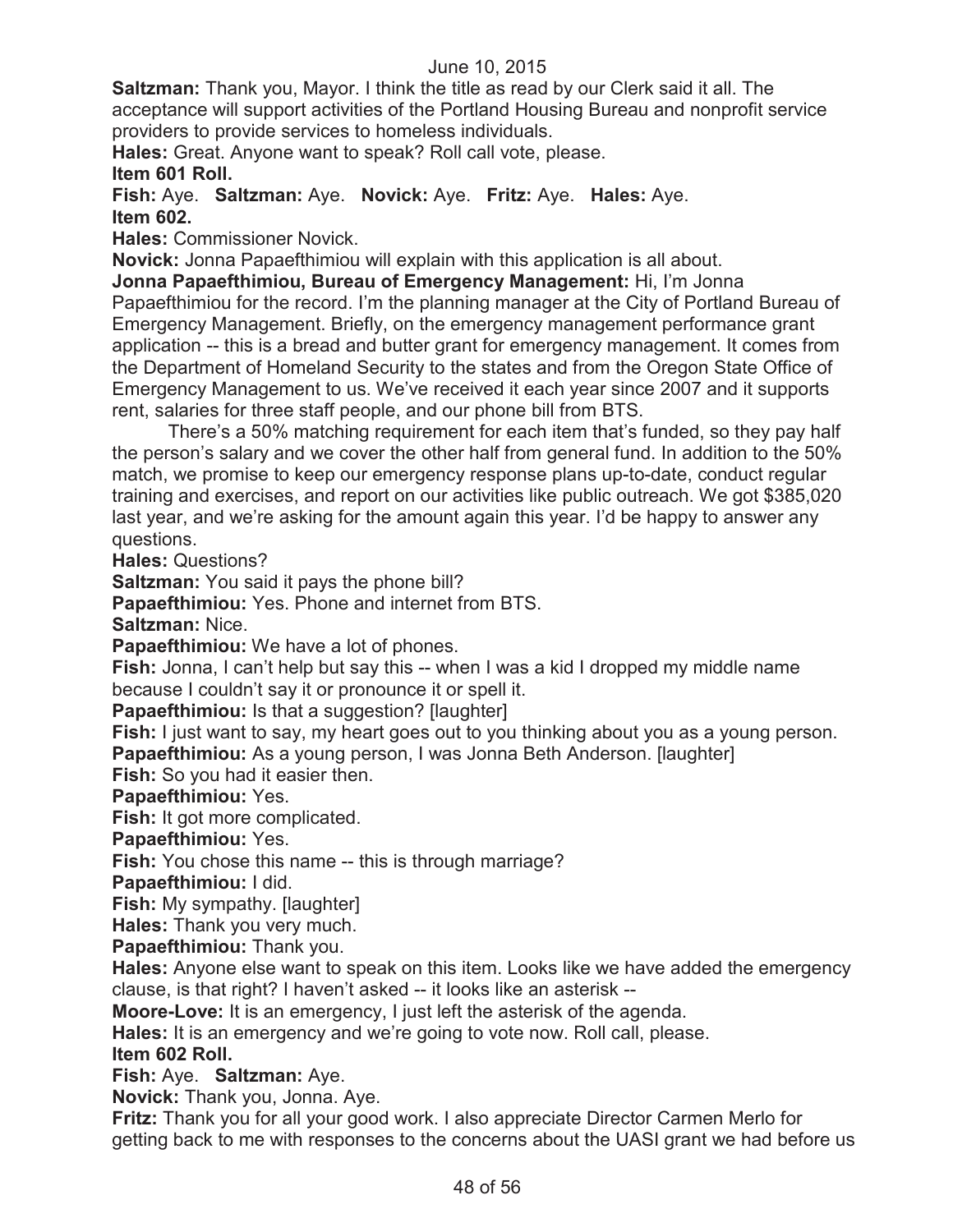a few weeks ago. I was very impressed with the thoroughness of you and your team's response. Aye.

**Papaefthimiou:** Thank you so much. I'll pass that on.

**Hales:** Aye. Thanks, Jonna.

# **Item 603.**

**Hales:** Commissioner Novick.

**Novick:** Mr. Aebi, proceed.

**Andrew Aebi, Portland Bureau of Transportation:** Thank you, Commissioner Novick. Good afternoon, Council members. Andrew Aebi, local improvement district administrator. I just have five slides to show you, if we can switch to the presentation. We're now on the second slide.

This is just a refresher from last year. You may recall that we had the final assessment hearing on the NE 136th Avenue phase one LID and we heard property owner testimony that there was an interest in getting the street completed all the way down to Prescott Court. You may recall that we had only improved the north half of the block, and there was interest in improving the south half of the block. So, that particular final assessment ordinance was amended to direct a Council-initiated LID, and we're bringing that here in front of you today.

The properties that are shown on this map in orange and in pink participated in that second LID in Argay to improve the northern part of NE 136th Avenue. The properties shaded in green would be financially participating in the NE 136th Avenue phase two LID, and the properties shown in blue are part of the original LID in this area about 10 years ago, the NE 135th and Prescott LID. So, none of the property owners that have participated in the two previous LIDs would again be financially participating in this LID.

Moving on to this slide, this is the before and after picture of the first project we did in argay about 10 years ago. This is what it looked like shortly before completion.

Then the last slide that I wanted to show you is -- we currently have 15 neighborhoods in Portland that have no unpaved streets. Two of those neighborhoods are in East Portland -- they're shaded in orange -- Russell and Woodland Park. I've handed out an amendment. When I wrote the resolution, I had only mentioned Woodland Park and I wanted to be sure to add Russell if you approve this LID and we would bring it back for an LID formation ordinance. So, if the LID is ultimately approved then Argay would be the third neighborhood in East Portland and the sixteenth neighborhood citywide that would have no unpaved streets.

I would just respectfully like to request Council to approve that amendment and the resolution as amended, if you're so inclined. I'm happy to answer any questions you might have.

**Fritz:** Since we're being picky -- could I suggest adding the word "the" before third in the sentence.

# **Aebi:** The which?

**Fritz:** It just says "becoming third neighborhood" rather than "the" third neighborhood. I wouldn't have suggested that if you hadn't brought the amendment, but since you obviously got that attention to detail -- which we know you for -- I will sponsor the friendly amendment.

**Hales:** She will see your attention to detail and raise you. Second that amendment. So then shall we act on the amendments?

**Fish:** Andrew, I just have one question. Were you a Pilots fan in 2005 when Megan Rapinoe and Christine Sinclair won the national championship playing together? **Aebi:** I was. As a matter of fact, in 1998 and 1999, I was an adjunct professor of finance at University of Portland when they were winning the whole enchilada back then. And the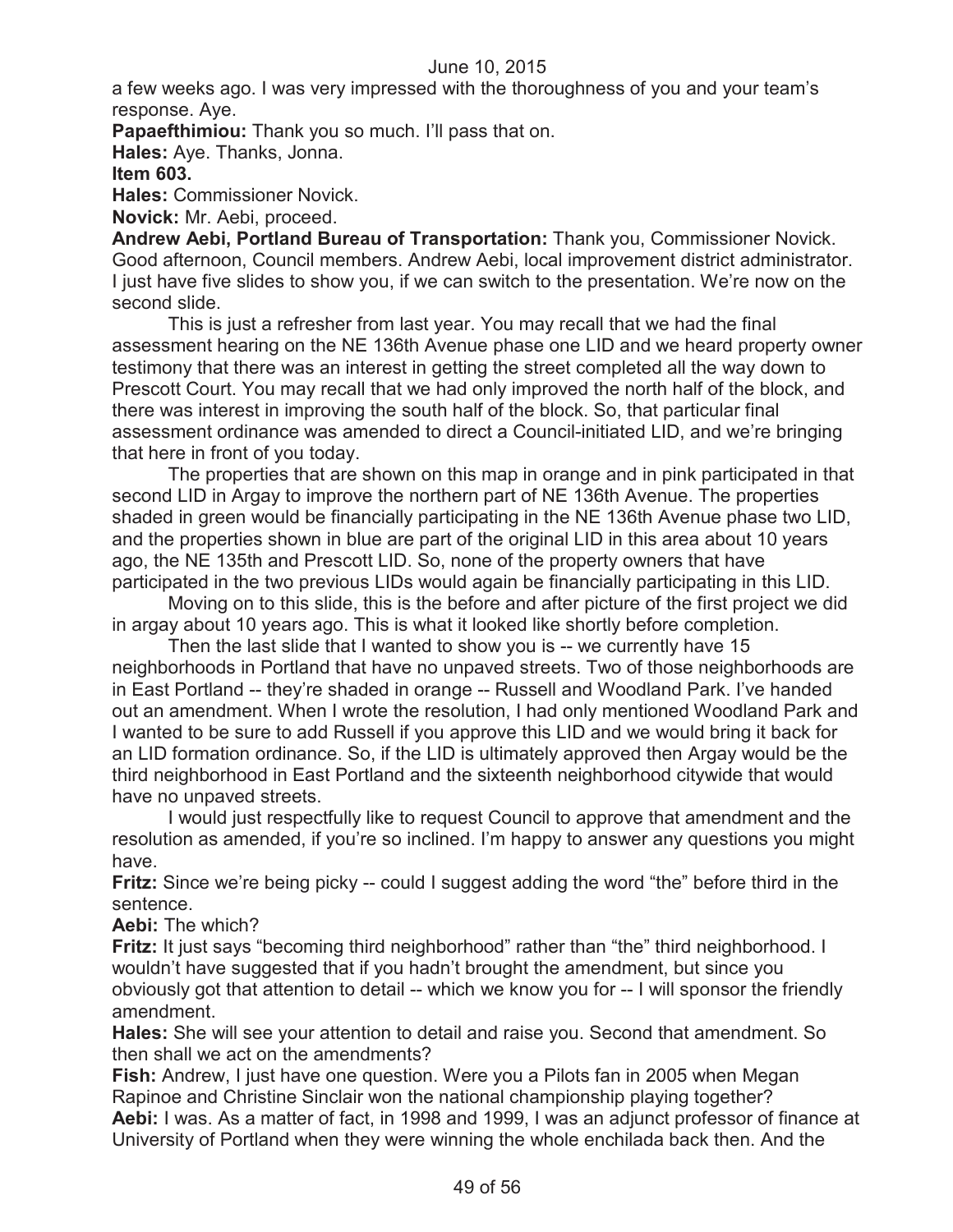feeling on campus was just amazing. I think I made about \$400 a term for teaching a class, but it was worth every penny to be on campus and part of all that excitement.

**Fish:** And for those of you who love women's soccer, the two great stars of the World Cup right now -- the Canadian striker Christine Sinclair, who may end up being the top goalscorer in the history of the game if she stays healthy; and Megan Rapinoe, who seems to be the most effective player on the U.S. team -- played side by side on the 2005 team that won the national championship beating UCLA four-nothing. Pretty extraordinary thing that a school of less than 3000 students would have two players who will go down in history of the greatest women soccer players of all time.

**Aebi:** I'm also honored to share a birthday with Malia Shim.

**Hales:** I love this conversation. I was sitting around the office yesterday with a meeting about to start and my Chief of Staff and City Attorney and someone else were in the room - -

**Fish:** Martha, probably.

**Hales:** Yeah, maybe it was Martha. And there were two men were sitting there quietly listening to three women talk detailed sports talk before the meeting began. I thought, "this is cool. This is a good thing about Portland." Thank you, Andrew. Any other relevant or offtopic questions for Andrew?

**Aebi:** I don't believe we have any of the property owners here today.

**Hales:** Anyone want to speak on this item? If not, then we'll take a roll call on the resolution.

**Moore-Love:** The amendment -- [speaking simultaneously]

**Novick:** May we vote on the amendment?

**Hales:** I thought we already did, I'm sorry. No, we have not acted on the amendment. Let's take a roll call on the amendment.

#### **Roll on amendment.**

**Fish:** Aye. **Saltzman:** Aye. **Novick:** Aye. **Fritz:** Aye. **Hales:** Aye. **Hales:** OK, and then on the resolution itself.

# **Item 603 Roll.**

**Fish:** Thank you, Andrew. Aye.

**Saltzman:** It's always good to have another neighborhood with paved streets. Aye. **Novick:** Thank you, Andrew. Aye.

**Fritz:** Thank you very much for the report and also for showing us that list of 15 and soon to be 16 neighborhoods. I didn't see any in North Portland. Maybe one in Southwest -- is Hillside in Southwest or Northwest?

**Saltzman:** Northwest.

**Fritz:** I don't think there are any in Southwest and there are none in Southeast. We still have a lot of work to do, and I appreciate every step towards that. Aye.

**Hales:** Yes, I like that box score, appreciate seeing that. It shows us how far we have to go but it shows us that progress is possible. Now that we're going to finally light up the out of the mud program, there will be another tool in your kit to get the work done. Aye. **Item 604.**

# **Hales:** Commissioner Fritz?

**Fritz:** Thank you. I'll turn it over to Kia Selley from Parks.

**Kia Selley, Portland Parks and Recreation:** Thank you, Commissioner Fritz. Good afternoon, Mr. Mayor and Commissioners. My name is Kia Selley, I'm the planning development and asset manager for Portland Parks and Recreation. I'm here to request Council authorization for a contract with R&H Construction to complete emergency structural repairs to the Director Park canopy.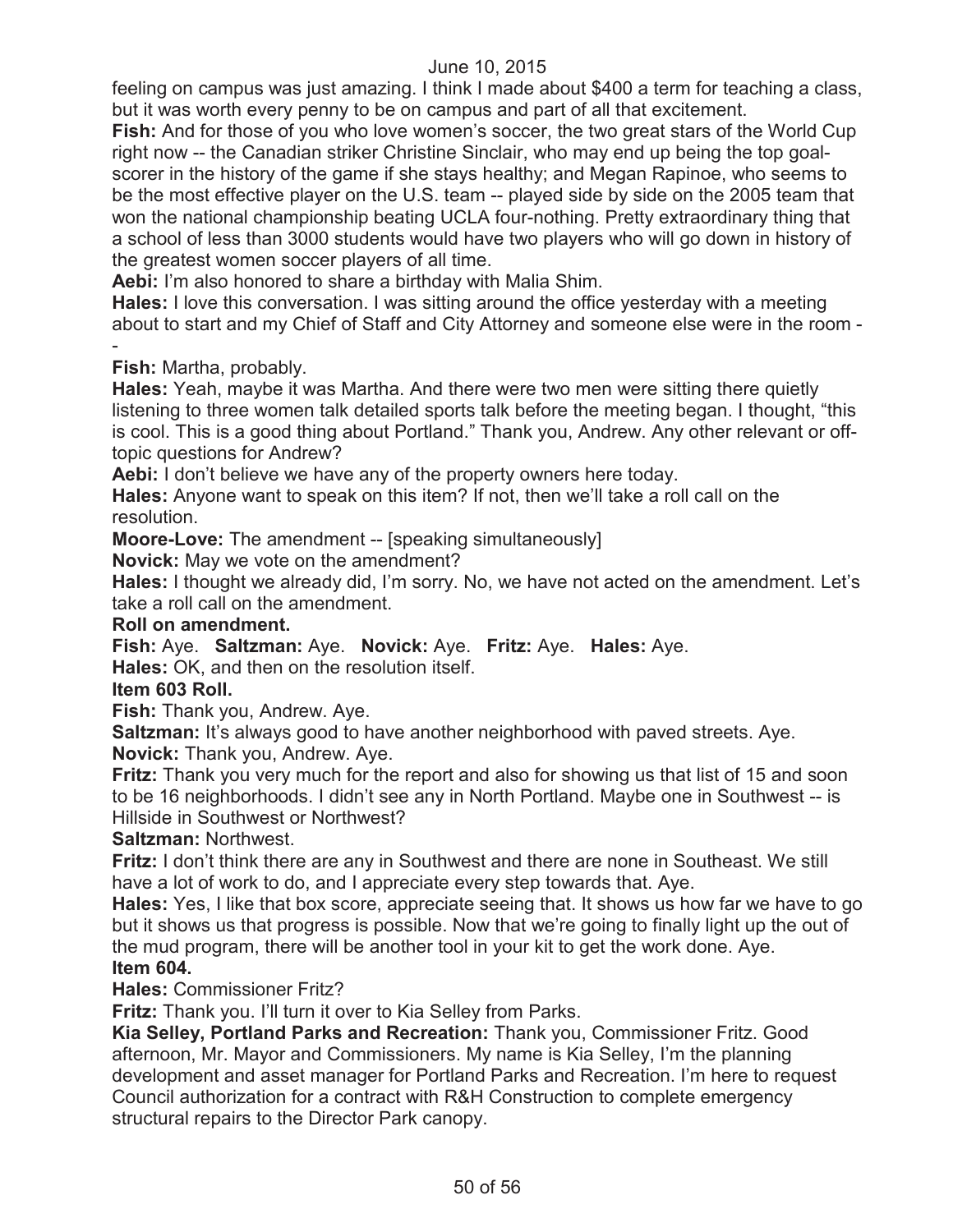Last fall, Parks staff learned that the wood beam supporting the glass canopy of the pavilion at Director Park had moisture damage and required replacement. We developed an emergency plan to close the area under the canopy in the event of heavy winds or heavy snow or ice, and we monitored the structure for safety throughout the winter. We also immediately began working with the original designers of the canopy, ZGF Architects. ZGF has been a full partner with us and has funded and completed the project repair design with our input.

As partners, we have agreed to use steel beams instead of wood beams because steel there have a much longer life cycle and much lower maintenance cost.

ZGF recognizes the importance of this canopy to the community and they have generously agreed to fund the majority of the repair costs. Parks will fund the difference in terms of the cost between wood and steel beams. We're going to use existing funds from our major maintenance emergency repair funds.

After collective deliberation, R&H Construction has been selected as the contractor for this work. They have a track record of success with very complex construction projects. This was an important early decision for ZGF so that they could have their project repair plans reviewed for constructability and estimated for costs early on so that the could deliver the best value and approach for the community.

Many community stakeholders have been notified about this work, and more information will be shared with the community as we draw closer to construction. Construction is scheduled to begin at the end of September and to be completed in early December, with the majority of the work completed before the holiday street moratorium - excuse me, street closure moratorium -- goes into effect. I'm happy to take any questions you might have.

**Fish:** Kia, just a couple of questions. First, I want to acknowledge in the six years or so since this park went online, it's really had a catalytic impact in that area. I'm reminded that no restaurant had been successful in the second floor of the Fox Tower until the Ringside came in on an interim basis and then stayed. One of the great features of that space is that it overlooks the park, and at night overlooks the extraordinary light show that accompanies the pavilion. And there's a lot of development around that area, so it's been phenomenal addition. I read a comment recently online where someone complained they went and it was too crowded. I was thinking, "boy, this is a successful urban plaza that is attracting a lot people and families and kids and that's good."

Two questions. First, does the shift to steel change the aesthetics of that canopy or in any way alter the original vision for the site?

**Selley:** That's a great question, Commissioner. We looked very carefully at this question because that came to mind for us as well, because wood is obviously a very different kind of material than steel. As I mentioned, ZGF Architects are the architect of record for the pavilion. They actually helped us through this decision-making process and also worked with Laurie Olin, one of the other original designers -- he's landscape architect for the plaza. We all agreed that we would have -- that steel would have the same kind of rhythm and the same kind of airiness and lightness as wood. It will definitely have a different kind of look just visually, because the wood is yellow, it's warmer, and the steel will actually have a metallic-type reflective type finish, but it will still have the same rhythm and lightness as the wood has early.

**Fish:** Well, Laurie Olin of course did one of the parks in the River District and it's worldfamous. My sense is if the Parks Bureau, Mr. Olin, and ZGF all conclude it's consistent with overall aesthetics of the site, then that's good enough for me.

The second question is, could you just remind us what happens to Elephant's deli during the construction phase?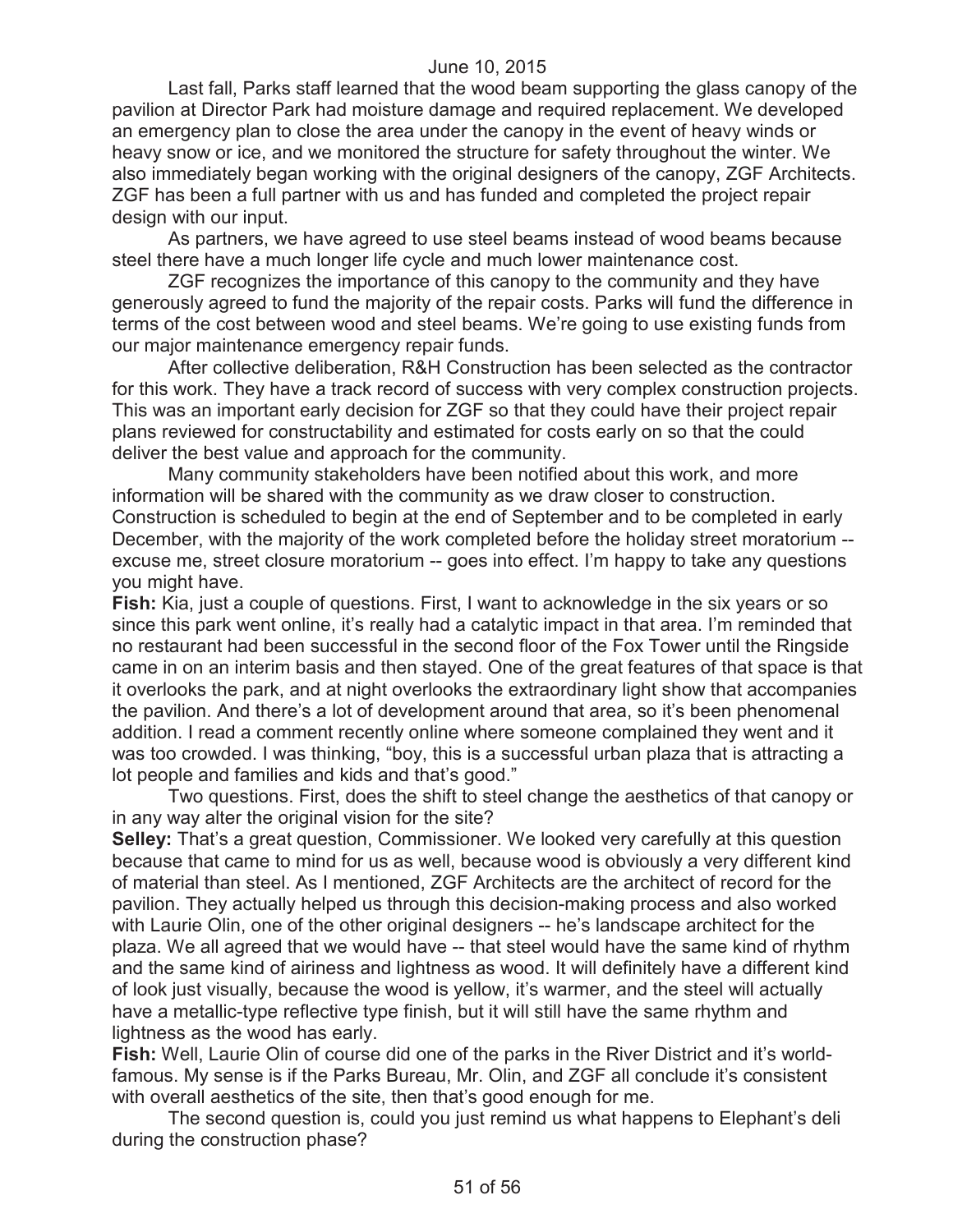**Selley:** During the actual construction work, because Elephant's deli -- their annex is located under the pavilion -- they will actually need to close. Keep in mind, they actually have their main restaurant just across the street from Director Park, so that will remain open. So for all of those customers that are concerned about the closure of their store under the pavilion, they will be able to go to the Director Park area and still access Elephants. We will during that closure period and abate the rent. And we have anticipated some of this and they have already been contacted, so they are fully aware of this coming up.

**Fish:** And finally -- my recollection on this project is, thanks to the generosity of Tom Moyer, Jordan Schnitzer and some other people, this was about a 60-40 split privatepublic. Is that right?

**Selley:** That's my recollection.

**Fish:** About 60% was private, about 40% was public, which, on a project like this in such a location is a good split if we believe in public-private partnerships. Our total cost on this towards whatever the cost of fixing this problem is \$188,000?

**Selley:** That's correct.

**Fish:** Thank you.

**Hales:** I just wanted to make sure I understood a point you made in passing there, which was the design firm is taking the majority of the responsibility for this. And that was negotiated, not litigated, is that correct?

**Selley:** That's correct.

**Hales:** Thank you.

**Selley:** They came to the table as willing partners.

**Hales:** Good. Appreciate that very much. Any other questions for Kia? Anyone want to speak? Thank you very much. We'll take a roll call vote.

#### **Item 604 Roll.**

**Fish:** Aye. **Saltzman:** Aye.

**Novick:** Thank you, Kia. Aye.

**Fritz:** I'm so honored to be the Parks Commissioner and to work with Kia Selley and the rest of her team at Parks. When challenges come up, knowing that there are great people ready to dive in and deal with them in a collaborative manner is really special. Aye. **Hales:** Aye.

**Item 605.**

**Fish:** Mayor, could we take a one-hour break -- [laughter] -- oh, gosh! Sorry. \*\*\*\*\*: I know you're only kidding.

**Fritz:** Thank you, Mayor Hales, and thank you Chair Meryl Redisch of the Urban Forestry Commission, for waiting so long to give this presentation which I know is a delight to all of my colleagues. Thank you for being here.

**Meryl Redisch:** You're welcome. It's helpful to be somewhat semi-retired. Actually, my colleague, Brian, who chairs the heritage tree committee, who have liked to have been here, but he had some obligations -- work and childcare. So, I'm here and I also wanted to thank Angie DiSalvo, who's with the Urban Forestry staff who has done a terrific job. She's the point person for the heritage tree program.

I'll start by saying I bet if you're like me you really appreciated the trees this past week when the temperatures reached 90 and above and you were able to bask in the shade and coolness of the trees. So once again, it's a reminder of how important our canopy is for all of us.

The heritage tree program is actually one of the programs -- the only program -- that protects trees in the city. So it's a really key, critical program, and one that we as the Urban Forestry Commission and the forestry staff take seriously.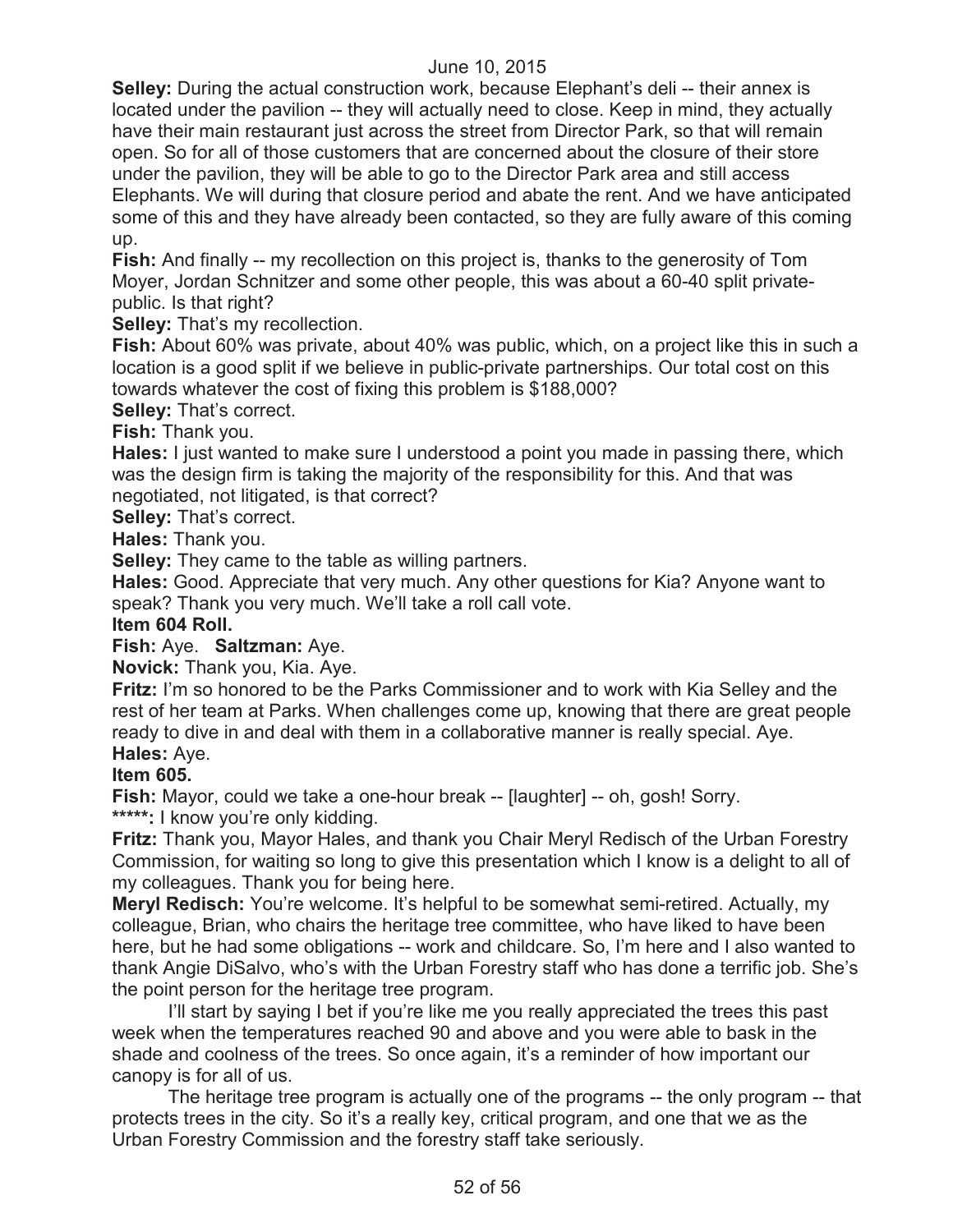Today, I would like to present five trees that we ask for you to approve as heritage trees. They were nominated through a very rigorous and intensive procedure, and they are important to the city because of their size, their age, type, historical association, or horticultural value. They were nominated by members of the public, and if privately-owned, there needed to be consent to designate by the owner of the property. Only a few of the nominations make it through this rigorous selection process, which weighs both the above factors along with the trees' health, the available growing space, and the distribution of trees throughout the city. So I don't know if you have those shots --

**Hales:** We're gonna activate --

**Redisch:** Oh, I can do it?

**Hales:** There we go.

**Redisch:** Alright. The first one, American elm, ulmus americana, is in the right-of-way in the Sunnyside neighborhood. This large tree has a circumference of 13 feet, a height of 73 feet, and a canopy spread of 111 feet. As you know, the elm population not only in Portland but across the United States was decimated by Dutch elm disease, and so Portland has about 3000 of these trees left. We want to make sure we protect as many as possible. So, this elm, which is native to the east coast, was nominated as heritage tree.

The next tree is also an ulmus americana, another American elm. This is in the Sellwood-Moreland neighborhood. It has the widest canopy spread of any tree in the heritage tree program. The tree spreads 120 feet wide -- it's 120 feet wide. It stands 85 feet tall and has a circumference of almost 15.5 feet. This classic vase-shaped tree can be seen for blocks, especially given the low canopy levels in surrounding blocks. Neighbors have been advocating for heritage tree status for this particular tree for years.

Next is an apricot, prunus armeniaca. This unusual apricot tree is located in front yard of a Vernon neighborhood. The property owner estimates the tree was planted in 1912 near the time the home was built. It has a circumference of just under 10 feet around -- 9.8 -- and it's an impressive fruit tree that still bears buckets of tasty golden apricots. Although the tree is over 100 years old, it can easily live another 100 years with proper care. It will be the only apricot in the heritage tree program.

Next tree is the Gravenstein apple, malus domestica, and it's a private tree owned in the inner Southeast neighborhood. This is another fruit tree, and it's in the Reed neighborhood with a circumference of 9.5 feet, stands 35 feet high and has a canopy spread of 40 feet. The home was built in 1916 by Charlie Woodward when an orchard stood on the site. The neighborhood has changed much in the past 100 years -- like all neighborhoods have -- and it is now surrounded by ranch homes that were built in the 1950s. So, the tree really stands as a testament to what the neighborhood used to be. Today, the tree grows on the edge of an oversized corner lot where the owners maintain a grassy lawn for neighborhood kids to play, and the tree's shade hosts the annual block party. Many neighbors submitted handwritten cards with nominations for this tree, and the thompson-oyster family sums it up best. They wrote, "in addition to the unique and historical attributes of the tree, its presence provides an important cultural and neighborhood resource. The tree is valued by neighborhood residents, adults, kids, and even dogs love it" -- I don't know how great that is -- "preservation of green spaces in neighborhoods is something Portland does or has done well. Commending this tree as a heritage tree would help protect and acknowledge this tree's presence in our neighborhood.

The last tree is the aesculus hippocastanum, or a common horse chestnut. This is a tree that lives in the Cathedral Park neighborhood, and it was nominated by the Cathedral Park tree team, which is a group of Portland park volunteers. When these folks learned that there were no heritage trees in their neighborhood, they launched a search for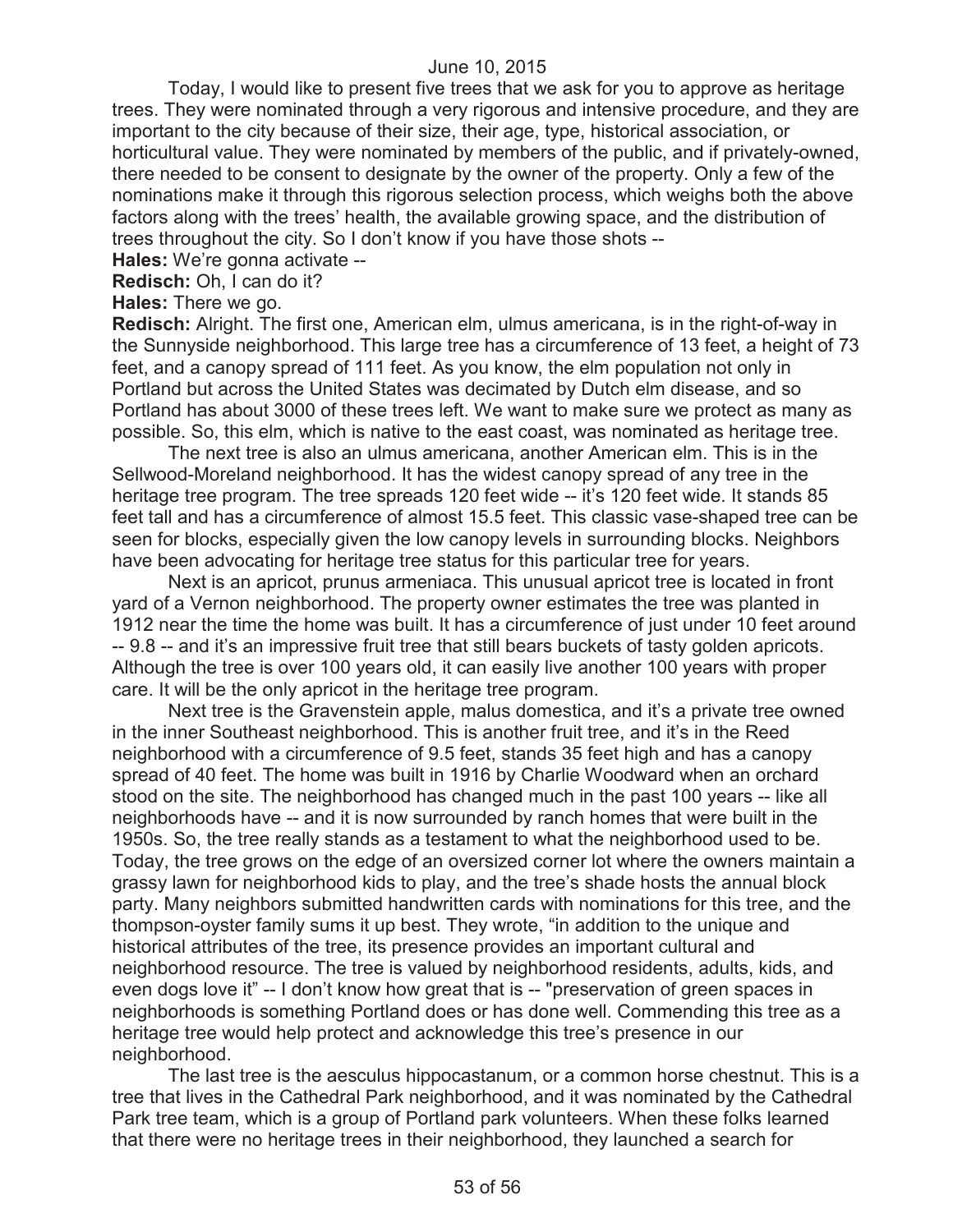nominees. Using inventory data, they decided that this was a tree they would nominate. This glorious horse chestnut grows adjacent to a stately home built in 1900. The tree is 11 feet in circumference, 65 feet tall, and has a canopy spread of over 60 feet. Right now, it's in all of its glory with beautiful white blossoms.

So those, Council members, are the trees that we wish to designate as heritage trees for 2015. Thank you.

**Hales:** Thank you. Commissioner Fritz is right, we all look forward to these presentations. I was here for the first one with Jane Glaser, so it's a great tradition. I'm glad you're continuing it.

One curious point -- this resource of the American elms that we have in Portland is pretty amazing. I didn't realize it was a total of 3000. Do we know where that stands among other cities in the U.S.? Is it the largest?

**Redisch:** I don't know, Mayor, but maybe -- Angie, would you be able to answer that question?

**Angie DiSalvo, Urban Forestry, Portland Parks and Recreation:** Thank you. Angie DiSalvo, Urban Forestry. We certainly have some of the largest trees compared to the east coast being more geographically far away and our population has been fairly isolated and we have slowed the spread of the Dutch elm disease. We get lots of comments from visitors from the east coast who are very impressed with the trees that we do have, and we have a fairly aggressive DED program where we monitor trees and inoculate those specimens that are very important for us to hang on to.

**Hales:** I think it might be the largest stand in the U.S.

**DiSalvo:** It may be. I don't know totals, but really there are not many -- especially of large size -- on the east coast.

**Hales:** My dad was an activist on that cause, and when he moved to Portland he was amazed -- because he was from Virginia -- by the amazing number and size of the elms here. Other questions?

**Fish:** We're also saying goodbye to six trees. One of them is a big leaf maple. We bought our house in part because there was this enormous big-leaf maple in front of it. The week after we closed, the tree collapsed onto our house and damaged the house, had to be removed, and totally changed the relationship between the street and the house. [laughter] **Redisch:** And do you love the house as much as you did?

**Fish:** I've learned to rely more heavily on the other tree that survived, which unfortunately is also hollowed out and someday we will lose that as well. We're growing a replacement. **Redisch:** Good. That's what I like to hear.

**Hales:** Thank you both.

**Novick:** I actually do have a question for Meryl and the Commissioner. Last year, I recall we had a discussion about the fact that one of the criteria for designating heritage trees is age, but then old trees after a while die. And several of the trees that died last year had only been heritage trees for maybe like 10 or 20 years. I was wondering if the bureau could take a look at maybe altering the criteria -- the age criterion -- in such a way as to allow more heritage trees to enjoy they heritage-ness.

**Fritz:** I have thought about that very phrase, "enjoy their heritage-ness." I do remember it. We have been a tad busy with tree code implementation and are likely to be so. There's been various other programs within the bureau that have had to slow down a little bit. I think often, we might have had more than the number of trees we have nominated today because there's been a more extensive outreach capacity within the staff to try to organize volunteers. I can't promise you that we'll be able to get to that. Of course, we will be hiring a new policy person and looking at some code amendments -- there's a myriad of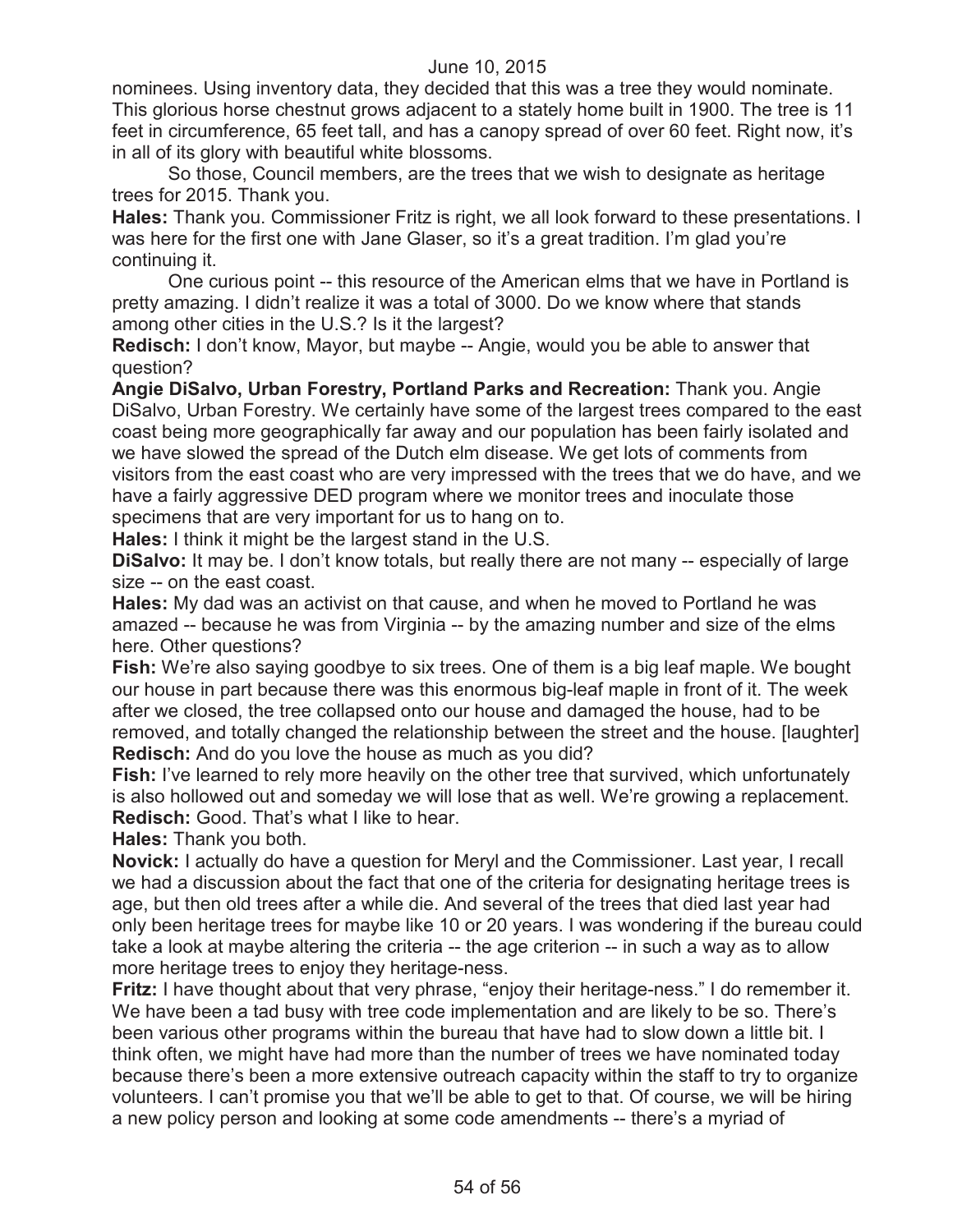challenges with looking after our trees, but it certainly is still on my list as is the quarter inch pruning regulation in the tree code.

**Novick:** Thank you, Commissioner.

**Redisch:** And if I can, Commissioner, along those lines -- we have had a onslaught of people nominating trees -- over 40. So, we'll be coming back to you perhaps earlier rather than later. I wanted to just bring up that the paradox walnut tree that was in the news last year was just designated and signed and notarized by the developer yesterday. We had a little bit of a little event, a celebration. This is really a good example of how a developer really had to listen to the community because the community really rallied around saving this 100-year-old walnut. And the development looks good and the tree is definitely protected, and so with your permission, I would love to bring that tree to your attention sooner rather than later.

**Fritz:** Great.

**Hales:** Where is that?

**Redisch:** SE 50th and Mill.

**Hales:** Well, thank you both. I don't know if anyone else wants to speak. There is. Come on up.

**Jay Wilson:** Good afternoon, Mayor Hales, Commissioners. My name is Jay Wilson. I'm a resident in Sellwood and I am one of the advocates of the second elm tree that has made it here today. In its recognition, I just want to share a short anecdote.

This tree was planted in the 1880s on Umatilla Street by the families that owned two of the oldest houses there that were built in the 1880s also. For me, a personal note is in 2009 on an early spring day, I looked across the streets and on one of the lower bows of the tree, one of the proudest moments in living in Portland is to look out and see a bald eagle with a salmon -- probably that came right up from Crystal Springs Creek. That to me was just sufficient a testament of the work that our City has been making to make living wild in the city possible. So, I'm always very proud to share that story to be honored to have that right on my front doorstep in Sellwood -- as well as the notoriety that this tree has for its status. It's right on the corner of the Springwater Trail, and people are often coming down the street to look at it as they go by on their bicycles because it is commanding. So, I appreciate so much the work that was done in helping this tree get this recognition.

**Fish:** Mayor, I have to say -- I love that anecdote, but I'm a little chagrined at the same time. All the time and energy we spent to bring the salmon back to Crystal Springs and all the spawning that's going on -- to know that the great bald eagle is working at cross purposes with what we're trying to do there. But that's for another conversation.

**Hales:** [laughs] That's OK, that's allowable. Thank you very much. This passes to second reading not being an emergency ordinance, so it comes back to us next week. I want to thank you all for your work on this. We appreciate you very much in this process and just want to put in a quick plug for the Eastmoreland neighborhood elm inoculation that takes place this weekend. Volunteers are still being recruited, I think.

# **Redisch:** Thank you.

**Hales:** Keep those elms around.

**Fritz:** Thank you for your support and thank you to my two colleges to the left who, with me, supporting the continuation of the elm inoculation program during the depths of the recession. It seemed like it was on the chopping block every time, and we managed to keep it going. Thank you to Angie DiSalvo and your team in Parks. That's terrific. **Fish:** Commissioner, this was a wonderful guide that came out today. Madame Chair, how might we get additional copies of this?

**Redisch:** Angie could help you.